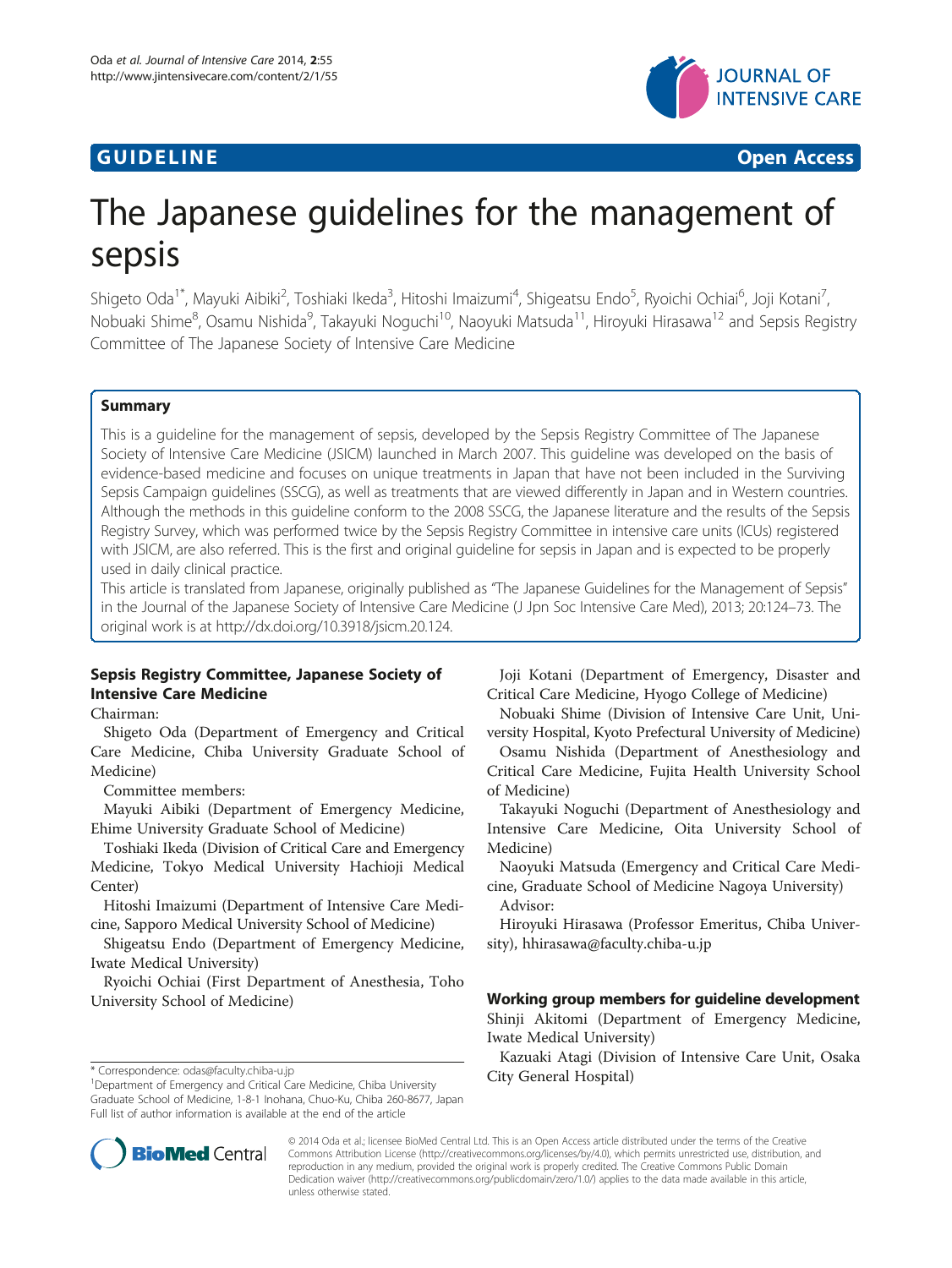Yoshito Ujike (Department of Emergency and Critical Care Medicine, Okayama University Graduate School of Medicine)

Moritoki Egi (Division of Intensive Care Unit, Okayama University Hospital)

Yasuyuki Kakihana (Department of Emergency and Intensive Care Medicine, Kagoshima University Graduate School of Medical and Dental Sciences)

Koji Goto (Department of Anesthesiology and Intensive Care Medicine, Oita University School of Medicine)

Teruo Sakamoto (Department of Emergency and Critical Care Medicine, Kurume University School of Medicine)

Jun-ichi Sasaki (Department of Emergency and Critical Care Medicine, Keio University School of Medicine)

Tomohito Sadahiro (Department of Emergency and Critical Care Medicine, Chiba University Graduate School of Medicine)

Norio Satoh (Department of Primary Care and Emergency Medicine, Kyoto University School of Medicine)

Junpei Shibata (Department of Anesthesiology and Critical Care Medicine, Fujita Health University School of Medicine)

Yasushi Suzuki (Department of Emergency Medicine, Iwate Medical University)

Hiroomi Tatsumi (Department of Intensive Care Medicine, Sapporo Medical University School of Medicine)

Hajime Nakae (Department of Emergency and Critical Care Medicine, Akita University School of Medicine)

Tomoyuki Nakamura (Department of Anesthesiology and Critical Care Medicine, Fujita Health University School of Medicine)

Masataka Nakamura (Department of Emergency and Critical Care Medicine, Chiba University Graduate School of Medicine)

Shin Nunomiya (Division of Intensive Care, Department of Anesthesiology and Intensive Care Medicine, Jichi Medical University)

Ryuichi Hasegawa (Division of Emergency Medicine, Tosei General Hospital)

Yoshiro Hayashi (Department of Intensive Care Medicine, Royal Brisbane and Women's Hospital; UQ Centre for Clinical Research, The University of Queensland)

Seitaro Fujishima (Department of Emergency and Critical Care Medicine, Keio University School of Medicine)

Yoshiki Masuda (Department of Intensive Care Medicine, Sapporo Medical University School of Medicine)

Ken-ichi Matsuda (Department of Emergency and Critical Care Medicine, Yamanashi University School of Medicine)

Toshihiko Mayumi (Department of Emergency Medicine, Ichinomiya Municipal Hospital)

Naoya Yama (Department of Emergency, Advanced Critical Care and Emergency Center, Sapporo Medical University Hospital)

# Table of contents

- I. Introduction
- II. Methods
- III.Diagnosis and treatment against infection
	- 1. Definition and diagnosis of sepsis
	- 2. Diagnosis of infection
	- 3. Antimicrobial therapy
	- 4. Imaging studies
- IV.General management and supportive therapy
	- 5. Initial resuscitation and vasoactive drugs
	- 6. Ventilatory support
	- 7. Glycemic control
	- 8. Nutritional management
	- 9. Steroid
	- 10.Disseminated intravascular coagulation (DIC) treatment
	- 11.Acute blood purification
	- 12.Immunoglobulin
	- 13.Protease inhibitor
- V. Summary

#### Introduction

The Surviving Sepsis Campaign guidelines (SSCG) have attracted great attention in critical care medicine and are the most frequently applied guidelines in clinical settings. The initial version [[1\]](#page-28-0) was published in 2004, and a revised version [\[2](#page-28-0)] was developed and published in 2008, although very far behind schedule. Currently, the second revision was completed and published at the annual meeting of the Society of Critical Care Medicine (SCCM) in 2012. The Japanese Society of Intensive Care Medicine (JSICM) was part of the committee established for the development of the revised version of 2008.

The SSCG present various recommendations on diagnostic methods, management, and therapy associated with severe sepsis and septic shock, on the basis of the results of randomized controlled trials (RCTs) conducted in Europe and the United States. Previous reports have pointed out problems in the acceptance of the SSCG without any critical appraisal for clinical application in Japan [\[3,4](#page-28-0)]. The major reasons are that the presence of genetic polymorphisms has a large influence on innate immunity and cytokine production, and racial differences in the distribution of such genetic polymorphisms cause the problem that therapies demonstrated to be efficacious in RCTs conducted in Europe and the United States are not always efficacious in Japan. However, it is also true that many RCTs from Europe and the United States had to be adopted in the development of this guideline.

The SSCG accept only treatments whose usefulness and efficacy have been confirmed by performing RCT. The SSCG do not refer at all to methods whose reported efficacy is based from experiences in Japan, for example,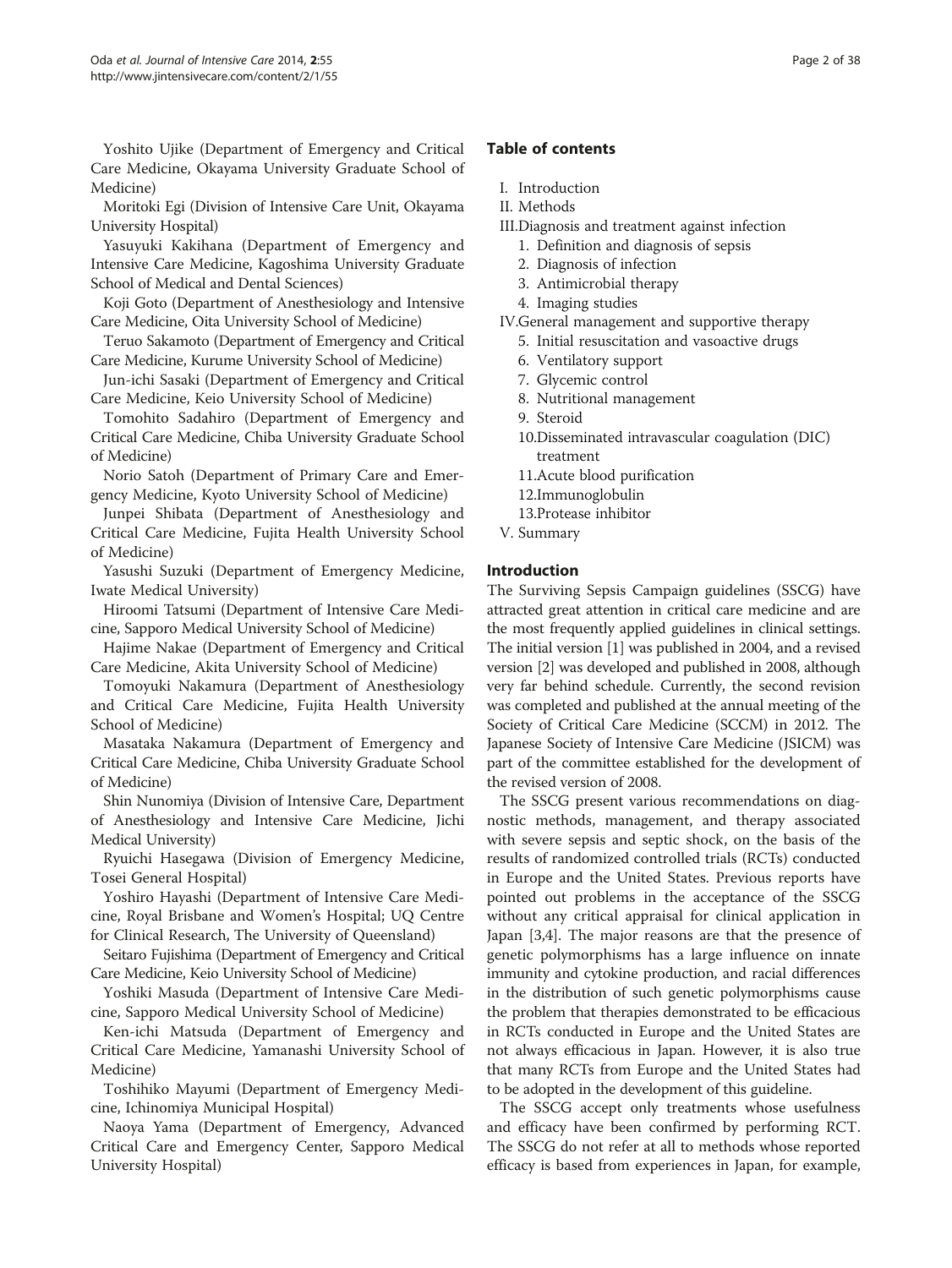a method to remove various humoral mediators, which is pathophysiologically critical in sepsis, by continuous hemodiafiltration. Although treatment of severe sepsis and septic shock with awareness of measures against pro-inflammatory cytokines and high mobility group box 1 (HMGB-1) proteins is common in Japan, such a method is not widely used in Europe and the United States. Additionally, questions were raised about performing RCTs for many therapies in the area of critical care [[5](#page-28-0)]. With such a background, we consider it significant to develop Japan's version of the SSCG. For this purpose, we initiated the Sepsis Registry Committee of the JSICM to consider the practice of severe sepsis/septic shock management in Japan in the development of the guideline.

Some issues emerged in the development of Japan's version of the guideline. Here, we describe the general points, whereas individual points are mentioned with each item in the guideline. For the title of this guideline, it became an issue among doctors whether to adopt Haiketsusho (Sepsis in Kanji) Treatment Guideline or Sepusisu (Sepsis in Katakana) Treatment Guideline. The current definition of sepsis is "infection-induced systemic inflammatory response syndrome (SIRS)". Moreover, the severe forms are severe sepsis and septic shock. However, since this definition had been proposed, it has been pointed out to be different from the definition of sepsis that clinicians generally envisage from their experience [[6\]](#page-28-0). The second SSCG revision committee argued to change the previous use of "severe sepsis/septic shock" to "sepsis"; however, no conclusion has been reached. Sepsis, as appropriate for critical care, was deemed "severe sepsis" in the second revised version, and the title of the guideline was changed accordingly. With such a historical background, the title Haiketsusho (Sepsis in Kanji) was adopted for this guideline. This guideline is the first sepsis treatment guideline in Japan. It is expected to increase the completeness and widely contribute to clinical practice along with the further investigation referencing the opinions of other academic societies in the future.

This guideline was prepared with adult septic patients in mind; therefore, in pediatric patients with sepsis, a pediatric intensivist or pediatric physician specialized in infectious diseases should be consulted before deciding whether to apply this guideline.

# Methods

The working groups for guideline development consisted of members of the JSICM, mainly members of the Sepsis Registry Committee, with one group for each item of the guideline. The guideline was prepared by the working groups through systematic retrieval, collection, and evaluation of the literature to extract evidence more objectively.

Each working group systematically retrieved the literature with a focus on the concept of evidence-based medicine. In the case of evidence not being found, the results of surveillances performed by the Sepsis Registry Committee of the JSICM were referred for the development of the guideline. (In the first surveillance, from October 1, 2007 to December 31, 2007, 47 institutions participated and 226 cases were subjected to analysis. In the second surveillance, from October 1, 2009 to March 31, 2010, 39 institutions participated, and 310 cases were included in the analysis).

This guideline was finally determined on the basis of evidence from the literature in addition to expert opinion mainly from the committee members.

#### Literature retrieval method

In principle, systematic and comprehensive retrievals were performed of literature published not earlier than 2000. The databases searched were PubMed, MEDLINE (OVID), and Cochrane Database of Systematic Reviews by using the keywords "sepsis", "severe sepsis", and "septic shock". In the Japanese literature, "Ichushi (Web)" was searched and the keywords "Haiketsusho", "jusho Haiketsusho", and "haiketsushousei shock" were used. RCTs, meta-analysis of RCTs, and other non-RCT literature when RCT was not existed were selected.

The reports retrieved above multiplied by keywords for each clinical question (CQ) prepared for the 13 items of the guideline were also retrieved. Three to five committee members for each item assessed the titles and abstracts of the retrieved studies by using the above method.

#### Evidence level of literature

The evidence level of the literature was determined according to Additional file [1](#page-27-0): Table II-1. It should be noted that in conditions associated with a high frequency of sepsis, for those with only clinical studies in which the cause of disease is diverse and unidentifiable, the results were described as having such background; moreover, it was noted that the description is not intended to be specific to sepsis depending on the CQ. The 2008 SSCG [[2,7,8](#page-28-0)] and the "Nutritional management guideline for acute respiratory failure patients with ventilatory support," developed by the Japan Society of Respiratory Care Medicine [[9\]](#page-28-0), were also referred.

Evidence accumulated from large-scale RCTs with  $\geq 100$ subjects or cohort studies with ≥1,000 subjects was considered to be high-quality evidence. Low-quality cohort studies or low-quality case–control studies refer to studies without explicit control groups, those that failed to evaluate exposure and outcome with the same objective method (blinding is desirable) for the exposure and nonexposure groups, those that failed to identify or appropriately control known confounding factors,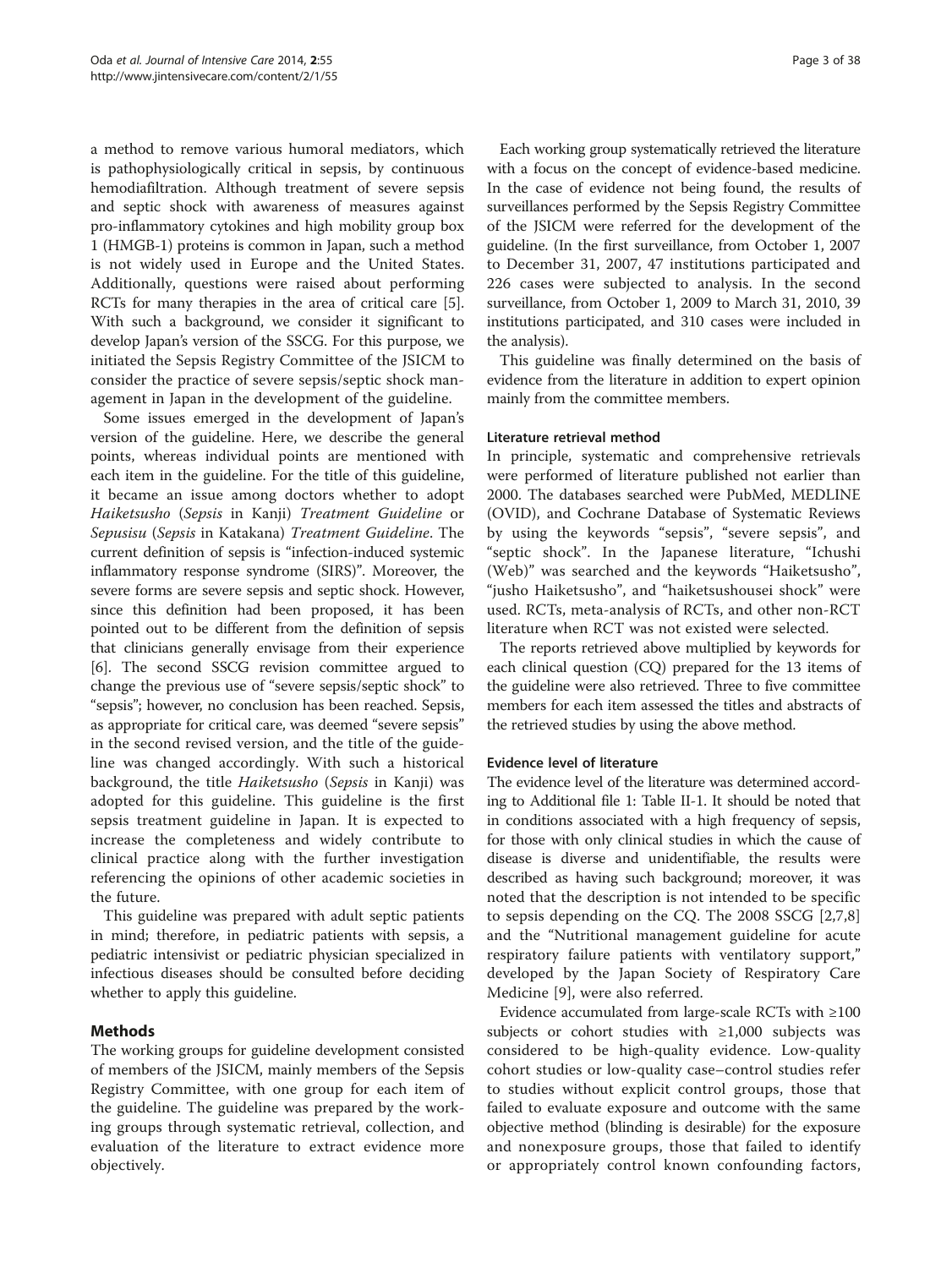and those that failed to perform complete follow-up for a sufficient period.

In principle, RCTs and meta-analyses were referred; however, if a paucity of evidence was found, the results of the investigation by the Sepsis Registry Committee were referred, and this fact was noted.

#### Determination of the quality of recommendations

The GRADE of recommendations was determined according to the 2008 SSCG; however, this means the quality, but not the strength, of the recommendation (Additional file [1](#page-27-0): Table II-2).

#### Expression of the strength of recommendation

The strength of the recommendation was expressed by using two categories, as shown in Additional file [1](#page-27-0): Table II-3, and additionally determined considering the expert opinion of committee members with reference to Additional file [1](#page-27-0): Table II-4. The answer (A) for each CQ was expressed by using the strength of recommendation (1 or 2) added with the recommendation GRADE (A to D).

Even for high-quality studies, if the focus of the study was not limited to sepsis and such study only exists as evidence, the results were described as having been obtained from such a background, and an asterisk (\*) was added to the evidence level. The recommendation was made, taking into account that the evidence was not specific for sepsis.

#### Diagnosis and treatment against infection Definition and diagnosis of sepsis

CQ1: What is the definition of sepsis? A1:

- $\bullet$  *Haiketsusho* (in Japanese) = sepsis. Here, sepsis is defined as SIRS caused by infection, i.e., infection-induced SIRS.
- The definition of SIRS consists of any two or more of the following (1C):
- Body temperature >38°C or <36°C
- Heart rate >90 beats/min
- Respiratory rate >20 breaths/min or  $PaCO<sub>2</sub> < 32$  Torr
- White blood cell count  $>12,000$  or  $<4,000$  mm<sup>3</sup> or immature granulocytes (band cells) >10%
- Pathogenic microorganisms need not be detected in blood culture (bacteremia), or toxins of bacteria need not be detected in blood (endotoxemia, etc.) (1C).
- The existence of infection is confirmed by demonstration of the presence of pathogenic or potentially pathogenic microorganisms, or toxins of those microorganisms, in normally aseptic tissue, fluids, or cavities; however, if sepsis as a systemic inflammatory response to infection is strongly

suspected, this is treated as an infection even without the demonstration of pathogenic microorganisms in aseptic sites. Refer to the supplemental signs and variables in Additional file [1](#page-27-0): Table III-1-1 to determine the diagnosis of sepsis (1C).

Comment: The definition of sepsis based on the concept of sepsis syndrome [\[10\]](#page-28-0), advocated by Bone et al. [\[10\]](#page-28-0), was proposed in the consensus conference of the American College of Chest Physicians (ACCP)/SCCM in 1991 and published in 1992 [\[11\]](#page-28-0). These diagnostic criteria were internationally widely recognized and later widely used in many clinical trials and other studies. However, because the definition of SIRS used in this definition was not specific, and the inflammatory response to infection cannot be accurately diagnosed, this definition was reevaluated in the SCCM/European Society of Intensive Care Medicine (ESICM)/ACCP/American Thoracic Society (ATS)/Surgical Infection Society (SIS) joint conference held 10 years later, and a new definition was published in 2003 [\[12](#page-28-0)]. The basic concept of sepsis as infection-induced SIRS was considered to remain valid, whereas some supplementary indices to diagnose sepsis were added, such as inflammatory response, clinical signs, and laboratory tests. However, the supplementary indices presented at that time included those that are inappropriate for actual clinical settings or those that have uncertain utility; accordingly, this guideline shows clinically useful indices.

Weiss et al. reported the results of the comparison of new and old diagnostic criteria in the same patient groups, in which no differences were found in morbidity and mortality as a whole [[13](#page-28-0)]. The clinical usefulness of the new diagnostic criteria published in 2003 has not been reported thus far. It is difficult to say that these new diagnostic criteria have been widely used, probably because they are very complicated. Rather, the definition reported in 1992 tended to be used more frequently.

The definition of infection itself was limited to "pathological process due to invasion of pathogenic or potentially pathogenic microorganisms into normally aseptic tissue, fluid, or space" in the 1992 report. Later, pathophysiological elucidation proved that there is a risk of septic conditions even if bacterial invasion into aseptic sites is not found. (For example, the large intestine is not aseptic from the beginning of enteritis caused by Clostridium difficile. Furthermore, there is a risk of septic shock due to the toxin produced by the bacteria rather than due to the bacteria themselves). Therefore, the 2003 definition noted that "it is included in the definition of infection if sepsis as a systemic inflammatory response to infection is strongly suspected, even without a demonstration of pathogenic microorganisms in aseptic sites." However, other definitions of infection exists, including that of the Centers for Disease Control and Prevention (CDC)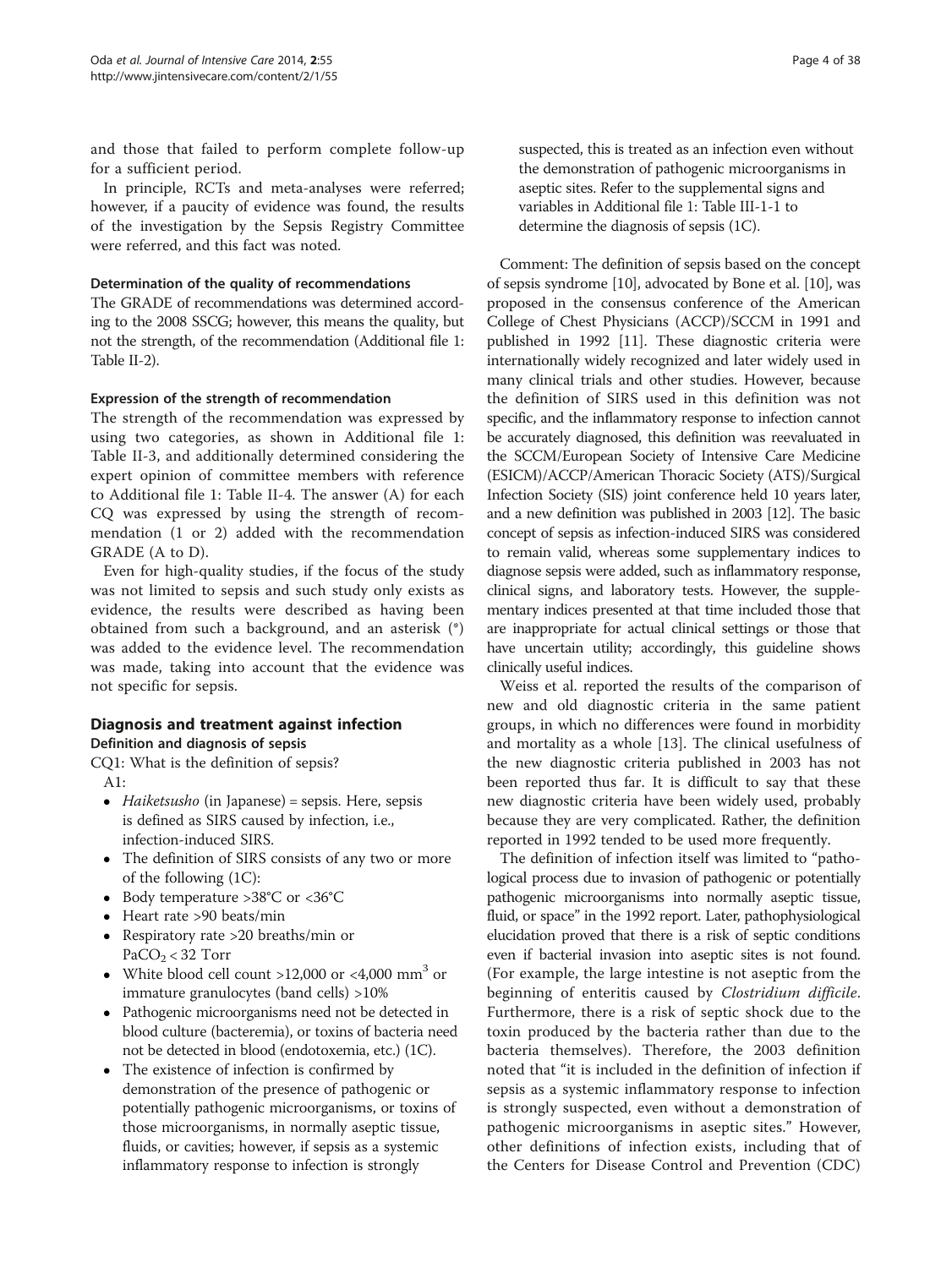[[14](#page-28-0)] and that of the International Sepsis Forum (ISF) [[15](#page-28-0)]; thus, currently, there is no unified consensus.

CQ2: Is severe sepsis/septic shock used as a sepsis severity category?

- A2:
- Severe sepsis/septic shock is used as sepsis severity category (1C).
- Severe sepsis is a condition that presents organ dysfunction, decreased organ perfusion, or hypotension among septic patients. (Decreased organ perfusion or abnormal organ perfusion includes lactic acidosis, oliguria, and altered mental status). The organ dysfunction index for the multiple organ dysfunction score (MODS) score or the sequential organ failure assessment (SOFA) score is used to determine organ dysfunction (1C).
- Septic shock indicates a severe sepsis presenting hypotension (systolic blood pressure <90 or >40 mmHg decrease from the normal level) despite an adequate fluid challenge. However, if vasopressor is administered, hypotension may not occur (1C).

Comment: After the definition of severe sepsis/septic shock in the joint conference in 1991, many large-scale epidemiologic studies revealed that these criteria represented sepsis severity [\[16,17](#page-28-0)]. There was no major change in the definition during the review in 2003, and the definition of organ dysfunction, which had remained vague, was decided to be applicable to the MODS score proposed by Marshall et al. [\[18\]](#page-28-0) or the SOFA score proposed by the ESICM [[19\]](#page-28-0). Although no report comparing this sepsis severity category with other clinical stratification was found, this sepsis severity category was used in various studies on sepsis treatment, including studies on early goal-directed therapy (EGDT) by Rivers et al. [\[20\]](#page-28-0), administration of activated protein C by Bernard et al. [\[21](#page-28-0)], and small-dose steroid therapy by Annane et al. [[22](#page-28-0)]. Therefore, there is sufficient basis for continuing use of this definition.

CQ3: Is there any useful biomarker for sepsis diagnosis?

A3: C-reactive protein (CRP), interleukin-6 (IL-6), and procalcitonin (PCT) may be useful as supplementary indices for sepsis diagnosis to some extent; however, there is currently no established biomarker for sepsis diagnosis (1C).

Comment: More than 170 biomarkers for sepsis have been examined [\[23,24](#page-28-0)]. For application in clinical settings, a biomarker should meet the following criteria: high sensitivity/specificity for sepsis, easy to measure, provides rapid results, and inexpensive; however, no biomarker with these characteristics has been found thus far. CRP is widely used as an inflammatory biomarker; however, it lacks specificity for sepsis because its level increases in conditions other than infection. IL-6 is one

of the inflammatory cytokines. IL-6 reflects the degree of hypercytokinemia, which causes systemic inflammatory response. IL-6 reaches a peak about 6 h after an insult. CRP and PCT are produced by the stimulation of IL-6; therefore, their peaks are delayed by 24–48 h after the peak of IL-6. The measurement of IL-6 enables early diagnosis of SIRS. Furthermore, IL-6 has been reported to reflect the severity and outcome in patients with sepsis [[25](#page-28-0)-[27\]](#page-28-0).

PCT has been highlighted as the most promising biomarker; however, thus far, its usefulness has been reported mainly from Europe [[28\]](#page-28-0). PCT measurement was also approved by health insurance in Japan from 2006. However, PCT is known to increase in noninfectious inflammation, including postsurgery or posttrauma; thus, its value for the diagnosis of sepsis is inconsistent [[29](#page-28-0)]. The current cutoff values for CRP, IL-6, and PCT are presented in Additional file [1](#page-27-0): Table III-1-1 as references for sepsis diagnosis. However, these values vary with different measurement methods, and therefore, the results should be interpreted with caution. IL-6 measurement is not yet covered by health insurance in Japan.

Measurement of endotoxin is theoretically useful for diagnosing gram-negative bacterial infection; however, no measurement system for accurate detection has been established yet. Mainly turbidimetric time assay in Japan and endotoxin activity assay with Food and Drug Administration approval in Europe and the United States are used as endotoxin measurement methods. Both methods were reported to produce results that correlate with the severity of sepsis [\[30\]](#page-28-0); however, their sensitivity and specificity are far insufficient for the diagnosis of sepsis. However, current efforts to study the combination of several biomarkers may lead to the discovery of a useful biomarker for the diagnosis of sepsis.

#### Abbreviations:

ESICM: European Society of Intensive Care Medicine ATS: American Thoracic Society SIS: Surgical Infection Society CDC: Center for Disease Control and Prevention MODS: multiple organ dysfunction score SOFA: sequential organ failure assessment

#### Diagnosis of infection

CQ1: How should microbiological specimens be sampled? A1:

- We recommend obtaining blood culture samples before starting antimicrobial administration (1D).
- We recommend obtaining specimen samples from the suspected infectious source aseptically and immediately send them for Gram staining, culturing, and antimicrobial sensitivity testing (1D).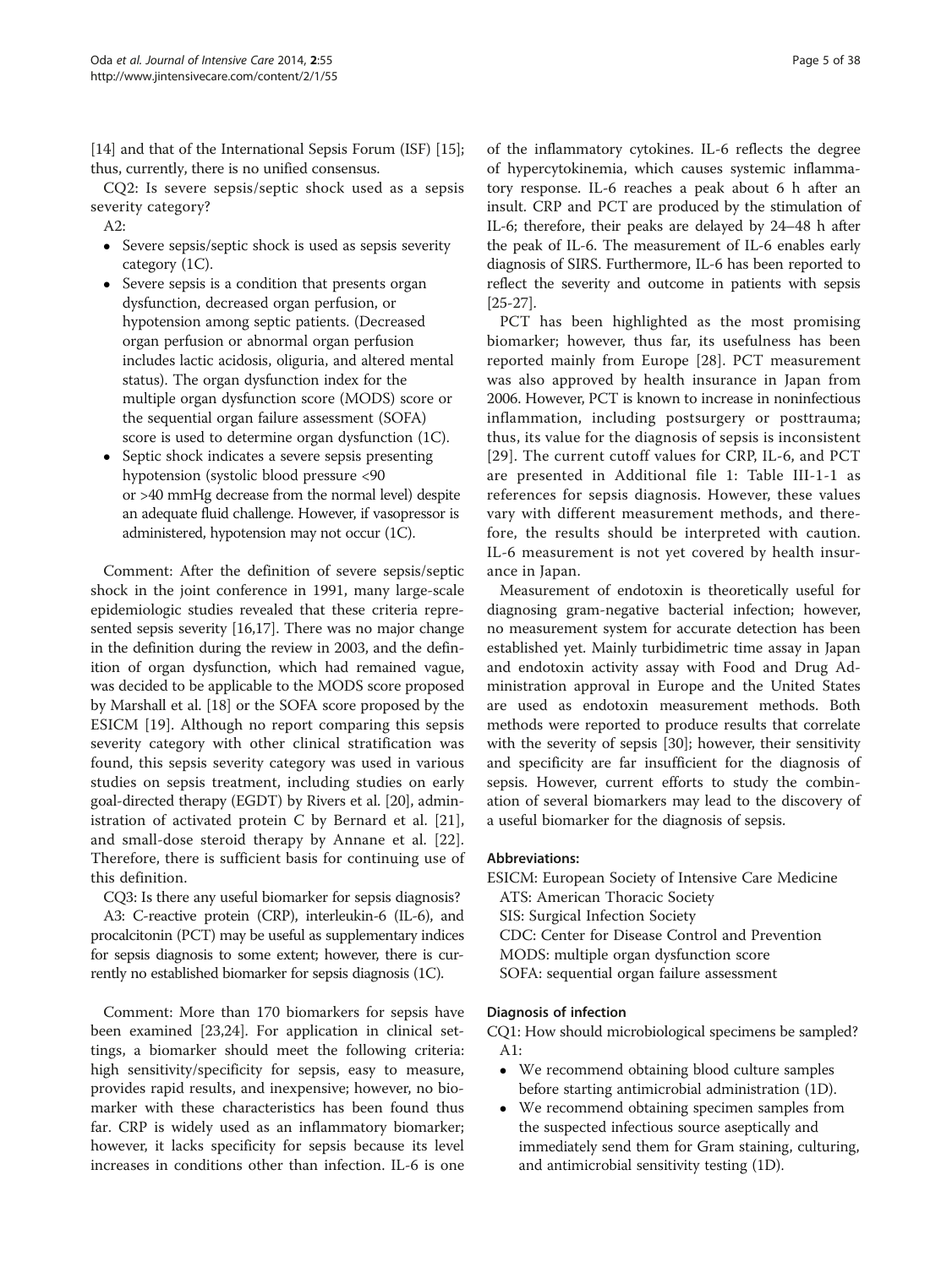Comment: As patients with severe sepsis/septic shock have a high possibility of having bacteremia, blood culture to determine the causative microorganism should be performed before empirical antimicrobials are administered [[31\]](#page-28-0). Cerebrospinal fluid should be obtained in cases of suspected meningitis after excluding the possibility of intracranial hypertension. Bronchoscopic or blind bronchoalveolar lavage fluid samples should be obtained in cases of suspected ventilator-associated pneumonia for quantitative culture [[32](#page-28-0)]. Tracheal aspiration might be acceptable if a patient has neither previous antimicrobial therapy nor risks of harboring antimicrobial-resistant pathogens [[33,34\]](#page-28-0). In cases of suspected central venous catheter-associated bacteremia, we recommend obtaining two sets of blood culture samples, one set from the indwelling catheter and another set from the catheter tip [\[35](#page-28-0)]. Any sampling should be performed before, but without delaying the initiation of, antimicrobial administration. We recommend performing Gram staining as a cheap and rapid diagnostic test.

CQ2: How should blood cultures be sampled? A2:

- We recommend disinfecting the skin of the puncture site with alcohol-based chlorhexidine, alcohol-based 10% povidone-iodine, or alcohol followed by water-based 10% povidone-iodine (1B).
- We recommend obtaining at least two sets of 20 mL blood samples (at least three sets if infective endocarditis is suspected) through percutaneous puncture (1C).

Comment: Health-care personnel who will perform the sampling should perform hand washing and wear sterile gloves. The skin should be sufficiently disinfected before puncture. The contamination rate was found to be significantly lower when using 2% chlorhexidine or 0.5% chlorhexidine containing alcohol rather than aqueous povidone-iodine [[36-38](#page-28-0)]. A chlorhexidine preparation is recommended as the primary disinfectant [\[35\]](#page-28-0). Japanese clinicians, however, might consider that 0.5% chlorhexidine solution is popular and 1% formulation is rare in Japan. No comparative studies between alcohol/chlorhexidine and alcohol/povidone-iodine exist [[36](#page-28-0)]. We therefore suggest using 10% povidone-iodine (i) as an alcohol-containing preparation or (ii) in combination with pretreatment with alcohol, (iii) with sufficient waiting time after the application (i.e., until it dries up) to ensure efficacy.

In case of suspected catheter-related bloodstream infection, one set of blood samples should be drawn through the catheter. If endocarditis is suspected, more than three sets are recommended [[39,40](#page-29-0)]. The blood samples for each set should have a volume of 20 mL and be aliquoted into aerobic and anaerobic bottles [[41](#page-29-0)]. The rubber top of the culture bottle should be disinfected with the same disinfectant used for the skin before injection. Other than fever, hypotension or shaking chills may suggest bacteremia, and therefore, blood culture should be performed.

After inoculation, the culture bottles should be kept at room temperature and placed in an incubator as soon as possible.

CQ3: What are the frequent sites of infection and causative microorganisms?

A3: The common infection sites are the intra-abdominal organs, respiratory tract, bloodstream (including catheterrelated sites), skin/soft tissue, and urinary tract. The common causative organisms are Staphylococcus aureus (methicillin-resistant Staphylococcus aureus (MRSA), methicillin-susceptible Staphylococcus aureus (MSSA)), Escherichia coli, Klebsiella pneumoniae, Pseudomonas aeruginosa, Enterobacter, etc. (1C).

Comment: In a large-scale cohort study (EPIC II study) that investigated infections in the ICU, a 1-day prevalence study was performed in 1,265 ICUs worldwide, and the infection site, causative organisms, patient severity, and outcome were investigated in 7,087 patients with infection from a total of 13,796 cases [[42\]](#page-29-0). The most common site of infection was the respiratory tract (63.5%), followed by the abdomen (19.6%), blood (15.1%), kidney/urinary tract (14.3%), skin (6.6%), catheter-related site (4.7%), central nervous system (2.9%), and others (7.6%) [[42](#page-29-0)]. In another large-scale cohort study (Cooperative Antimicrobial Therapy of Septic Shock (CATSS) database study) in 5,715 patients with septic shock, pneumonia (37.2%) was the most frequent infection, followed by abdominal (30.1%), urogenital (10.9%), skin/soft tissue (8.1%), bloodstream (4.3%), catheter-related (3.4%), and central nervous system (1.1%) infections [\[43\]](#page-29-0). According to the first Sepsis Registry survey performed by the Sepsis Registry Committee of the JSICM, the frequent infections in 266 patients with severe sepsis were abdominal (32.0%), respiratory (25.9%), blood (15.8%), skin/soft tissue (10.2%), urinary tract (8.3%), and other (7.9%) infections [\[44\]](#page-29-0).

The common causative organisms in ICU patients (EPIC II) were S. aureus (20.5%), P. aeruginosa (19.9%), Candida (17.0%), E. coli (16.0%), K. pneumoniae (12.7%), and Staphylococcus epidermidis (10.8%), and regional variations were also reported [[42\]](#page-29-0). The common causative organisms in patients with septic shock (CATSS) were E. coli (24.6%), S. aureus (13.2%), K. pneumoniae (8.7%), Streptococcus pneumoniae (8.6%), P. aeruginosa (6.6%), fungi (6.5%), and group A Streptococcus (4.1%) [\[43](#page-29-0)]. From the result of the first Sepsis Registry survey, MRSA  $(22.0%)$  was the most frequent, followed by E. coli (14.0%), K. pneumoniae (11.8%), MSSA (9.7%), P. aeruginosa (9.2%), Enterobacter (7.4%), S. pneumoniae (6.0%), etc. [[44\]](#page-29-0).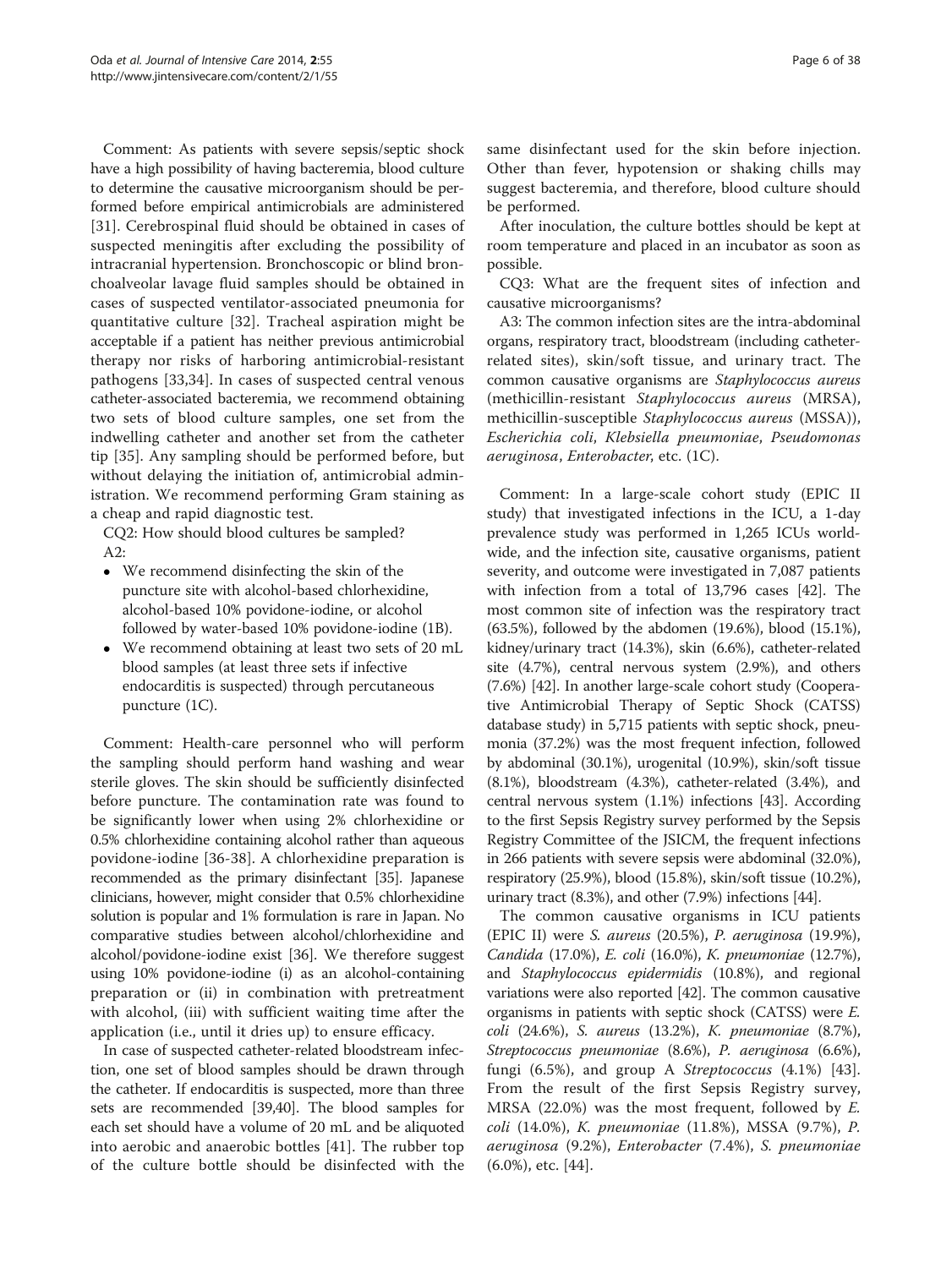The infections causing sepsis and the causative organisms vary depending on the country/region, hospital department, type of infection (community-acquired or nosocomial), and patient background. It is important to collect data from the clinician's own facility as a reference and to consider the individual patient's background [\[15](#page-28-0)].

#### Antimicrobial therapy

CQ1: When should empirical therapy be started?

A1: Start empirical antimicrobial administration within 1 h after diagnosis (1C).

Comment: The second version of the SSCG recommends antimicrobial administration within 1 h after the diagnosis of sepsis, on the basis of a retrospective multicenter cohort study in patients with septic shock and a retrospective cohort study in patients with Candida bloodstream infections [\[45,46\]](#page-29-0). New evidences have been published since then, and a large-scale prospective study in patients with septic shock showed higher mortality in a subgroup of patients in whom antimicrobials were administered later after the onset of shock [[47](#page-29-0)]. With regard to the timing of antimicrobial administration, both a multicenter prospective observational study and a retrospective cohort study in patients with severe sepsis revealed that mortality tended to be low in proportion to the time between the recognition of sepsis and antimicrobial administration; in particular, mortality was significantly lower in a subgroup of patients in whom antimicrobials were administered within 1 h after the diagnosis of sepsis [[48,49\]](#page-29-0). In addition to candidal infection, as mentioned previously, a significant correlation between the delay in antimicrobial administration and higher mortality was shown in patients with Acinetobacter and pneumococcal infection [\[50,51\]](#page-29-0).

CQ2: Which antibiotics should be empirically chosen for severe sepsis and septic shock?

A2: To provide a successful empirical antimicrobial therapy, we recommend a broad-spectrum regimen with adequate coverage against typical causative organisms (1C) (Additional file [1](#page-27-0): Table III-3-1).

Comment: To provide an appropriate empirical antimicrobial therapy, it is important to have an adequate microbiological differential diagnosis, with which the affected organ and place (i.e., community or hospital) where the septic episode occurred always need to be considered. The recommendable empirical antibiotic regimens for severe sepsis and septic shock are shown in Additional file [1:](#page-27-0) Table III-3-1. As inappropriate initial antibiotic therapy in severe sepsis and septic shock contributes to increased mortality, broad-spectrum antibiotic regimens should be employed to cover most of the typical organisms. As antibiograms vary depending on the time and place

(e.g., country, region, institute, ward) [\[52,53\]](#page-29-0), each ICU should use regularly updated, unit-specific antibiograms.

The first national survey of severe sepsis and septic shock by the JSICM Sepsis Registry Committee revealed that MRSA and P. aeruginosa were the first and the fourth most frequent causative organisms of severe sepsis and septic shock, respectively, and these organisms are associated with higher mortality relative to the other organisms [[44](#page-29-0)]. Therefore, special attention needs to be paid to whether or not treatment with the choice of initial antibiotic regimen should be given [\[54\]](#page-29-0).

The association between the appropriateness of initial antibiotic therapy and mortality in sepsis has been reported in a number of observational studies. A recent meta-analysis that includes 70 studies confirmed this association [[55\]](#page-29-0). A study in patients with MRSA bloodstream infection also showed a similar trend [\[56\]](#page-29-0). Therefore, broad-spectrum antibiotic regimens that cover most of the potential pathogens are recommended as empirical therapy for severe sepsis and septic shock.

On the other hand, to minimize antibiotic collateral damage, the use of unnecessary broad-spectrum antibiotics should be avoided. The emergence of carbapenem resistance in gram-negative bacilli (GNB) is a significant issue because loss of susceptibility to carbapenems often means the entire loss of a reliable and safe treatment option for serious GNB infections [[57\]](#page-29-0). Prescription of carbapenems should be limited to situations in which these drugs are primarily required (Additional file [1](#page-27-0): Table III-3-1).

Antibiotic combination therapy for severe sepsis and septic shock is a controversial issue. A recent RCT found no benefit of antibiotic combination therapy [\[58\]](#page-29-0). However, where nosocomial resistant GNB (especially P. aeruginosa) are of concern as causative organisms, the combination of an antipseudomonal beta-lactam (e.g., TAZ/PIPC, CFPM, MEPM, DRPM, IPM/CS) and an aminoglycoside is an acceptable option for increasing the chance of appropriate initial therapy [\[59](#page-29-0),[60](#page-29-0)]. However, a recent observational study suggested a possible association between antibiotic combination therapy and deterioration of clinical outcomes [[61](#page-29-0)]. Therefore, antibiotic combinations should be carefully employed, considering local antibiograms and the severity of the patient.

Addition of antifungal agents is another controversial issue in severe sepsis and septic shock. Whereas delayed initiation of antifungal therapy in candidemia is associated with poor mortality [[44](#page-29-0)], the empirical use of antifungal agents did not demonstrate improvement in mortality [[62\]](#page-29-0). An antifungal agent should be added when deep fungal infection or fungemia is clinically suspected, with careful risk assessment.

Complicated cases (e.g., immunocompromised patients, central nervous system infections, infective endocarditis,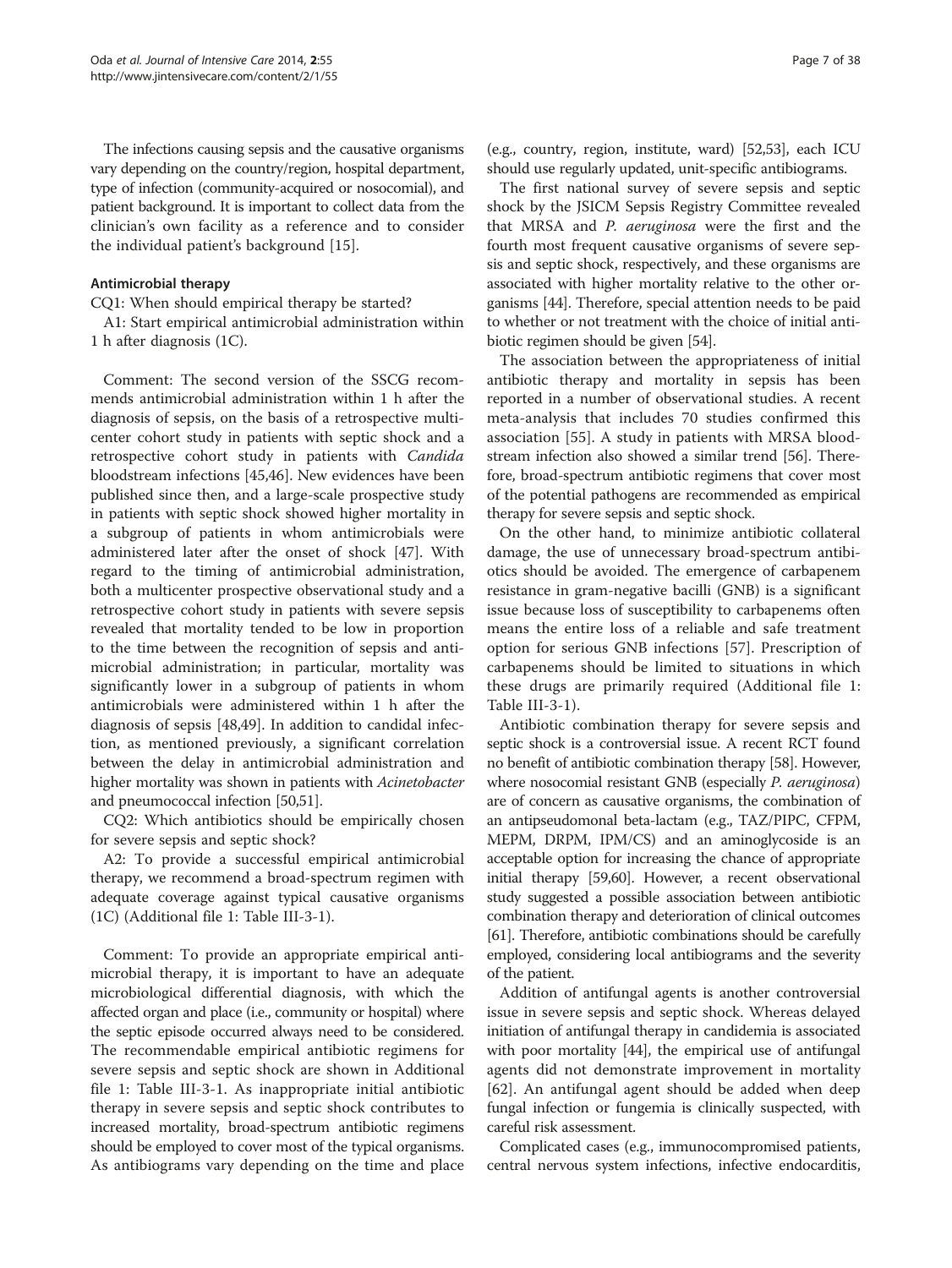prosthetic device infections, osteomyelitis, unknown source of infection) require immediate consultation with infectious disease specialists after an initial dose of antibiotics. The lack of an infectious disease consultation service and shortage of infectious disease specialists are common issues in many hospitals in Japan. We suggest liaising with other hospitals and using Internet-based communication to overcome this issue.

CQ3: Which antibiotics should be chosen for a definitive antimicrobial therapy in severe sepsis and septic shock? A3:

- Once a causative organism is identified, with the aid of susceptibility results, the initial antibiotic regimen should be changed to the most appropriate antibiotic agent (1D) (Additional file [1](#page-27-0): Table III-3-2).
- Except for special situations, monotherapy should be employed for definitive antibiotic therapy in severe sepsis and septic shock (2B).
- In case of MRSA or *Candida* spp. bloodstream infection, consultation with infectious disease specialists is advisable (2D).

Comment: Once the causative organism is identified, the initially chosen antibiotic agents should be changed to an agent with more clinical evidence against the organism and has as narrow a spectrum as possible to minimize antibiotic collateral damages [\[63](#page-29-0)]. As a recent multicenter RCT showed similar clinical outcomes between meropenem monotherapy and the combination therapy of meropenem plus moxifloxacin [\[58\]](#page-29-0), the benefit of combination therapy is unclear even in severe sepsis and septic shock. Thus, we recommend choosing monotherapy except for special situations in which clinicians believe monotherapy is inappropriate.

In cases where Staphylococcus aureus, Enterococcus spp., or Candida spp. are isolated from blood culture, infective endocarditis is suspected; a typical causative organism in infective endocarditis is isolated from blood culture; central nervous system infections, osteomyelitis, prosthetic devices, and immunosuppression (e.g., organ transplantation) are involved; and recommendable agents need to be avoided because of an allergy history. Consultation with infectious disease specialists is advisable.

CQ4: How should highly drug-resistant or multidrugresistant organisms be treated?

A4: Consultation with infectious disease specialists is advisable because treatment for serious infections due to highly drug-resistant or multidrug-resistant organisms (Additional file [1:](#page-27-0) Table III-3-3) requires a high level of expertise (2D).

Comment: The treatment options for serious infections due to highly drug-resistant or multidrug-resistant organisms are limited, and no breakthrough drug is currently being developed [[64](#page-29-0)]. Treatment of highly drug-resistant or multidrug-resistant gram-negative bacilli is especially challenging, and available treatment options are limited to high-dose administration of standard antibiotics or use of nonstandard antibiotics such as colistin [[64\]](#page-29-0).

MRSA is a common issue in Japanese ICUs. Although a few novel anti-MRSA agents such as linezolid and daptomycin have been shown to be noninferior to vancomycin in some disease conditions, vancomycin is still a drug of choice for most MRSA infections because of its higher clinical significance than novel agents. However, therapeutic drug monitoring (TDM) and dose adjustment based on TDM is required when using vancomycin to minimize its adverse effects such as nephrotoxicity. Recent observational studies have shown the association between vancomycin treatment for MRSA isolates with high vancomycin minimum inhibitory concentrations (MICs) and treatment failure. The use of novel anti-MRSA agents may be justified when MRSA with high vancomycin MICs are involved [[65-67\]](#page-29-0).

Daptomycin and linezolid have been shown to be noninferior to vancomycin for the treatment of skin and soft tissue infections and right-sided infective endocarditis, and skin and soft tissue infections and pneumonia, respectively [\[68](#page-29-0)[-76\]](#page-30-0). Daptomycin and linezolid may be chosen for MRSA infections in selected situations for which clinicians believe these agents are more appropriate than vancomycin. However, these novel agents do not have sufficient clinical evidence for treating severe sepsis and septic shock, and the emergence of resistance to these agents and their adverse effects are of concern.

In the treatment of severe sepsis and septic shock due to highly drug-resistant or multidrug-resistant organisms, consultation with infectious disease specialists is advisable because treatment for such serious infections requires a high level of expertise. In vitro susceptibility testing results may not be reliable for selecting appropriate antibiotics. In addition, expert advice is required for the purpose of isolation precaution.

The recommendable treatment options for highly drugresistant or multidrug-resistant organisms are shown in Additional file [1](#page-27-0): Table III-3-3. Some of the recommended doses in the table are higher than the approved maximal doses in Japan. However, from the perspective of intensive care medicine and clinical infectious diseases, we believe that those higher doses are justifiable for saving critically ill patients with serious infections having no standard treatment options.

CQ5: How is the pharmacokinetics and pharmacodynamics (PK/PD) theory applied to the administration of antibiotics?

A5: Antibiotic administration based on the PK/PD theory is reasonable. The clinical efficacy of beta-lactams is dependent on the time above MIC (TAM), and that of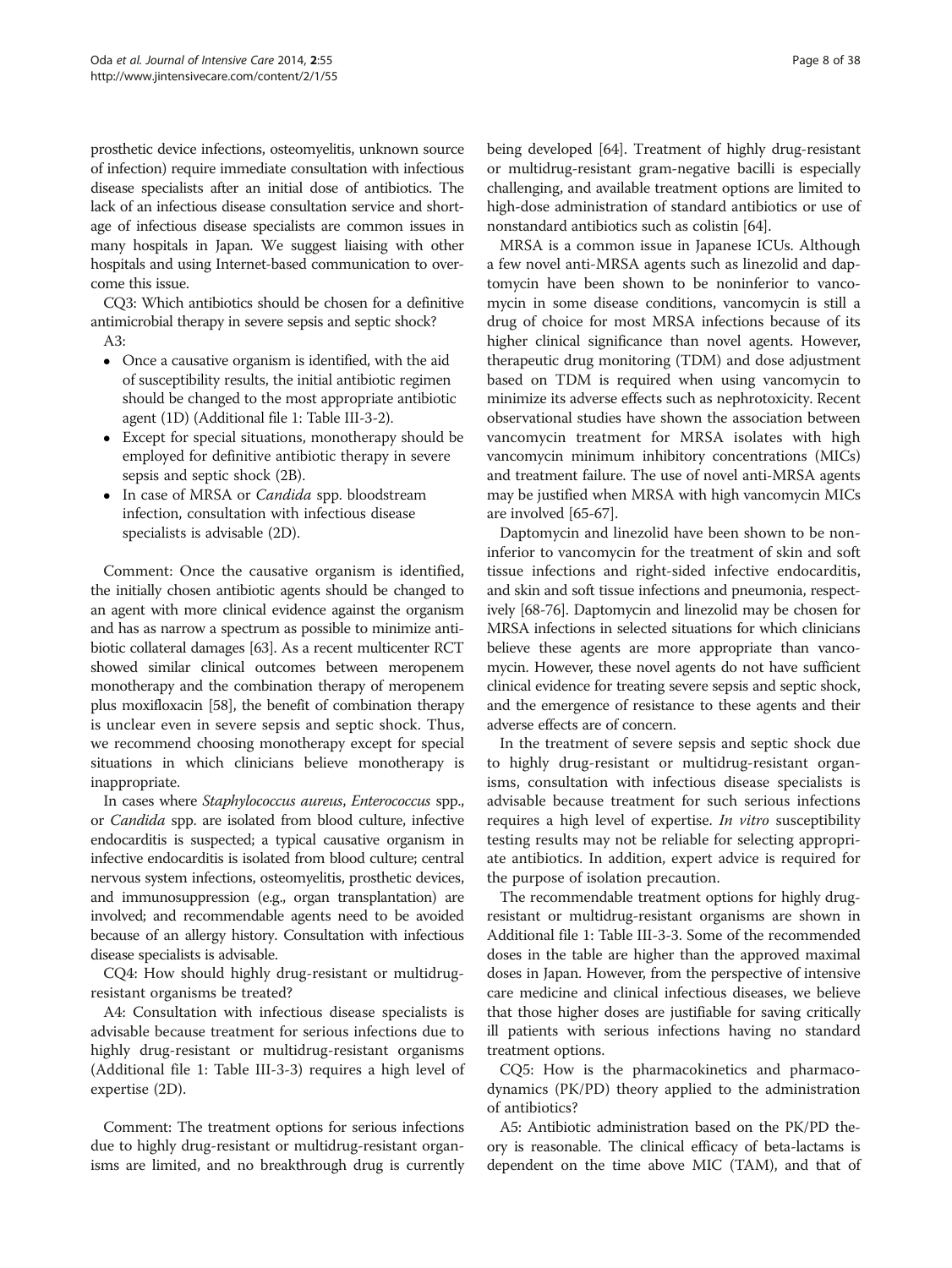aminoglycosides, fluoroquinolones, and glycopeptides is dependent on maximum concentration  $(C_{\text{max}})$  or area under the concentration curve per MIC (AUC/MIC) (1C\*).

Comment: Antibiotic administration based on the PK/ PD theory has the potential benefits of increased clinical efficacy and decreased adverse effects [\[64](#page-29-0)[,77](#page-30-0)]. The PD parameters of typical antibiotics associated with clinical efficacy are shown in Additional file [1](#page-27-0): Table III-3-4. The approved doses of antibiotics in Japan are not always determined on the basis of the PK/PD theory. Some old antibiotics approved in the pre-PK/PD era are still being recommended in unreasonable doses. The recommendable doses of representative antibiotics in the ICU based on the PK/PD theory for severe sepsis and septic shock are shown in Additional file [1:](#page-27-0) Table III-3-5.

Extended infusion or continuous infusion of beta-lactams increases the TAM and tissue concentration of antibiotics and theoretically has further benefits in severe sepsis and septic shock [\[78](#page-30-0)-[81](#page-30-0)]. However, at present, no RCT has been performed to assess the impact of those strategies on the clinically meaningful outcomes in severe sepsis and septic shock. Therefore, those strategies should be considered as optional strategies for highly drug-resistant or multidrugresistant organisms.

CQ6: How should de-escalation therapy be performed? A6: We recommend discontinuing the empirical antimicrobial therapy and initiating targeted therapy with antimicrobial agents with a narrower spectrum when causative organism(s) are identified and clinical improvement is obtained (de-escalation). We also recommend discontinuing any antimicrobial administration when the possibility of bacterial infection can be excluded (1C).

Comment: Excessive use of antimicrobial agents is associated with disadvantages such as disruption of the normal bacterial flora, selection of antibiotic-resistant pathogens, or higher cost. Thus, once the infecting organism(s) is detected and antimicrobial susceptibility is determined, the antimicrobial therapy should be changed to a targeted therapy with a single antimicrobial with a narrower spectrum (de-escalation). However, it should be considered that no RCTs have directly evaluated the direct effect of a de-escalation strategy on clinical outcome [[82\]](#page-30-0). Cohort studies suggested that (i) when clinical response was favorable, early termination of antimicrobial administration was possible based on an early discontinuation policy in ventilator-associated pneumonia [[83\]](#page-30-0); (ii) mortality is lower when deescalation was successfully performed [\[84](#page-30-0)]; and (iii) deescalation did not affect the relapse rate or mortality [[85-87](#page-30-0)].

Clinicians should consider de-escalation in the following conditions:

- 1. Good quality of microbiological specimens is sampled before starting empirical therapy [\[88\]](#page-30-0);
- 2. Clinical symptoms, including organ dysfunction and severity parameters, have improved;
- 3. The identified causative pathogen(s) is susceptible to narrower-spectrum antimicrobial agents;
- 4. Another focus of infection can be excluded; and
- 5. No significant immunodeficiency including continuous neutropenia (<1,000/mm<sup>3</sup>) exists.

CQ7: How is a decision to discontinue antibiotics made? A7:

- A decision to discontinue antibiotics can be made when stabilization of vital signs and functional improvement of affected organs are achieved (1D).
- The standard duration of antibiotic treatment (Additional file [1:](#page-27-0) Table III-3-6) is recommendable in severe sepsis and septic shock caused by typical infections (1C).
- Procalcitonin-guided antibiotic cessation strategy may be appropriate (2A\*).

Comment: The standard durations of antibiotic therapy shown in Additional file [1:](#page-27-0) Table III-3-6 are widely accepted by experts [\[89\]](#page-30-0). However, in patients with immunosuppression, central nervous infections, infective endocarditis, osteomyelitis, and bloodstream infection due to S. aureus, Enterococcus spp., and Candida spp., a high level of expertise is required to determine the sufficient antibiotic duration. Therefore, in those circumstances, consultation with infectious disease specialists is advisable.

Procalcitonin-guided antibiotic cessation policy has been studied in a few RCTs mainly in patients with respiratory tract infections and has been shown to decrease antibiotic duration without harming the patients [\[90,91](#page-30-0)]. However, in severe sepsis and septic shock, this strategy has been tested in only one RCT with a small sample size [[92](#page-30-0)]. Therefore, the use of procalcitonin-guided antibiotic cessation policy should be considered an optional strategy, and further clinical trials are required before its general use.

#### Abbreviations:

- AUC: area under the plasma concentration time curve  $C_{\text{max}}$ : maximum concentration
- MIC: minimum inhibitory concentration
- MRSA: methicillin-resistant Staphylococcus aureus
- MSSA: methicillin-susceptible Staphylococcus aureus
- TAM: time above minimum inhibitory concentration
- TDM: therapeutic drug monitoring

#### Imaging studies

CQ1: When should imaging studies for detecting the source of infection be performed?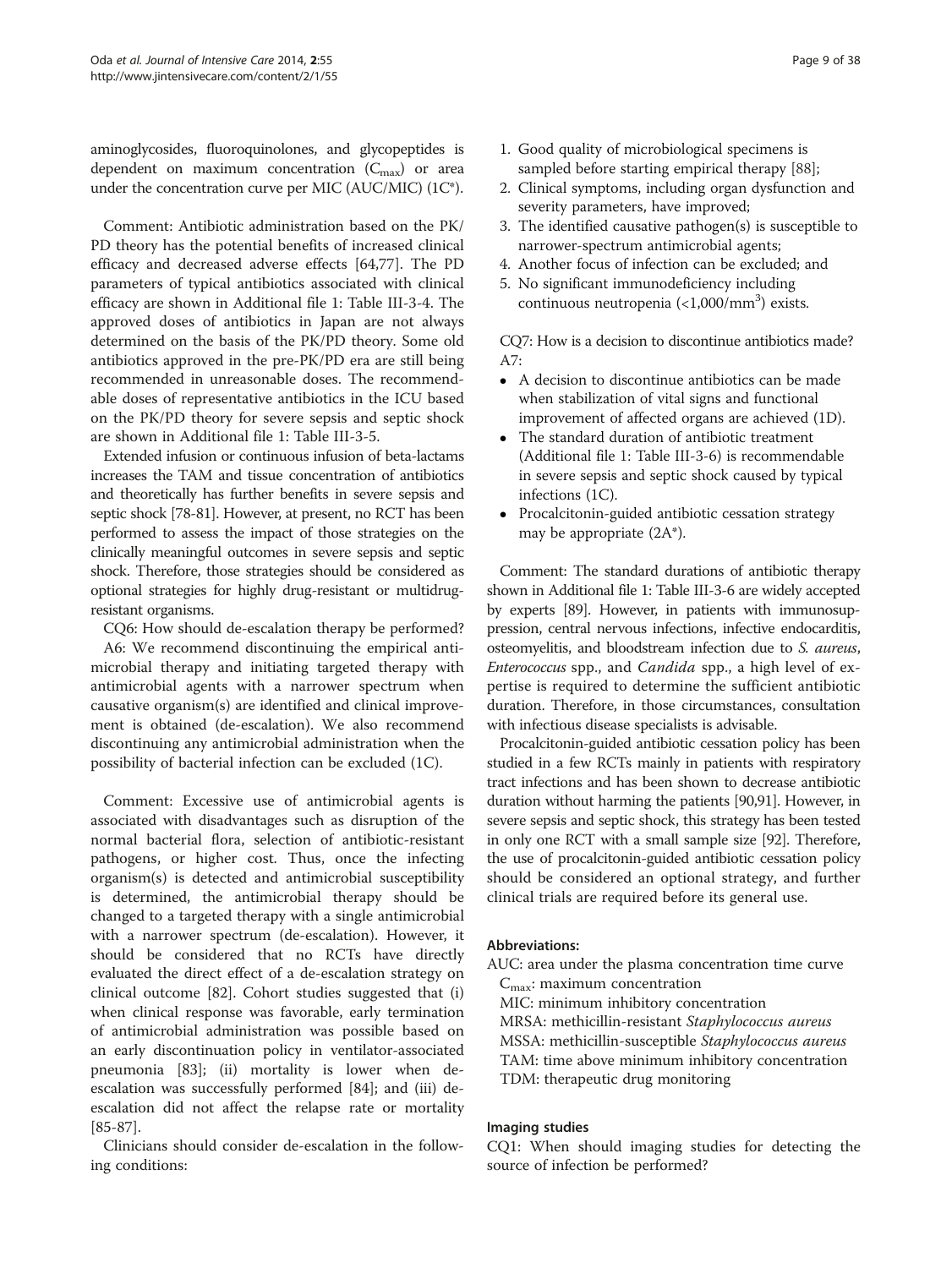A1: For the purpose of source control and early administration of therapeutic strategies, identification/characterization of infectious loci should be performed as rapidly as possible after the initial resuscitation is done, if feasible (1C).

Comment: The SSCG recommend that imaging studies be performed promptly to identify the potential source of infection [[2\]](#page-28-0). Early source control is preferable, and establishing a clinical diagnosis as soon as possible is a prerequisite [\[93\]](#page-30-0). Early source control including surgical procedures has been reported to be useful tools for better outcomes in patients with septic shock [\[94\]](#page-30-0).

CQ2: Which imaging studies should be performed to identify a source of infection?

A2: In addition to bedside imaging techniques, such as plain X-ray and ultrasound, computed tomography (CT) is useful for screening the whole body to detect the source of infection if diagnosis is difficult (1D).

Comment: To detect the source of infection, performing enhanced CT is recommended. Chest CT has additional values/advantages over plain film radiography (PFR) in characterizing complicated pneumonia and detecting pulmonary complications [[95,96\]](#page-30-0). The imaging techniques recommended as useful tools for detecting various infectious diseases are summarized in Additional file [1](#page-27-0): Table III-4-1.

CQ3: If enhanced CT could not detect any infectious lesions, what is next?

A3: Magnetic resonance imaging (MRI) can be considered an alternative approach. Consultation with a radiologist is favorable before performing MRI (2D).

Comment: As MRI can provide images with high resolution, it can detect meningitis [\[97\]](#page-30-0), abscess, osteomyelitis [[98](#page-30-0)], and wound infection [[99](#page-30-0)] from various lesions (i.e., head, spine, and soft tissue)—conditions for which the detection ability of CT is limited. Radioisotope (RI) study to detect inflammatory foci may offer another possible alternative tool that can be used even in patients with chronic kidney disease, except in those pregnant or lactating. RI may be able to detect the source of infection when PFR, CT, and MRI have limited sensitivity and specificity [\[100](#page-30-0)].

# General management and supportive therapy Initial resuscitation and vasoactive drugs

CQ1: When should initial resuscitation be started?

A1: Initial resuscitation should be started when a progression of metabolic acidosis or an elevated blood lactate level is recognized irrespective of the presence of hypotension (1A).

Comment: Initial evaluation is performed for sepsis as infection-induced SIRS [[101](#page-30-0)] according to item 1 ("Definition and diagnosis of sepsis"). Septic shock is a condition in which shock occurs with sepsis, and as the shock progresses, metabolic acidosis tends to progress and blood lactate level remains elevated.

Septic shock is defined to be present if the conditions are as follows: systolic blood pressure, <90 mmHg; mean arterial pressure (MAP), <60 mmHg; decrease in blood pressure of >40 mmHg from baseline without response to fluid resuscitation. Furthermore, the importance of the following was described in the joint conference of the SCCM/ESICM, ACCP, and ATS/SIS held in December 2001 [[12](#page-28-0)]: hyperlactatemia (>1 mmoL/L, 9 mg/dL) and delay of capillary refilling time (>2 s) as an index of impaired tissue perfusion in sepsis.

The conference on the management of shock [[102](#page-30-0)] held in April 2006 suggested that shock should not be diagnosed if the conditions are as follows: systolic blood pressure, <90 mmHg; mean blood pressure, <65 mmHg; and blood pressure reduction lower than baseline by >40 mmHg. Rather, it was recommended that evaluation of the progression of metabolic acidosis, elevated blood lactate level, and reduced central venous oxygen saturation  $(ScvO<sub>2</sub>)$  be performed. In addition, increase in blood lactate level [\[103-106\]](#page-30-0), decrease in ScvO<sub>2</sub> [\[107,108](#page-30-0)], and progression of metabolic acidosis [\[109](#page-30-0)] should be evaluated as indices of the progression of severe sepsis/ septic shock, as suggested by many case reports and clinical studies.

CQ2: How is initial resuscitation monitored? A2:

- Continuous monitoring of arterial pressure by using arterial line placement and arterial blood gas analysis in chronological order should be performed (1D).
- Initial resuscitation should target a central venous pressure (CVP) of 8–12 mmHg and an MAP of >65 mmHg mainly with fluid infusion, and it should be evaluated whether a urine volume of >0.5 mL kg  $^{-1}$  h<sup>-1</sup> and ScvO<sub>2</sub> of >70% were achieved (1A).
- Improvement of metabolic acidosis and lactate clearance should be evaluated by means of arterial blood gas analysis at least every 6 h (1A).
- Fluid management should be optimized by evaluating cardiac function and cardiac preload with echocardiography and other methods (2D).

Comment: In the initial resuscitation, monitoring by using an arterial line enables the continuous evaluation of blood pressure as well as blood sampling needed for arterial blood gas analysis in chronological order.

It should be evaluated whether a urine volume of >0.5 mL kg<sup>-1</sup> h<sup>-1</sup> and ScvO<sub>2</sub> of >70% were achieved by initial resuscitation as an EGDT [[20](#page-28-0)] with a goal of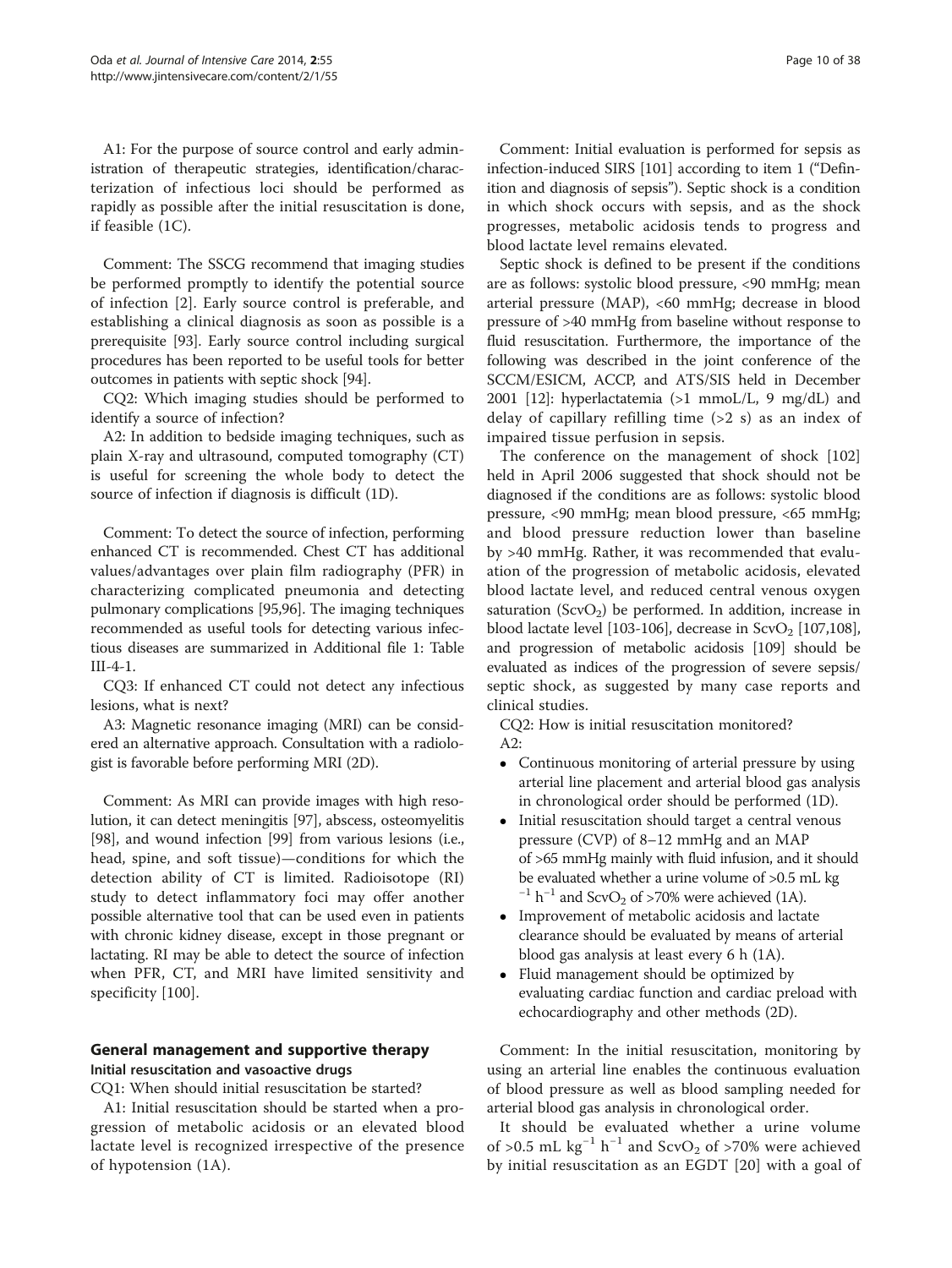a CVP of 8–12 mmHg and an MAP of >65 mmHg. The improvement of survival rate in septic shock by using EGDT [\[20\]](#page-28-0) was confirmed by some replication studies [[110](#page-30-0)-[112](#page-30-0)], including the first Sepsis Registry survey of the JSICM [[44](#page-29-0)]. Also, improvement of metabolic acidosis and lactate clearance may be added in the evaluation of initial resuscitation [[103](#page-30-0)-[105](#page-30-0)[,113-115\]](#page-31-0). Infusion response and the proper infusion amount can be evaluated by performing echocardiography and other methods, including with the concomitant use of vasoactive drugs [[116](#page-31-0)-[119](#page-31-0)].

CQ3: How is initial resuscitation performed?

A3: Initial resuscitation is performed according to EGDT (1A). Crystalloid, as well as albumin and red blood cell (RBC) transfusion, is considered for initial infusion (2B).

Comment: An example of initial resuscitation for septic shock, which this guideline recommends, is shown in Additional file [1](#page-27-0): Figure IV-5-1. It is recommended that initial resuscitation be performed according to EGDT [[20](#page-28-0)]. For the infusion fluid, not only crystalloid solution but also albumin in combination with crystalloid may be used, according to the results of the SAFE study [\[120,121](#page-31-0)]; however, this should be reevaluated in accordance with future large-scale clinical studies. In addition, the use of vasopressors (noradrenaline, vasopressin) is recommended in initial resuscitation for septic shock (see CQ4). Furthermore, RBC transfusion is recommended for anemia to maintain blood hemoglobin levels at >7 g/dL [\[2](#page-28-0)[,122\]](#page-31-0).

CQ4. Which vasoactive drugs should be used for treatment of septic shock?

A4:

- For "warm shock," characterized by warm peripheral temperature, at the early stage of septic shock, noradrenaline (~0.05 µg kg<sup>-1</sup> min<sup>-1</sup>) is the first-choice drug (1A).
- If the responsiveness to noradrenaline is decreased, administering vasopressin (0.03 units/min) in combination to noradrenaline (~0.05 μg kg<sup>-1</sup> min<sup>-1</sup>) could be considered (2B).

Comment: The early stage of septic shock is characterized by distributive shock with a decrease in systemic vascular resistance due to the production of vasodilating mediators. For this reason, noradrenaline alone or the combination of vasopressin and a small amount of noradrenaline is recommended as a vasopressor [\[123-127](#page-31-0)]. De Backer et al. [\[128](#page-31-0)] reported that dopamine increased the risk of the incidence of arrhythmia, including atrial fibrillation, in about a twofold higher rate than noradrenalin; therefore, the use of dopamine should be cautioned in patients with tachycardia or the risk of arrhythmia. In addition, dopamine also has a vasodilatory effect; thus, its superiority to noradrenaline is not obvious in the early stage of septic shock [\[129\]](#page-31-0).

On the other hand, cardiac function is compromised from the early stage of septic shock owing to the effect of inflammatory cytokines and other factors, and it is difficult to improve cardiac performance with dopamine or dobutamine because of the impairment of intracellular signal transduction through the β1 adrenergic receptor [[130,131\]](#page-31-0). For this reason, to reduce the positive inotropic effect and the pulmonary artery pressure in case of cardiac dysfunction, it is preferable to consider the use of phosphodiesterase III inhibitors [\[132,133](#page-31-0)] or calcium sensitizing agents [\[134\]](#page-31-0) in combination with noradrenaline. In using these cardiac contractility-enhancing agents, assessment of cardiac function, such as with echocardiography, is required as a time series.

Furthermore, concerning the continuous administration of adrenaline in septic shock, sufficient international consensus has not been obtained yet. In the CAT study [[135\]](#page-31-0) comparing adrenalin and noradrenalin, there was no significant difference between the two groups in the median time to achieve an MAP of >70 mmHg; however, blood lactate and tachycardia were significantly increased in the adrenalin group. As this guideline recommends lactate clearance as one of the goal of initial resuscitation, adrenalin is not recommended at this time.

CQ5: What is the goal of initial resuscitation?

A5: The goal is to achieve an MAP of >65 mmHg, urine volume of >0.5 mL  $\text{kg}^{-1}$  h<sup>-1</sup>, ScvO<sub>2</sub> of >70%, reduced blood lactate level, and improved metabolic acidosis within at least 6 h (1A).

Comment: The final goal of resuscitation from septic shock is improved blood lactate level and metabolic acidosis, which is an index of shock. This goal of initial resuscitation is based on EGDT [[20](#page-28-0)]. Meanwhile, lactate clearance [(initial lactate − next measured lactate value)/initial lactate value  $\times$  100 (%)] is targeted at  $\geq$ 10% at as long as 2 h after, and at ≥30% after 6 h [[103-105](#page-30-0)[,113,114,136](#page-31-0)]. When the lactate clearance after 6 h is <10%, hypoperfusion of the hepatic or visceral area is suggested [\[137](#page-31-0)]. In patients with reduced renal function or acute kidney injury in whom a urine volume of >0.5 mL kg<sup>-1</sup> h<sup>-1</sup> could not be obtained for ≥6 h, diuresis may not be expected. It is preferable to consider increasing the blood pressure (MAP >80 mmHg) or the combination use of blood purification as renal replacement therapy.

#### Ventilatory support

Mechanical ventilation during sepsis is considered an adjunctive therapy for secondary respiratory failure. However, no clinical study has been performed on respiratory failure caused by sepsis, and most clinical studies are limited to acute lung injury (ALI)/acute respiratory distress syndrome (ARDS). In fact, as statistical data show that >90% of patients with ALI/ARDS were complicated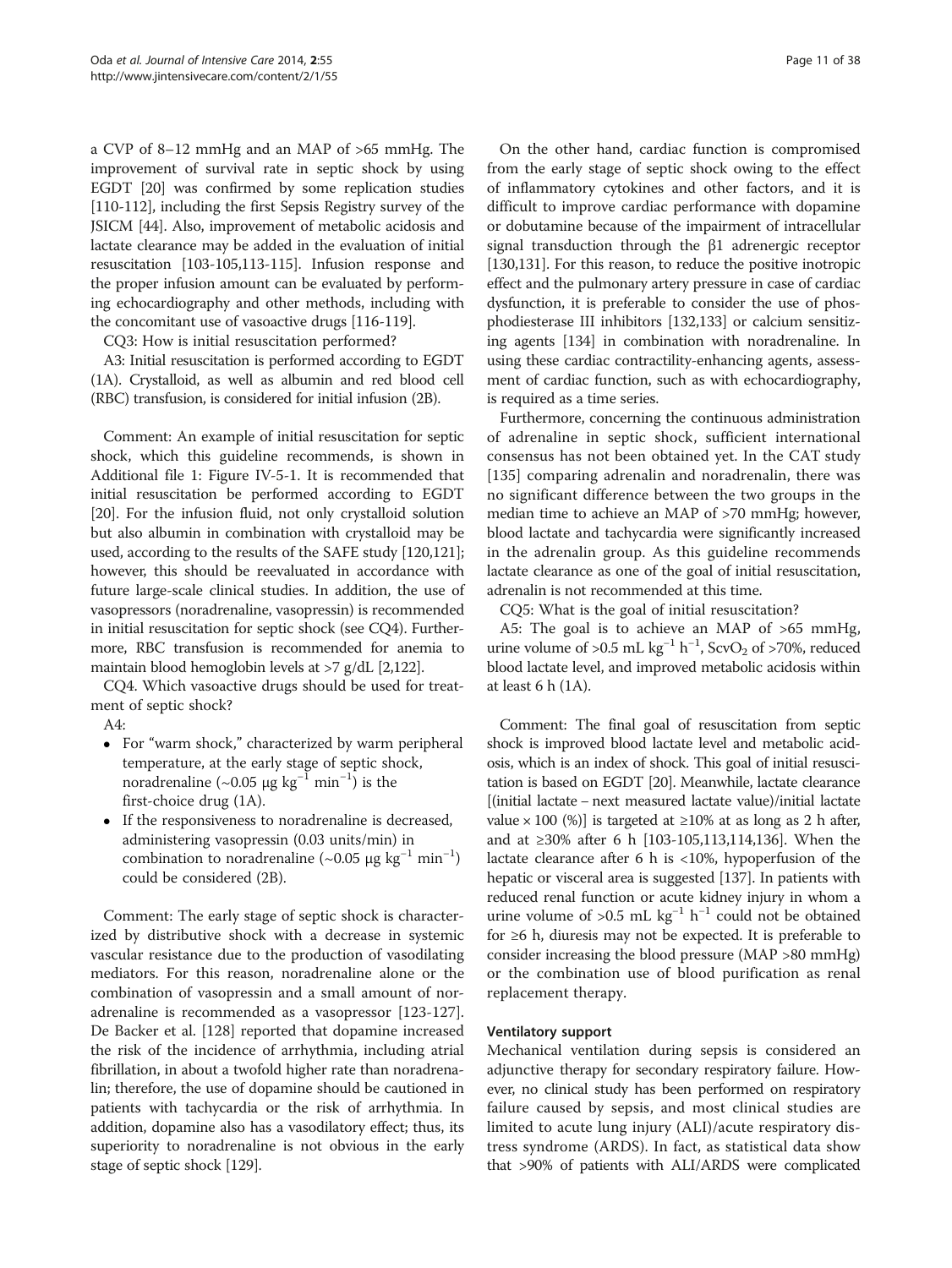with sepsis, it is considered that creating this guideline on the basis of clinical data on ALI/ARDS could be valid [\[138](#page-31-0)].

Nevertheless, the clinical studies covered in this guideline are based on clinical data that have been accumulated according to the definition of ALI/ARDS established in 1994 [[139](#page-31-0)]. More recently, the problem of this definition had been discussed, and the definition of ARDS has been revised according to the "Berlin definition" [[140](#page-31-0)].

This item in the guideline covers clinical studies carried out on the basis of the previous definition. It is expected that treatment would be reevaluated more objectively when ARDS is studied with the new perspective of the Berlin definition in the future.

Although the ALI and ARDS cases following the 1994 definition are mixed in the clinical studies referenced here, a unified expression of ALI/ARDS was employed considering the "Berlin definition".

CQ1: What is the target tidal volume?

A1: The target tidal volume is 6 mL/kg (expected standard body weight) (1A). Set the tidal volume to around 6 mL/kg (standard body weight) in the condition that the plateau pressure never exceeds >30 cm  $H_2O$  (1A\*).

Comment: There is no study that targeted only sepsis; however, lung compliance decreases in ALI/ARDS, requiring high alveolar pressure to provide an appropriate tidal volume and maintain  $PaCO<sub>2</sub>$  within the reference range. However, patients present with extensive alveolar collapse and a small lung volume available for ventilation (the so-called baby lung condition) due to inflammation. If the patient is ventilated in such a lung condition with normal tidal volume or excessive alveolar pressure, the normal lung becomes impaired owing to the excessive ventilation volume and pressure. At the same time, it began to be pointed out from the late 1980s that induced shear stress in which the alveoli fallen into atelectasis due to inflammation repeatedly expand and collapse, consequently, are combined to cause ventilator-induced lung injury (VILI).

In the 1990s, four medium-scale RCTs on the influence of tidal volume on the prognosis of ALI/ARDS were conducted [[141-144](#page-31-0)]. The results of three studies showed that large tidal volume itself does not affect the prognosis. On the other hand, the ARDS Network conducted a largescale RCT in 2000 [\[145](#page-31-0)] in which one group was ventilated with a tidal volume of 6 mL/kg and alveolar pressure of not more than 30 cm  $H_2O$  and the other group received a tidal volume of 12 mL/kg and alveolar pressure of not more than 50 cm  $H_2O$ . This resulted in a 31% mortality rate in the first group, i.e., 9% better than that in the second group (see Additional file [1](#page-27-0): Table IV-6-1).

The difference in the results of various RCTs, including the study of the ARDS Network, is considered to be due to the differences in tidal volume, alveolar pressure (plateau

pressure), and positive endoexpiratory pressure (PEEP). Positive pressure ventilation by setting an appropriate tidal volume that never causes excessive alveolar pressure is required.

CQ2: What is the target of inspiratory plateau pressure?

A2: The higher the inspiration plateau pressure during mechanical ventilation, the worse the prognosis; however, the optimal level is difficult to determine (2B\*).

Comment: There is no study that targeted only sepsis; however, a controlled inspiration plateau pressure of not exceeding 30 cm  $H_2O$  was previously recommended. A recent meta-analysis demonstrated that a plateau pressure higher by 1 cm  $H<sub>2</sub>O$  causes a 1.03-fold increase in the odds ratio of mortality (95% CI, 1.01–1.06;  $p = 0.011$ ); thus, a plateau pressure of  $15-20$  cm  $H<sub>2</sub>O$  leads to a 1.17fold increase,  $20-30$  cm H<sub>2</sub>O to a 1.37-fold increase, and 30–50 cm  $H<sub>2</sub>O$  to a 1.87-fold increase in mortality [[146\]](#page-31-0). Accordingly, maintaining the inspiration plateau pressure as low as possible is expected to contribute to improvement of outcome. However, it is shown that plateau pressure is inversely correlated with respiratory system compliance [\[146](#page-31-0),[147\]](#page-31-0), and the value varied with the condition of the lung and the PEEP level. In fact, plateau pressure reflects the impairment level of the lung and the plateau pressure within 48 h after the onset of ALI/ ARDS is significantly associated with patient outcome, where the plateau pressure is measured after providing an appropriately low tidal volume and PEEP level.

The tidal volume in ALI/ARDS is usually targeted at 6 mL/kg; however, monitoring of the plateau pressure is expected to result in maintaining a lower tidal volume [[146,147](#page-31-0)]. On the other hand, the possibility of increased mortality is suggested because a collapsed lung cannot be recruited if the plateau pressure is low [[148\]](#page-31-0); thus, the optimal control levels of plateau pressure, including tidal volume and PEEP, remain controversial.

CQ3: What is the target PEEP level?

A3: Use of appropriate PEEP level may prevent lung injury and improve outcome. However, a single optimal PEEP level is difficult to determine (1B\*).

Comment: There is no study that targeted only sepsis; however, theoretically, in ventilatory support for ALI/ ARDS, the application of appropriate PEEP may allow the extension of collapsed alveoli and improve oxygenation, resulting in the prevention of lung injury. Multiple large-scale RCTs that compared high PEEP with low PEEP were conducted previously [[149](#page-31-0)[-151\]](#page-32-0), and some meta-analyses of these large-scale RCTs and additional small-scale RCTs were also reported [[152](#page-32-0)-[155\]](#page-32-0). The addition of PEEP of around 15 cm  $H<sub>2</sub>O$  in average showed the possibility of improved oxygenation and lowered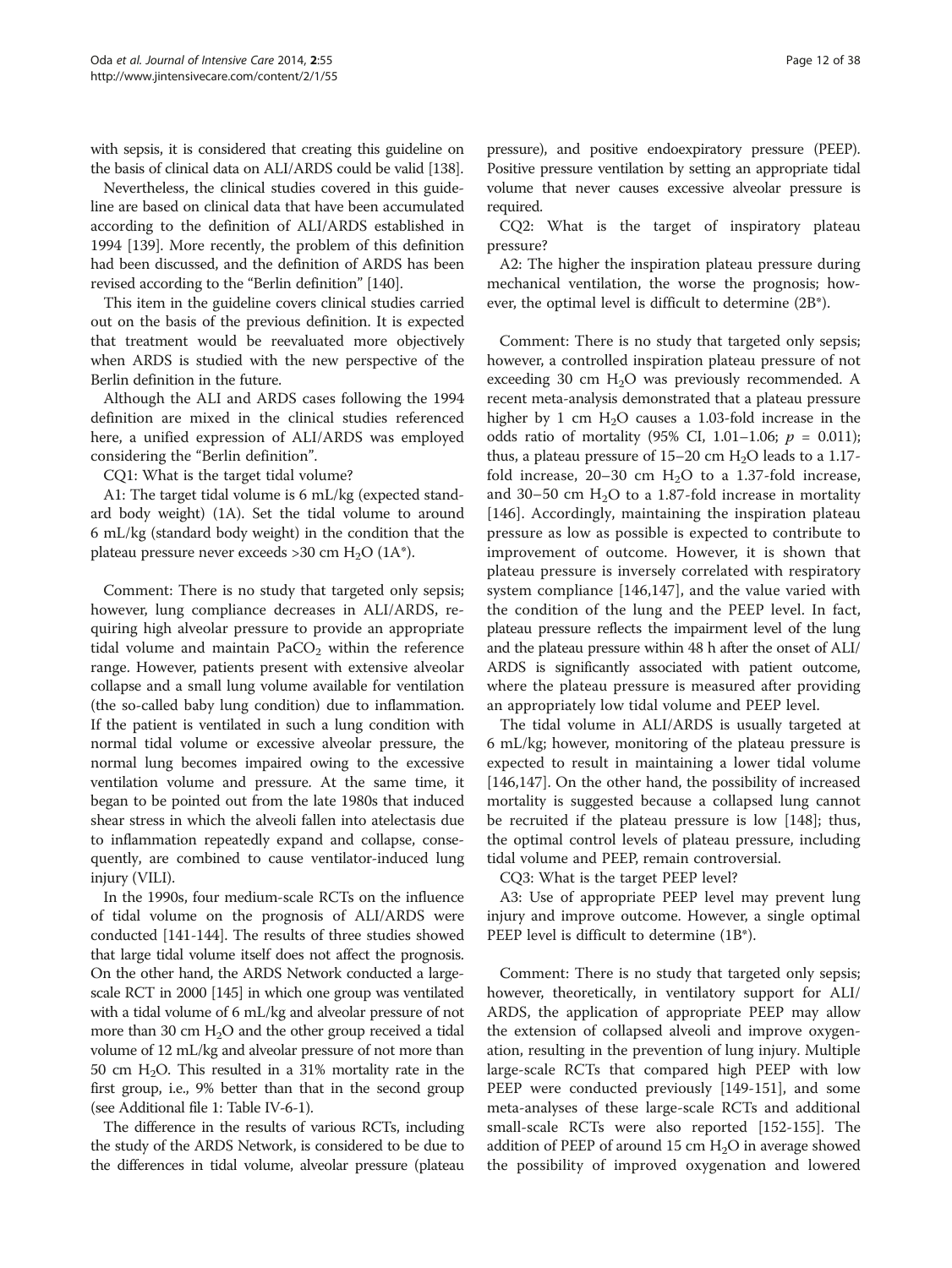mortality. Subanalyses suggested that patients with more severe lung injury obtained more benefit [\[152,153](#page-32-0)].

An appropriate PEEP level is considered to be a level in which both the collapsed part and the excessively expanded part are minimal, and consequently the elastance of the whole lung is minimal [[156,157\]](#page-32-0). However, as the optimal level of PEEP is considered to vary with the degree of individual lung injury, it is difficult to determine a uniform and universal value.

In addition, there is a discussion in which priority is given to PEEP or  $F_1O_2$  for the improvement of oxygenation, and a meta-analysis has reported a better prognosis when priority was given to PEEP [\[158](#page-32-0)]. However, as stated in the sections on plateau pressure (CQ2) and PEEP (CQ3), because the information of pressure depends on lung mechanics, evaluation should be based on elastance (compliance) and other factors; thus, a uniform answer could not be expected.

CQ4: What is the proper patient position during mechanical ventilation?

A4: The prone position should be considered in case of severe hypoxemia (PaO<sub>2</sub>/F<sub>I</sub>O<sub>2</sub> < 100) (2C<sup>\*</sup>).

Comment: There is no study that targeted only sepsis; however, any abnormality in ventilation-perfusion ratio is affected by gravity, and thus the prone position is presumed to be physically advantageous for gas exchange compared with the supine position. Ventilation in the prone position has already been pointed out to be useful in 1974 [\[159](#page-32-0)], and the potential benefit of the prone position compared with the supine position has been also reported in ALI/ ARDS [[160-163](#page-32-0)].

However, in many multicenter RCTs [[164-166\]](#page-32-0) and systematic reviews [\[167](#page-32-0)-[171](#page-32-0)], overall improvement in mortality was not found in ALI/ARDS.

In 2010, Sud et al. published a systematic review of ten RCTs [\[172](#page-32-0)]. In this review, 919 patients ventilated in the prone position and 867 patients ventilated in the supine position were included in total; in the subgroup analysis of patients with severe hypoxia (PaO<sub>2</sub>/F<sub>I</sub>O<sub>2</sub> < 100), 295 patients ventilated in the prone position and 260 patients ventilated in the supine position were included. As a result, the prone position was concluded to be superior to the supine position, with a risk ratio for death at 0.84 (95% CI, 0.74–0.96;  $p = 0.01$ ) in the severe hypoxemia group; however, the overall mortality was not significantly different. From this result, it is important to consider the prone position in ventilation for severe hypoxemia.

At the time of ventilation in the prone position, complications such as accidental removal of the catheter, tracheal tube, or central venous line; pressure sores; and ulceration of the face should be considered, with the understanding that these would require several resources, including manpower [\[167](#page-32-0)].

#### Glycemic control

CQ1: How should the blood glucose level be targeted in patients with sepsis?

A1:

- A protocolized approach to blood glucose management in ICU patients with sepsis is recommended, commencing insulin dosing when blood glucose levels are >180 mg/dL (1A\*).
- The target blood glucose level is set to 144–180 mg/dL (2A\*), and intensive insulin therapy that maintains blood glucose level from 80 to 110 mg/dL should not be performed (1A\*).

Comment: Intensive insulin therapy with target blood glucose levels of 80–110 mg/dL has been reported to reduce mortality in a single-center RCT in the cardiac surgery ICU [[173\]](#page-32-0). Subsequently, an RCT performed in the medical ICU targeting patients with an estimated ICU stay of ≥3 days showed that intensive insulin therapy did not reduce overall mortality [[174](#page-32-0)].

After the publication of the SSCG in 2008 [[2\]](#page-28-0), several RCTs [\[175-177\]](#page-32-0) and meta-analyses [\[178,179](#page-32-0)] on intensive insulin therapy have been reported. In these studies, intensive insulin therapy significantly increased the incidence of severe hypoglycemia (blood glucose level ≤40 mg/dL) [[175](#page-32-0)-[179](#page-32-0)]; however, mortality was not reduced [\[178,177](#page-32-0)]. Also, intensive insulin therapy increased the 90-day mortality in the NICE-SUGAR trial [\[176](#page-32-0)]. Friedrich et al. reported in a meta-analysis that intensive insulin therapy is not beneficial for ICU patients both in surgical and medical ICUs [[178](#page-32-0)].

The rationale for starting an insulin protocol with a blood glucose level of 180 mg/dL or higher and targeting a blood glucose level of 144–180 mg/dL is based on the NICE-SUGAR trial—the largest study among the RCTs that validated the target level of blood glucose in ICU patients. The American Diabetes Association and the American Heart Association both stated that the target level of blood glucose control should be set at 144– 180 mg/dL for in-hospital patients [\[180,181\]](#page-32-0).

A subgroup analysis of the NICE-SUGAR trial demonstrated that there was no significant difference between nondiabetic patients and diabetic patients in the influence of intensive insulin therapy on mortality (odds ratio; nondiabetic patients vs. diabetic patients, 1.12 vs. 1.21;  $p = 0.60$ ) [[176](#page-32-0)]. Accordingly, the use of intensive insulin therapy cannot be recommended even for diabetic patients, and target blood glucose levels should be set to 144–180 mg/dL.

The DIGAMI study is a multicenter RCT comparing blood glucose control with target levels of <198 mg/dL and the control method without using insulin in postmyocardial infarction patients with an HbA1c of around 8% [[182\]](#page-32-0). In the DIGAMI study, blood glucose control with target levels of <198 mg/dL significantly reduced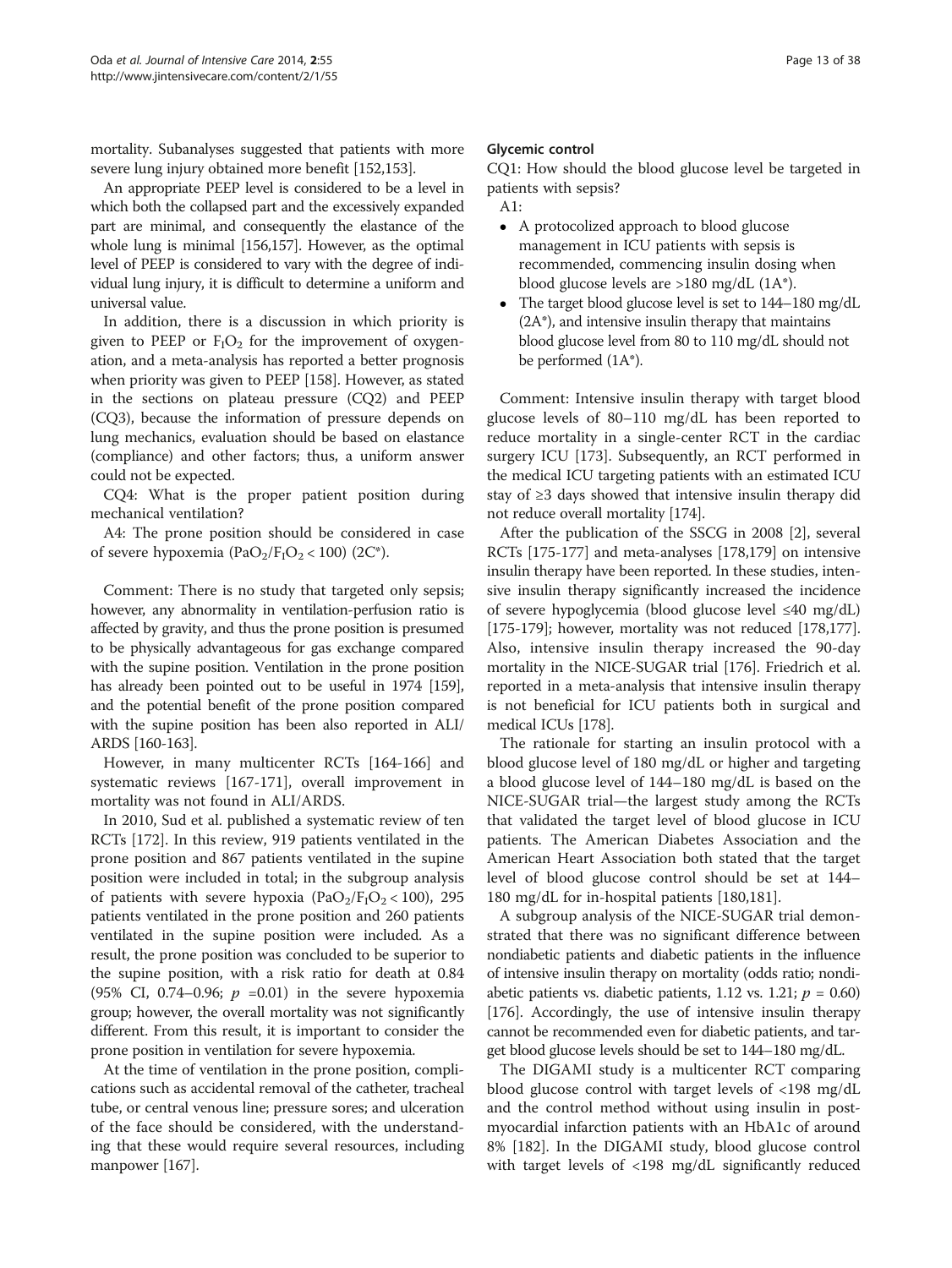the 1-year mortality compared with methods without insulin use. Diabetic patients have a high incidence of hypoglycemia [[183,184](#page-32-0)]; therefore, if patients with poor blood glucose control before becoming severe are judged to be at a high risk for hypoglycemia, the target of <198 mg/dL, which is higher than the target of 144– 180 mg/dL, is acceptable.

Some foreign countries use the unit "mmol/L" for blood glucose level. As 1 mmol/L =18 mg/dL, the above values of 144, 180, and 198 mg/dL are calculated as 8, 10, and 11 mmol/L, respectively. As described below, errors in blood glucose measurement are relatively large, and hence, easier to measure values for clinical use, including 140–180 mg/dL and <200 mg/dL, can be used in performing blood glucose control.

Compared with conventional blood glucose control, blood glucose control by using an artificial pancreas in postoperative patients was reported to reduce the incidence of hypoglycemia, dose of insulin administered, days of hospital stay, and incidence of infection in single-center studies [[185,186\]](#page-32-0). However, no study has investigated the effectiveness of continuous blood glucose control by using an artificial pancreas in patients with sepsis.

CQ2: How should blood glucose level be measured in patients with sepsis?

A2:

- The blood glucose level of all patients receiving intravenous insulin therapy should be monitored every 1–2 h until the blood glucose level and insulin dose become stable, and every 4 h after stabilization (1C\*).
- Blood glucose measurement by using capillary blood is not recommended because of large measurement errors and lack of accuracy (1B\*).
- Blood glucose levels should be monitored by glucose meters or arterial blood gas analyzers using arterial/ venous blood in patients with sepsis. When using these methods, the accuracy should be confirmed by performing blood glucose measurements at a central laboratory, as necessary (1B\*).

Comment: Glucose meters are commonly used for blood glucose measurements in ICUs. However, blood glucose measurement by glucose meters using capillary blood are inaccurate and tend to be estimated higher, leading to inappropriate insulin infusion, then occurrence of hypoglycemia [[187](#page-33-0)]. Blood glucose measurement by glucose meters using capillary blood are significantly inaccurate compared with those using whole blood or using a blood gas analyzer [\[187](#page-33-0),[188\]](#page-33-0). In particular, in the hypoglycemic zone (blood glucose level of 72 mg/dL or lower), the error of glucose meter measurement with capillary blood is a major problem clinically; however, blood glucose measurement with a blood gas analyzer is more accurate [\[187\]](#page-33-0). The measurement error of blood

glucose analysis is affected by various factors, including hematocrit and  $PaO<sub>2</sub>$  of the sample blood, as well as drugs, blood sampling site, and type of measurement devices. In particular, patients with out-of-range blood glucose [[187\]](#page-33-0), those with anemia [[188\]](#page-33-0), hypotensive patients [[188](#page-33-0)], and those required catecholamines [\[189](#page-33-0)] tend to have larger errors in blood glucose measurement.

Taking measurement time into account, blood glucose levels should be monitored by glucose meters or arterial blood gas analyzers using arterial/venous blood. However, these methods may also cause measurement errors; consequently, the accuracy should be confirmed by appropriately performing blood glucose measurements at a central laboratory.

#### Nutritional management

CQ1: Should enteral nutrition be given priority over parenteral nutrition?

A1: Enteral nutrition should be given preferentially over parenteral nutrition (1B\*).

Comment: Enteral nutrition, compared with parenteral nutrition, is thought to be effective in the maintenance of intestinal mucosa and in the prevention of bacterial translocation and organ dysfunction. There is no study that targeted only sepsis; however, many RCTs on trauma, burn, head injury, surgery, and acute pancreatitis reported that the incidence of infection [\[190\]](#page-33-0), days of hospital stay, and health-care cost [\[191](#page-33-0)] were reduced by prioritizing the administration of enteral nutrition. Although the mortality was not decreased significantly [[192](#page-33-0)], meta-analyses of these studies also demonstrated a reduction of the incidence of infection [[192,193](#page-33-0)] and days of hospital stay [[193](#page-33-0)] by the preferential use of enteral nutrition.

In the first investigation of the Sepsis Registry Committee of the JSICM, the survival rate in the group with enteral nutrition was also significantly better than that in the group without enteral nutrition [[44\]](#page-29-0). RCTs and meta-analyses in critically ill patients reported an improved patient outcome resulting from the preferential use of enteral nutrition rather than parenteral nutrition. Accordingly, it is strongly recommended to perform enteral nutrition rather than parenteral nutrition in patients with sepsis.

CQ2: What is the target calorie amount to be administered?

 $A2:$ 

- The target calorie amount is calculated by using a convenient body weight conversion equation (25 kcal kg−<sup>1</sup> day−<sup>1</sup> ), a prediction formula for calculating calorie consumption, or measurement with indirect calorimetry (2D\*).
- In obese patients (body mass index >30), measurement with indirect calorimetry or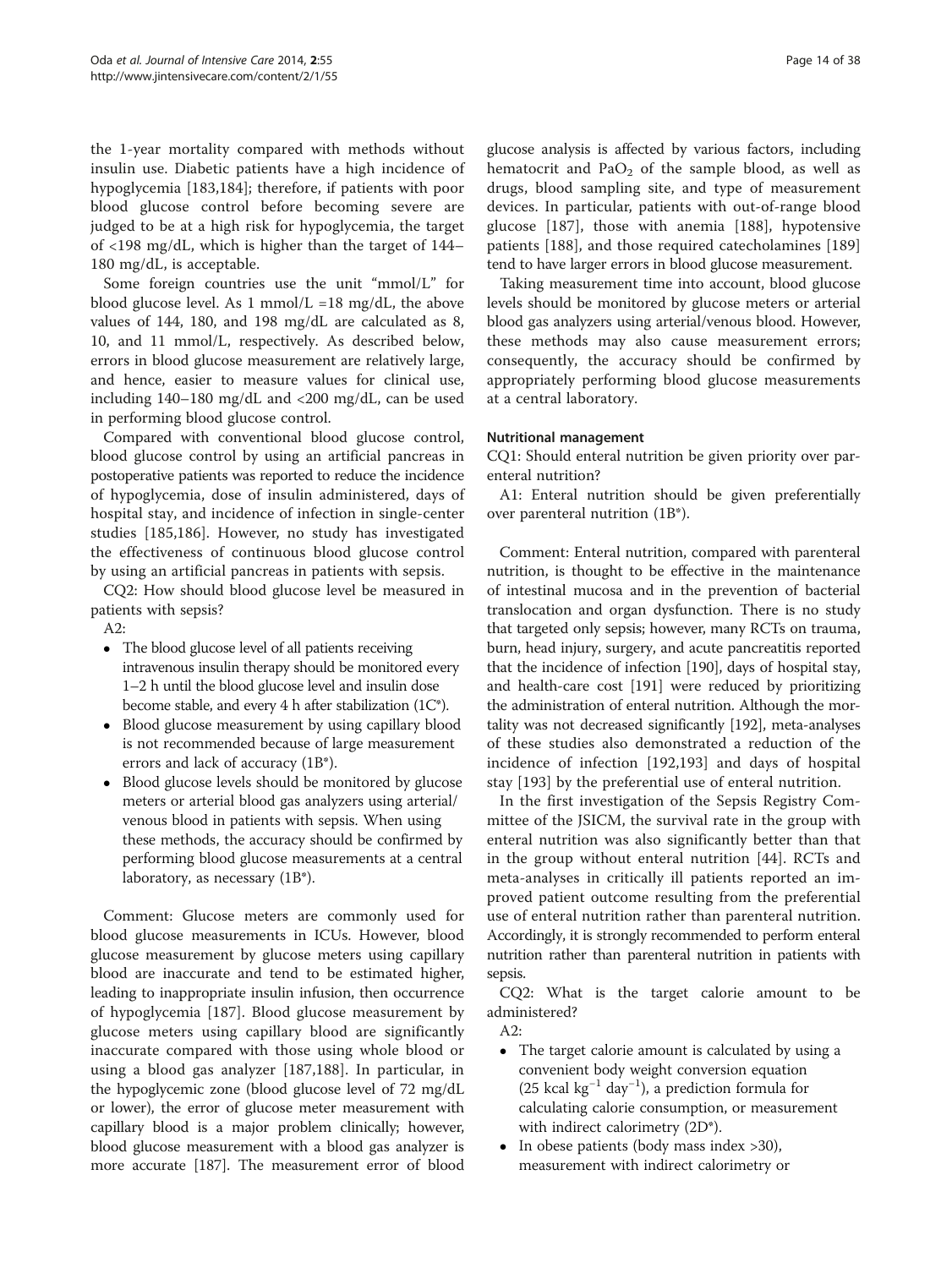calculation based on ideal body weight should be performed (2D\*).

Comment: As it has been reported that energy deficit, which is the difference between caloric need and the administered calories, was correlated with the number of complications in some prospective observational studies [[194,195](#page-33-0)], the target calories to be administered should be set and efforts should be made to achieve this target enterally.

There are >200 formulas for calculating the quantity of enteral nutrition; however, the optimal calculation method is unknown. The target level is set by using a convenient body weight conversion equation (25 kcal kg<sup>-1</sup> day<sup>-1</sup>), a prediction formula for calculating calorie consumption (Harris-Benedict equation), or measurement of energy expenditure with an indirect calorimeter. Care must be taken when calculating the target calories for obese patients because the calculated calorie requirement may be overestimated if the prediction formula based on actual body weight is used.

CQ3: How should enteral nutrition be started? A3:

- Enteral nutrition should be started within 24 h after admission or as early as possible (1B\*).
- Use of vasoactive drugs is not a contraindication to early enteral nutrition; however, care should be taken when starting enteral nutrition in patients with unstable hemodynamics (1C\*).
- It is not recommended to administer the full caloric needs from the beginning (1B\*).

Comment: There is no clinical study comparing the early implementation of enteral nutrition with late implementation exclusively in patients with sepsis. Large-scale prospective observational studies in critically ill patients demonstrated that early enteral nutrition reduced mortality [[196\]](#page-33-0), infectious complications [[197](#page-33-0)-[199\]](#page-33-0), days on mechanical ventilation [[197,200](#page-33-0)], and days of ICU stay [[197,200](#page-33-0)].

Meta-analyses of nutritional management in critically ill patients demonstrated that the introduction of enteral nutrition within 24 h resulted in significantly reduced [[201,202](#page-33-0)] or a downward trend of mortality [\[191](#page-33-0)], significantly decreased [\[201\]](#page-33-0) or a downward trend of infectious complications [[191](#page-33-0)], and reduced days of hospital stay [[203](#page-33-0)].

Observational studies in patients receiving more than one vasoactive drug demonstrated that starting enteral nutrition within 48 h after the start of mechanical ventilation was associated with reduced mortality [\[204](#page-33-0)], and the use of vasoactive drugs was not a contraindication to the start of enteral nutrition. However, it should be noted that enteral nutrition in a condition where hypotension

(MAP <60 mmHg) exists or the dose of vasoactive drugs has to be increased may cause ischemic enteritis [\[205](#page-33-0)].

From the above discussion, enteral nutrition is strongly recommended to be started within 24 h after admission or as early as possible. Also, the use of vasoactive drugs is not a contraindication to early enteral nutrition; however, it should be carefully started in patients with unstable hemodynamics.

There is no clinical study on the effect of enterally administered calories exclusively in patients with sepsis; the available studies involved ICU patients. In RCTs that compared the administration of full calories from the first day and progressive increase by starting with small amounts of enteral nutrition (providing 20% of the calorie requirement for 4 days [\[206\]](#page-33-0) and increasing progressively starting with 10–15 mL/h [\[207,208](#page-33-0)]), no difference in mortality between groups was found [\[206-208\]](#page-33-0). However, increased infectious complications [[206,208\]](#page-33-0) and a trend of increased incidence of diarrhea and a significant increase in stomach residue [\[207](#page-33-0)] have been reported in the group started with full-calorie administration from the first day. From these results, full-dose enteral nutrition (i.e., equivalent to all caloric needs) is not recommended at the start of enteral nutrition. It is desirable to start from a small dose and progressively increase toward the target caloric level, while taking account of the regurgitated volume of enteral nutrition and the presence of diarrhea.

CQ4: What are the needs for supplemental parenteral nutrition during enteral nutrition?

A4: Unless malnutrition exists before a serious condition develops, calories should be provided mainly by enteral nutrition for 7 days after the onset of sepsis, and aggressive supplemental parenteral nutrition to achieve the target calories should not be provided (1B\*).

Comment: There are no studies on the effect of supplemental parenteral nutrition only in patients with sepsis; many existing studies involved ICU patients. In a systematic review comparing studies on supplemental intravenous nutrition (i.e., supplementary parenteral nutrition is provided if the target calories are not achieved with enteral nutrition) and enteral nutrition alone [\[209\]](#page-33-0), all five studies included in the review showed no differences in mortality, infections, days of hospital stay, and duration of mechanical ventilation. A large-scale RCT was reported in 2011 on the use of enteral nutrition to achieve the target calories, calculated by using a prediction formula with corrected ideal body weight (36 kcal kg<sup>-1</sup> day<sup>-1</sup> for men and 30 kcal kg<sup>-1</sup> day<sup>-1</sup> for women in those aged 60 years or younger; 30 kcal kg<sup>-1</sup> day<sup>-1</sup> for men and 24 kcal kg<sup>-1</sup> day<sup>-1</sup> for women in those aged 61 years or older). This study compared a group that received supplemental parenteral nutrition for the deficit from the target calories within 48 h and a group administered with only vitamins and trace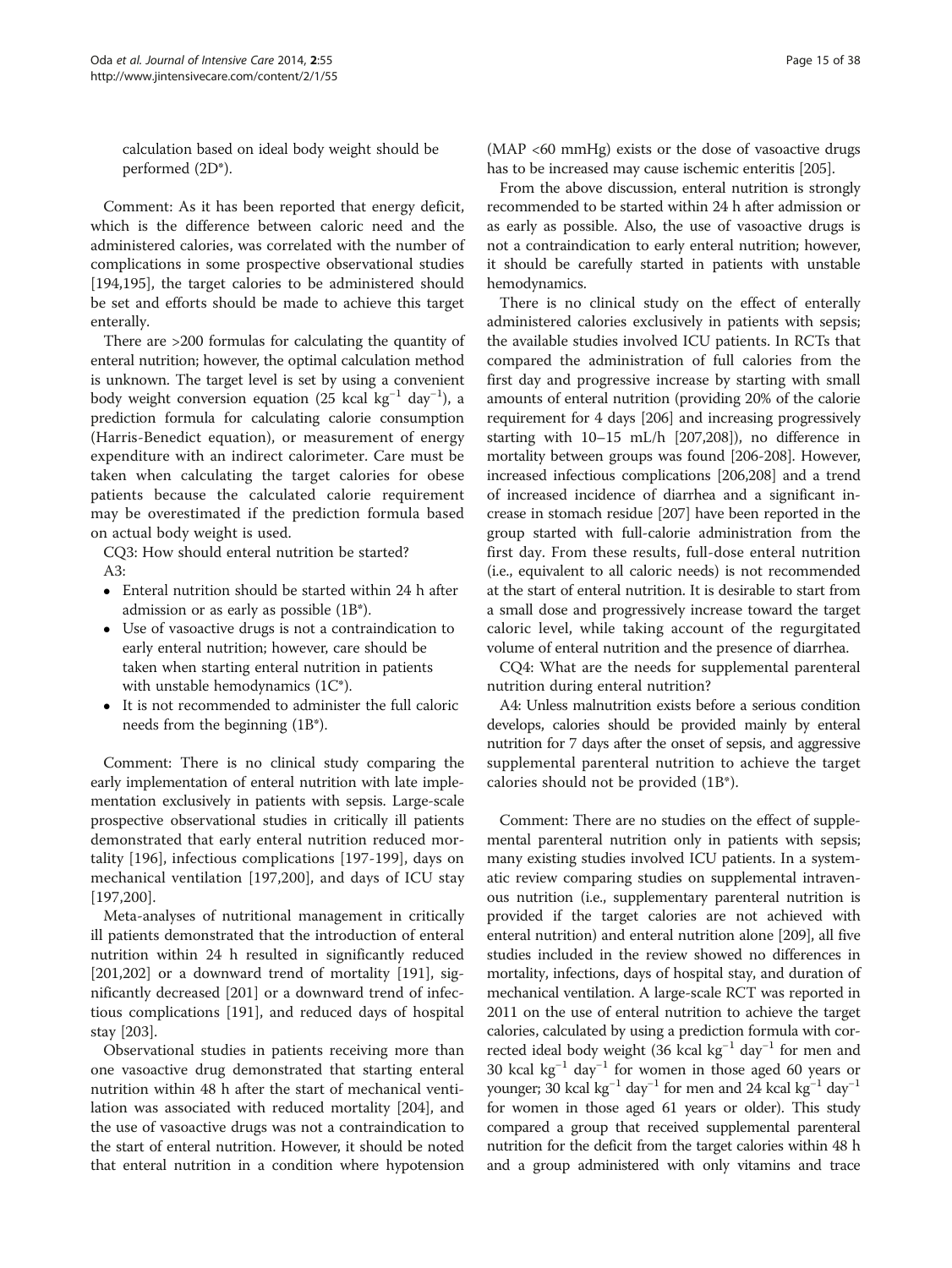elements for the initial 7 days and started with the supplemental parenteral nutrition on day 8 or later. The results showed a significant increase in the early survival discharge from the ICU and hospital, reduced incidence of infection, reduced number of patients needing mechanical ventilation for  $\geq$ 2 days, reduced duration of renal replacement therapy, and reduced health-care costs in the group started on supplemental parenteral nutrition from day 8 [[210](#page-33-0)]. The subgroup analysis in patients with sepsis showed similar results. The actual dose of enteral nutrition was 20–25 kcal kg<sup>-1</sup> day<sup>-1</sup> in this study.

Caloric intake through enteral nutrition is recommended in the initial 7 days for the treatment of sepsis in patients who have no malnutrition before developing a serious condition; however, supplemental parenteral nutrition aiming to achieve target calories is not recommended because there is a risk of a deteriorated prognosis. Vitamins and trace elements can be administered. The combined administration of enteral and supplemental parenteral nutrition to achieve the target calories is performed from day 8 and later.

CQ5: Is immunonutrition effective?

A5:

- There is no adequate data to recommend the enteral supplementation of glutamine (2B\*).
- Administration of nutrition formulas containing arginine is not recommended for patients with severe sepsis (2B).
- Use of eicosapentaenoic acid (EPA)-, docosahexaenoic acid (DHA)-, γ-linolenic acid-, and antioxidantenriched formula can be considered (2B).

Comment: Immunonutrition formulas (immune-enhanced nutrition formulas and immune-modulatory nutrition formulas) vary in nutrient contents depending on the product; therefore, it is difficult to compare immunonutrition formulas as a whole. Meta-analyses on immunonutrition formulas as a whole in critically ill patients did not demonstrate effectiveness [[211,212](#page-33-0)]. Additionally, there are few studies in patients with sepsis focusing on individual nutrients.

1) Glutamine

There are few studies in patients with sepsis given an enteral dose of glutamine. Beale et al. compared a group that received nutrients containing 30 g glutamine + antioxidants administered from a nasogastric tube within 24 h, and subsequently received immunonutrition formulas within 48 h, and a control group among 55 patients with sepsis [\[213\]](#page-33-0). The glutamine group showed a significant reduction in the SOFA score compared with the control group; however, there was no difference in the final mortality rate. Schneider et al. reported that no difference was found in days of ICU stay, incidence of infection, and other parameters between a group

that received nutrients containing 30 g glutamine + antioxidants and a control group among 58 critically ill patients (66% patients with sepsis and 34% patients with multiple trauma) [[214\]](#page-33-0). In a meta-analysis of 31 studies, Avenell reported that data in ICU patients showed no improvement on mortality and incidence of infection by an enteral dose of glutamine [[215\]](#page-33-0). Also, the topic of intravenous administration of glutamine is debated mainly in Europe, and the SIGNET trial conducted in ICUs at ten sites in Scotland showed no effects of glutamine (20.2 g/day) and selenium (500 μg/day) on infectious complications and mortality [[216\]](#page-33-0). Currently, a  $2 \times 2$  clinical study (REDOXS; [http://clinicaltrials.gov/show/](http://clinicaltrials.gov/show/NCT00133978) [NCT00133978\)](http://clinicaltrials.gov/show/NCT00133978) of a group receiving both an enteral dose of glutamine (30 g/day) and intravenous administration (0.35 mg kg<sup>-1</sup> day<sup>-1</sup>) vs. a control group and, further, an antioxidant group vs. a control group is being conducted in Canada, the United States, and Europe [\[217](#page-33-0)]. The study aims to enroll 1,200 patients and is expected to finish by the end of 2011, and the results may lead to a major evaluation of the effectiveness of glutamine. From the above discussion, data on glutamine administration in septic patients are insufficient to reach a conclusion.

2) Arginine

Arginine improves immune function, enhances protein synthesis, and promotes wound healing, and is a substrate of nitric oxide production, which has an important role in the regulation of microcirculation. However, there are concerns that excessive production of nitric oxide may cause excessive dilation of peripheral vessels and have adverse effects on hemodynamics. Galbán et al. reported that mortality was significantly reduced in an arginine-enriched nutrient group compared with a control group in a study of 176 patients with sepsis (19% vs. 32%) [[218\]](#page-33-0). On the other hand, Dent et al. reported that there was a significant increase in mortality in an arginine-enriched nutrient group compared with a control group in a study of 170 patients with sepsis (23% vs. 10%) [[219](#page-33-0)]. Kieft et al. reported that there were no differences in mortality, incidence of infection, days of ICU stay, and other parameters between an arginine-enriched nutrient group and a control group in a study of 597 ICU patients [\[220](#page-33-0)]. There was no significant difference in mortality or incidence of infection in meta-analyses on the administration of arginine to patients with severe sepsis or critically ill patients except those with trauma and burns [\[213,218-222](#page-33-0)]. From these results, the effect of administration of arginine-enriched nutrients under septic conditions has not been established, and it was weakly recommended that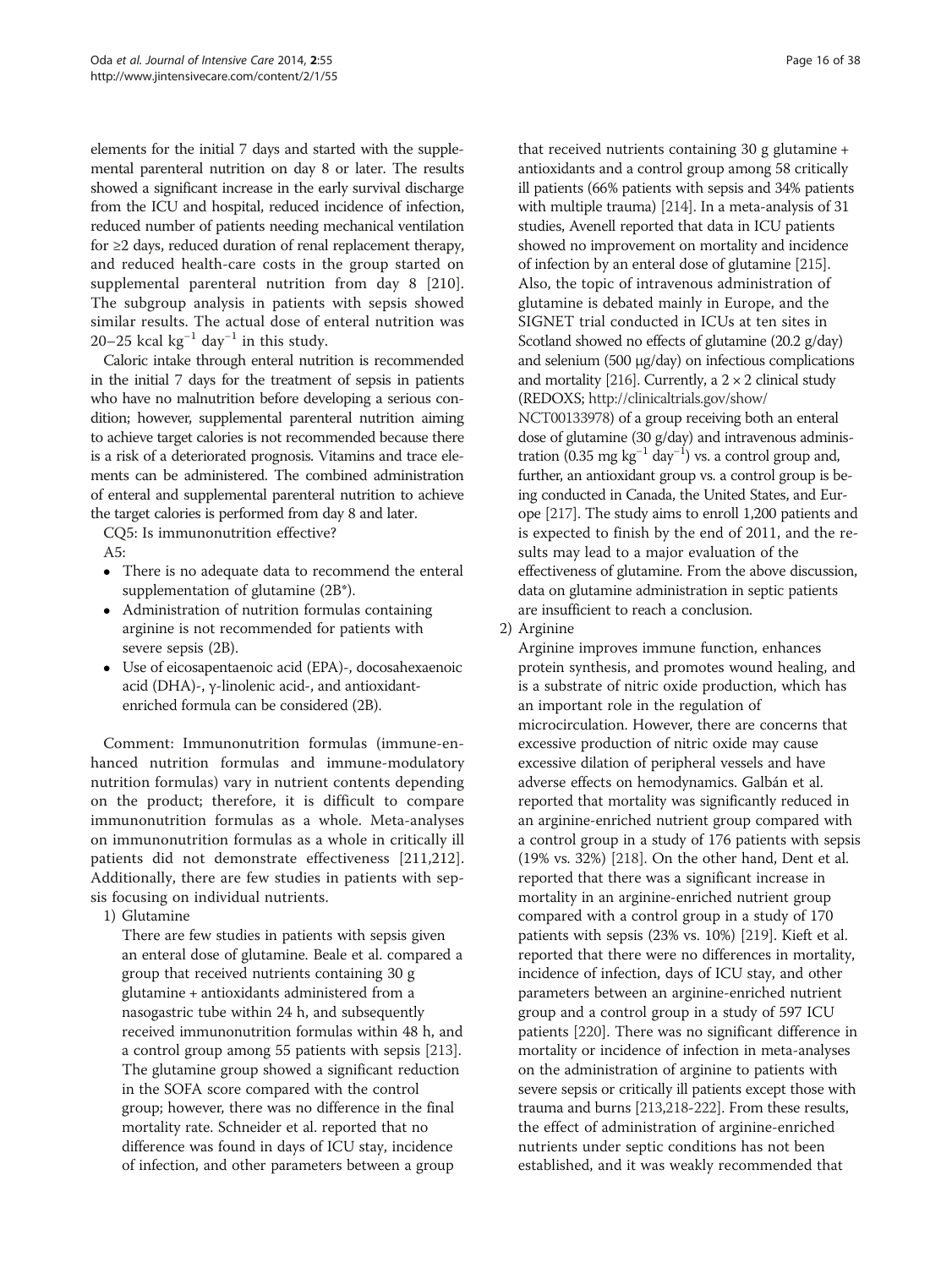arginine-enriched nutrients should not be used for severe sepsis because arginine has been reported to worsen the condition.

3) EPA-, DHA-, γ-linolenic acid-, and antioxidantenriched nutrients

Three RCTs studied the effects of EPA-, DHA-, γ-linolenic acid-, and antioxidant-enriched nutrients containing 55% lipid (Oxepa®) in patients with sepsis [\[223-225\]](#page-33-0). Pontes-Arruda et al. reported that the use of this formula resulted in a significant improvement of oxygenation index, incidence of organ dysfunction, and survival rate, as well as decrease in days of mechanical ventilation and days of ICU stay in 165 patients with severe sepsis accompanied by ALI/ ARDS, compared with a control formula with almost similar lipid contents [[223\]](#page-33-0). However, the statistical method of this study was criticized because intentionto-treat analysis was not performed. Similar results were reported in a retrospective subgroup analysis of this study [\[223](#page-33-0)] on subjects in Brazil with Japanese ancestry [[226\]](#page-34-0). Subsequently, Pontes-Arruda et al. studied the effect of Oxepa by using normal nutrients with 29% lipid content as a control in 106 patients with early-stage sepsis. Administration of enriched nutrients resulted in a significant reduction in the incidence of severe sepsis, new cardiovascular event, organ dysfunction such as respiratory failure, days of ICU stay, and days of hospital stay; however, there was no significant difference in mortality [[224](#page-33-0)]. Grau-Carmona et al. compared Oxepa and normal nutrients with 30% lipid contents in 133 patients with sepsis [\[225\]](#page-33-0). The use of Oxepa increased mortality, although it was not statistically significant, whereas there was a significant reduction in days of ICU stay (16 days vs. 18 days). Furthermore, there was no difference in oxygenation index, incidence of infection, and incidence of organ dysfunction [\[225](#page-33-0)]. Rice et al. compared a group with enteral supplementation of EPA, DHA, γ-linolenic acid, and antioxidant administered intermittently with a nonadministered group (EDEN-OMEGA study) [[227\]](#page-34-0). In this study, the group with enteral supplementation of EPA, DHA, γ-linolenic acid, and antioxidant administered intermittently demonstrated a significant increase in mortality compared with the nonadministered group. The EDEN-OMEGA study differs from the abovementioned three RCTs in the method of administration; that is, fish oil was directly administered intermittently in EDEN-OMEGA, whereas it was administered as an enteral formula continuously in the three RCTs. Therefore, the result of the EDEN-OMEGA study does not strongly deny the efficacy of Oxepa. From these results, the use of an enteral formula enriched with EPA, DHA,

γ-linolenic acid, and antioxidants for patients with sepsis may contribute to the reduction of organ dysfunction, and thus, this was classified as a weak recommendation.

CQ6: What are the effects and evidences of selective digestive decontamination (SDD) and selective oropharynx decontamination (SOD)?

A6: SDD and SOD were reported to reduce mortality in patients who need intensive care. However, these methods are not recommended to be performed aggressively because their efficacy in carriers of drug-resistant bacteria is uncertain, and there is an increased possibility of the emergence of resistant bacteria (2B).

Comment: SDD is a method used to prevent the onset of hospital-acquired infections, including ventilatorassociated pneumonia and bloodstream infection due to bacterial translocation, by administering nonabsorbable antimicrobials through the digestive tract and selectively suppressing the proliferation of aerobic gram-negative bacilli and fungi, which are the major causes of hospital infections. SDD was first reported by Stoutenbeek et al. in the Netherlands with effects on trauma patients [[228](#page-34-0)]; thereafter, the effects of SDD together with its subtype, SOD, were reported in many RCTs and meta-analyses [[229-232\]](#page-34-0). In a large-scale RCT performed in 5,939 ICU patients at 13 ICUs in the Netherlands in 2009, groups treated with SDD and SOD showed reduced mortality compared with the nonintervention group [\[233\]](#page-34-0).

It is common to administer polymyxin plus aminoglycosides or a new quinolone against gram-negative bacteria, and in combination with amphotericin B against fungi; however, the appropriate drug types and dose for SDD are not established yet [\[234](#page-34-0)]. Also, the ineffectiveness of SDD against carriers of bacteria that that are resistant to SDD drugs (MRSA, vancomycin-resistant Enterococcus, extended-spectrum beta lactamase-producing gramnegative bacilli, etc.) and the fear about the emergence of new resistant bacteria by performing SDD have been pointed out as problems [\[229,231,235-237\]](#page-34-0). The use of SDD for patients with sepsis was about 3% in Japan (from the first investigation of the Sepsis Registry Committee).

An RCT at a single center reported that the use of SDD caused a significant increase in the detection rate of resistant gram-positive cocci in the intestine (17.0% vs. 80.7%, control vs. SDD) and also a significant increase in the detection rate of resistant coagulase-negative Staphylococcus (25% vs. 66.9%) [\[235](#page-34-0)]. A multicenter cohort study also reported an increased rate of detection in the intestine for resistant gram-negative bacteria (7% vs. 15%) [[236\]](#page-34-0). Although the effectiveness of SDD and SOD is demonstrated in an RCT and meta-analysis, their effectiveness in carriers of resistant bacteria is uncertain. Consequently, it is weakly recommended not to perform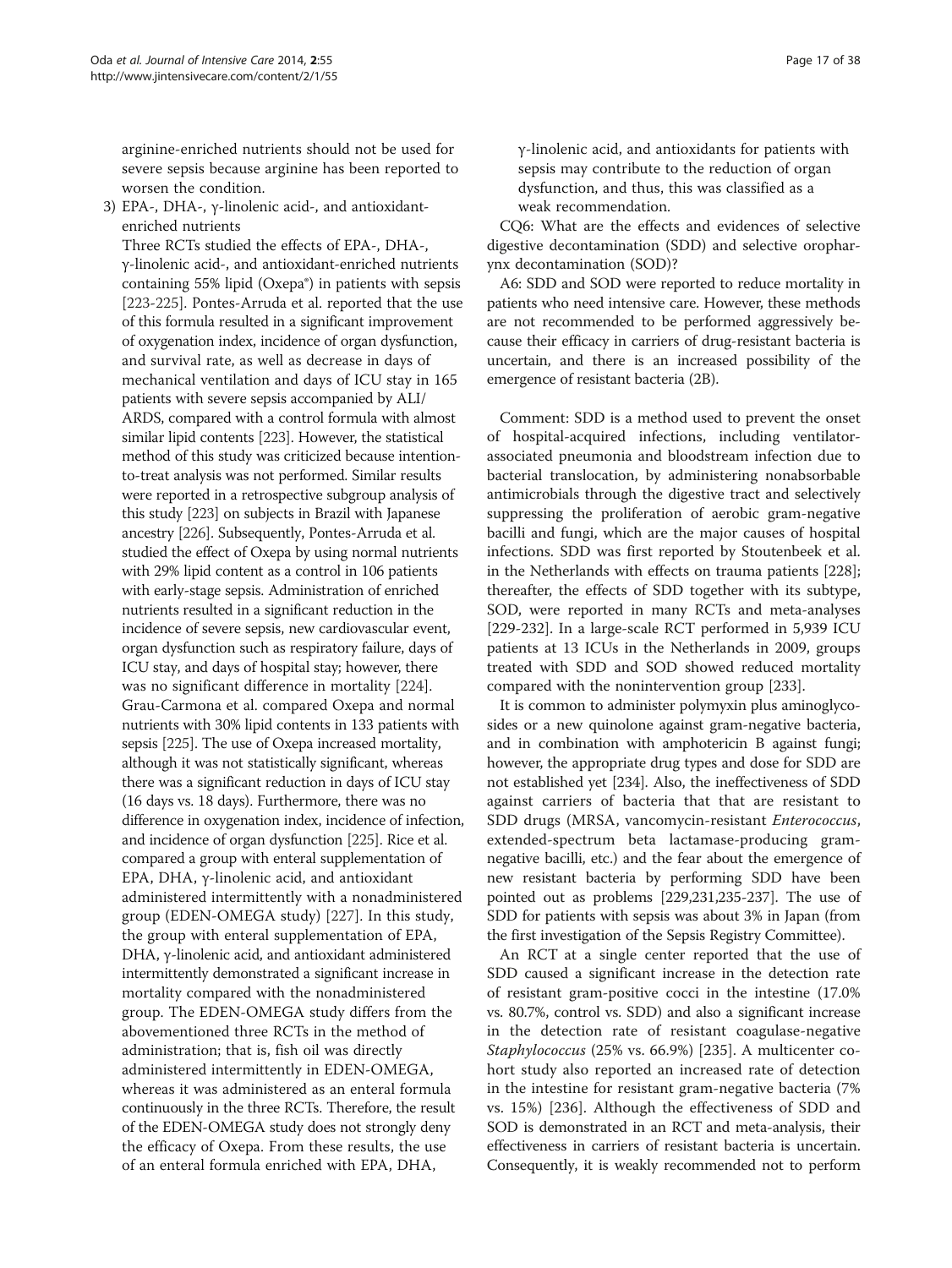SDD and SOD, owing to the possibility of an increase in resistant bacteria.

#### Steroid

CQ1: What is the indication of steroid therapy in sepsis? A1:

- The use of steroids is aimed at early recovery from shock in adult patients with septic shock who do not respond to initial fluid resuscitation and vasoactive drugs (2B).
- Adrenocorticotropic hormone (ACTH) testing is not required to determine the indication for steroid therapy (2B).
- Concerning the adverse effects of steroid therapy, it should be noted that the incidence of *de novo* sepsis and septic shock are significantly higher, other than hypernatremia and hyperglycemia (2B).

Comment: A multicenter RCT conducted in France, involving 300 adult patients with septic shock who did not respond to initial fluid resuscitation and vasoactive drugs [[22](#page-28-0)], reported improved early recovery from shock and reduced 28-day mortality with steroid therapy in patients with relative adrenal insufficiency (defined as patients who had an increased cortisol level of <9 μg/dL at 30–60 min after the ACTH stimulation test). Subsequent small-scale RCTs [\[238,239](#page-34-0)] also reported early recovery from shock. However, a large-scale multicenter RCT (CORTICUS study) involving 500 patients with septic shock in Europe in 2008 [\[240](#page-34-0)] showed that the time to reversal of shock was significantly shorter but the 28-day mortality was not reduced in the group with steroid therapy. In both the French trial and the CORTICUS study, low-dose and long-term administration of hydrocortisone at 200 mg/day for 5–7 days was employed, and the differences in results are considered to be due to the severity of the patients (mortality in the control group: 61% in the French trial vs. 31.5% in the CORTICUS study) and the delay in the start of steroid therapy (French trial: within 8 h after onset of shock vs. CORTICUS study: within 72 h). Recent meta-analyses [[241,242\]](#page-34-0) concluded that low-dose and long-term steroid therapy (hydrocortisone at ≤300 mg/day for ≥5 days) resulted in early reversal of shock but no improvement in 28-day mortality.

Among 246 patients with sepsis enrolled in the first investigation of the Sepsis Registry Committee of the JSICM in 2007 [\[44](#page-29-0)], 63 matched pairs of patients with septic shock were compared by classifying them into two groups according to the use of steroid therapy. Matching was performed by using propensity scores with four background factors, including age, sex, APACHE II score, and SOFA score, and with eight laboratory data and treatment factors, including lactate measurement, blood culture before antimicrobial administration, antimicrobial

administration within 1 h after ICU admission, and implementation of EGDT. There were no significant differences in the 28-day mortality and in-hospital mortality between the two groups [\[44\]](#page-29-0). Furthermore, none of the items in the treatment with sepsis bundle after steroid administration was significantly different between the two groups.

Although the efficacy of steroid was suggested to be higher in patients in whom cortisol was not increased by the ACTH stimulation test than in those with increased cortisol, subsequent studies failed to demonstrate a statistically significant association between the results of the ACTH stimulation test and the efficacy of steroids [[22,](#page-28-0)[241\]](#page-34-0), and recent multicenter RCTs also failed to obtain evidence [[243\]](#page-34-0). The commonly used immunoassay for cortisol measures the total cortisol concentrations (protein-bound and free cortisol), in which free cortisol is the active fraction. The proportions of proteinbound and free cortisol vary in critically ill patients, and thus, the physiologically active free cortisol concentration cannot be measured accurately [\[243](#page-34-0)]. Because metaanalysis showed no differences in the efficacy of steroids, irrespective of the results of ACTH test, and taking into account the problem of cortisol measurement [[244,245\]](#page-34-0), the ACTH stimulation test is not recommended for determining the indication for steroid therapy [[241,243\]](#page-34-0).

Concerning the adverse effects, it should be noted that a significantly increased risk of severe infection such as de novo sepsis or septic shock has been pointed out other than the incidence of hyperglycemia and hypernatremia, even in low-dose and long-term steroid therapy. In addition, muscle weakness rarely occurs.

Consequently, although low-dose and long-term steroid therapy for septic shock causes early shock reversal, it does not improve the prognosis. Moreover, it should be used with caution, taking into consideration the occurrence of hyperglycemia, hypernatremia, and superinfection as adverse effects [[2,](#page-28-0)[241,243\]](#page-34-0).

CQ2: When should steroid therapy be started?

A2: Steroids are administered at the early stage of shock onset (2C).

Comment: No RCT directly comparing the timing of the start of steroids with recovery rate from shock or 28-day mortality has been reported. Adult patients with septic shock who do not respond to initial fluid resuscitation and vasoactive drugs are targeted to receive steroid therapy. An RCT conducted in France [\[22\]](#page-28-0) in which steroids were administered within 8 h after the onset of shock demonstrated better improvement not only in recovery from shock but also in mortality, compared with the CORTICUS study [[240](#page-34-0)] in which steroids were administered within 72 h after the onset of shock. Thus, the usefulness of early administration of steroids is suggested.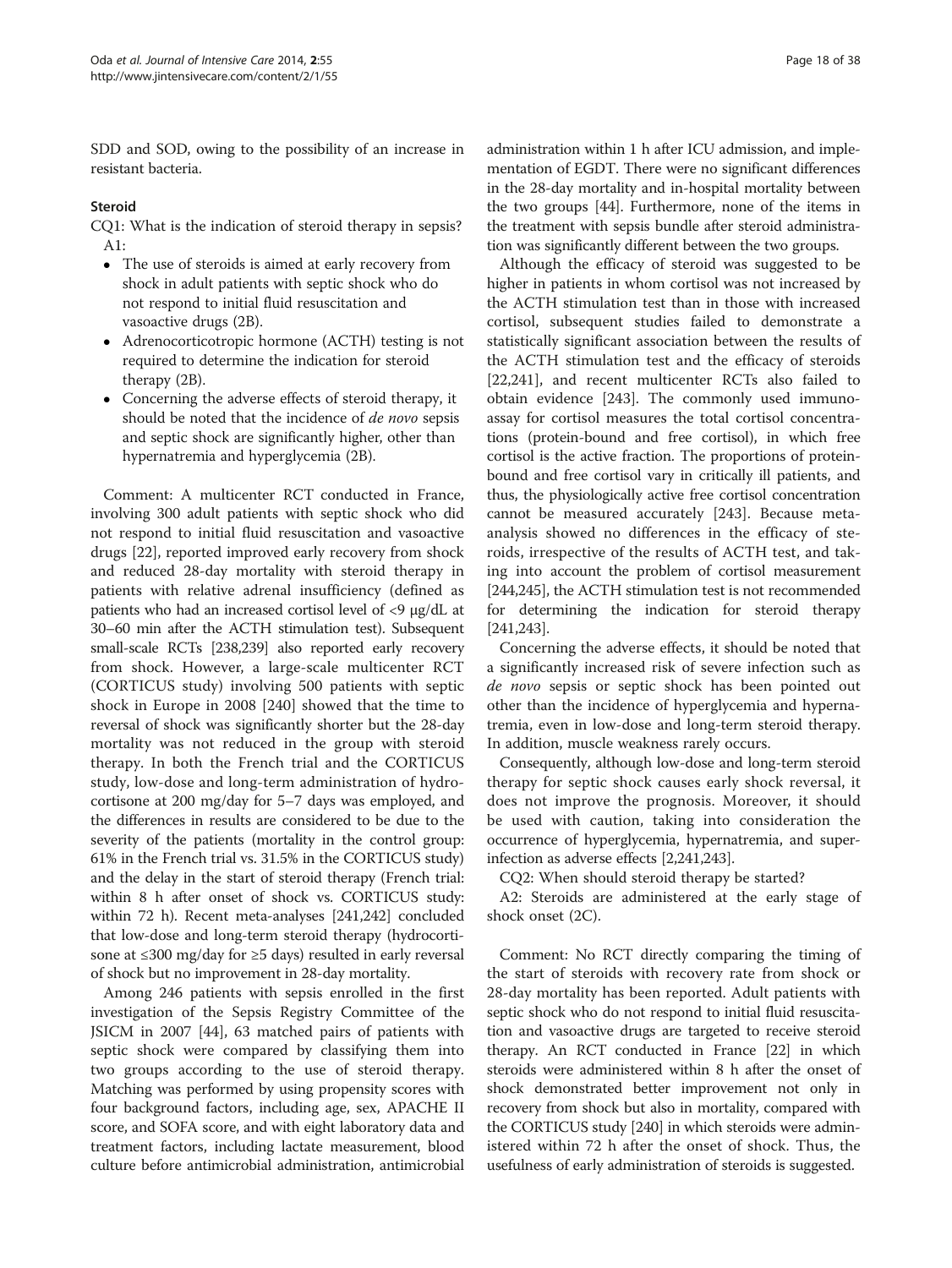CQ3: How should steroids be administered and what should be the duration of treatment?

A3:

- Low-dose and long-term steroid therapy, such as ≤300 mg/day hydrocortisone for ≥5 days, is recommended (1A).
- For hydrocortisone, an equivalent dose of 200 mg/ day is divided into four doses, or a continuous infusion of 10 mg/h (240 mg/day) is administered after a bolus dose of 100 mg (2B).

Comment: Two RCTs and one meta-analysis concluded that high doses of corticosteroids for the treatment of severe sepsis or septic shock were ineffective, or even rather harmful [\[246,247](#page-34-0)]. Large-scale RCTs on septic shock conducted by Annane et al. [\[22](#page-28-0)] and by Sprung et al. [\[240\]](#page-34-0) used low-dose steroid, such as 200 mg/day hydrocortisone, divided into four doses. Early recovery from shock was obtained in both RCTs; Annane et al.'s study showed significant improvement in 28-day mortality, but Sprung et al.'s did not. A meta-analysis by Annane et al. [[248\]](#page-34-0) classified patients into four groups according to steroid dose and duration of treatment. The dose of steroids was classified into high and low doses, with the hydrocortisone dose of 300 mg/day as the border value, and the duration of treatment was classified into longterm and short-term treatments, with 5 days as the border value. According to these definitions, 17 RCTs were evaluated and improvement in the recovery rate from shock and in the 28-day mortality were demonstrated in the low-dose and long-term steroid therapy group. In a meta-analysis by Moran et al. [\[241\]](#page-34-0) classifying patients into high-dose and low-dose groups, with 1,000 mg/day hydrocortisone as the border value, improved recovery rate from shock was found in the low-dose group.

From these results, although the effect of improving mortality is still controversial, low-dose and long-term steroid therapy with ≤300 mg/day hydrocortisone for ≥5 days is considered to be effective in obtaining early recovery from shock.

CQ4: What kind of steroid should be used?

A4: Hydrocortisone should be used (1A). Methylprednisolone can be used as an alternative (2C); however, dexamethasone or fludrocortisone should not be administered (2B).

Comment: Hydrocortisone, an endogenous steroid, is usually favored for use in patients with septic shock. However, there is no study comparing the effect and adverse effects according to the type of steroid. Meduri et al. recommended using methylpredonisolone, which has no mineralocorticoid effect and rarely causes electrolyte disorder, at 1 mg kg<sup>-1</sup> day<sup>-1</sup> for 14 days after a 1 mg/kg bolus administration for septic patients with ARDS [[249](#page-34-0)]. Methylprednisolone, as the glucocorticoid, is given at five times the titer, 1.3 times the half-life, and one-half the dose of hydrocortisone [\[241](#page-34-0)]. Dexamethasone was often used until the introduction of the ACTH stimulation test; however, dexamethasone should not be administered because it has a long half-life and suppresses the hypothalamus-pituitary-adrenal axis immediately, and persistently, after administration [[22,](#page-28-0)[238\]](#page-34-0). Also, an additional administration of fludrocortisone compared with that of hydrocortisone alone significantly increases

fore should not be performed [[250](#page-34-0)]. CQ5: How long should steroids be administered?

A5: Steroids should be gradually discontinued if administration of vasoactive drugs is no longer required (2D).

infections, including urinary tract infections, and there-

Comment: Concerning the methods for the administration of steroids, no study has compared between administration of the same dose throughout the dosing period and changing the dose on the basis of the clinical course. Moreover, no study has compared between gradual tapering and sudden drug discontinuation.

The same dose protocol was employed in three RCTs [[22](#page-28-0)[,239,240](#page-34-0)]. A gradual reduction of dose after the recovery from shock was done in two RCTs [\[238,251\]](#page-34-0); steroids were administered for 2–5 days followed by a gradual decrease in dose for 2–14 days in four RCTs [\[238](#page-34-0)-[240,251](#page-34-0)], and steroids were suddenly discontinued after 7 and 10 days of administration in two RCTs [[22](#page-28-0)[,252](#page-34-0)], respectively.

One crossover trial showed a rebound phenomenon in hemodynamics and immune function after the sudden discontinuation of steroid [[253](#page-34-0)], whereas a tapering schedule of steroid did not reveal clear therapeutic effects.

# Disseminated intravascular coagulation (DIC) treatment

CQ1: Should DIC complicated with sepsis be treated? A1: DIC in sepsis contributes to the development of organ failure; accordingly, treatments for DIC are suggested  $(1C^*)$ .

Comment: Sepsis has been reported to account for approximately 50% of all causes of DIC [\[254](#page-34-0)]. However, no study has evaluated treatments for DIC due to sepsis, although the 28-day mortality in severe sepsis has been reported [\[2](#page-28-0)]. Although results related to the 28-day mortality after anticoagulant administration in severe sepsis have been reported in the SSCG, treatment for DIC due to sepsis (septic DIC) has not been evaluated [[2\]](#page-28-0). DIC is significant in sepsis because it can contribute to the development of organ failure. Triggered by infections, various cytokines are released from immunocompetent cells, including monocytes and vascular endothelial cells, followed by the activation of intravascular coagulation leading to intravascular thrombin formation. As a result,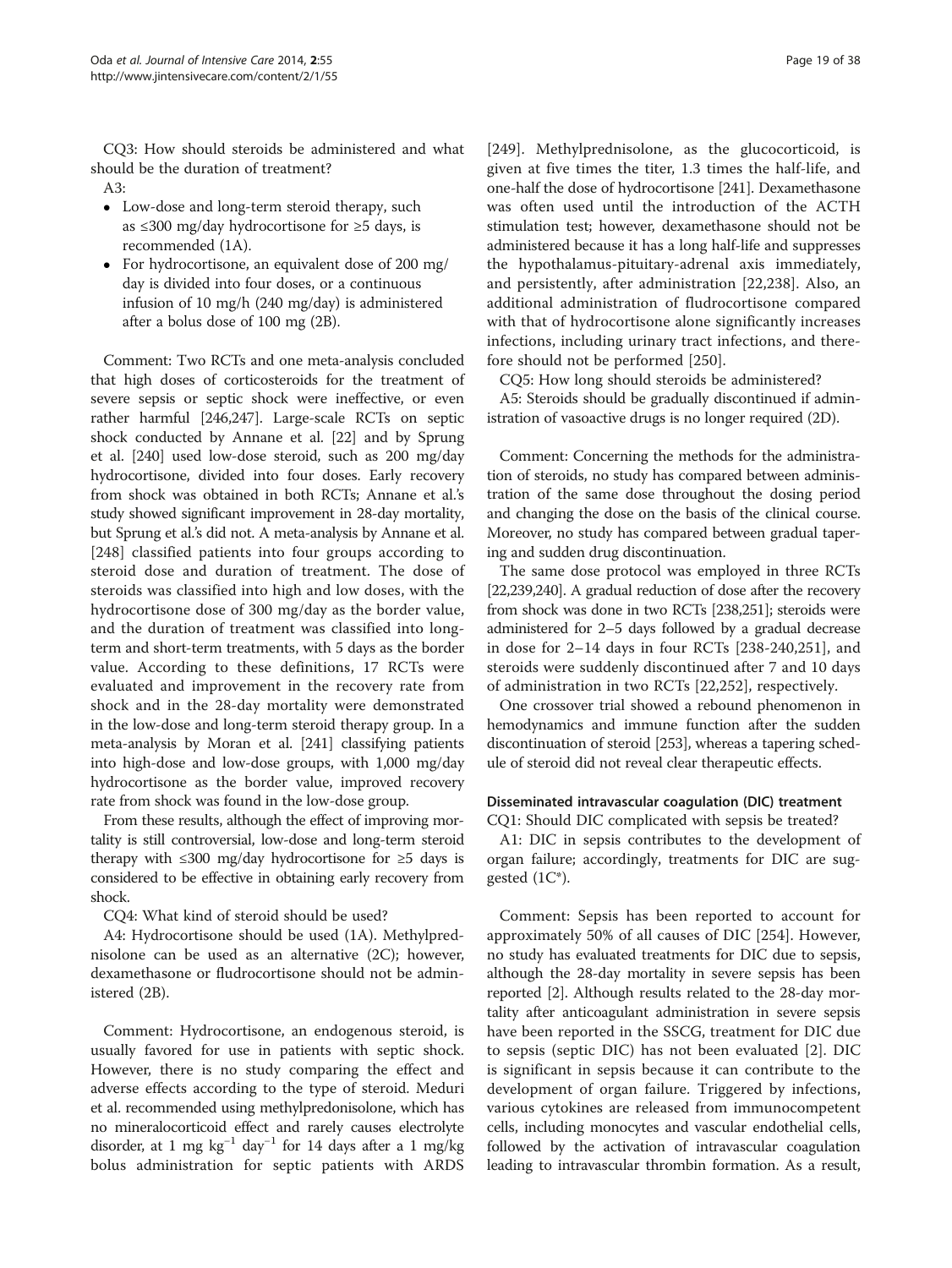fibrinogen changes into fibrin, which is converted to fibrin polymers in the presence of coagulation factor XIII. Subsequently, generated fibrin clots adhere to platelets and red blood cells, leading to intravascular thrombosis. Eventually, the thrombi impair the microcirculation in each organ and induce multiple organ failure [[255,256](#page-34-0)]. Furthermore, thrombus formation is further promoted by increased plasminogen activator inhibitor-1 activity, which inhibits the fibrinolysis of the clots [[257\]](#page-34-0). The abnormalities of the coagulation system in sepsis, as described above, are the theoretical background of anticoagulant therapy for septic DIC.

CQ2: How is septic DIC diagnosed?

A2: The Japanese Association for Acute Medicine (JAAM) DIC diagnostic criteria in critically ill patients are the most sensitive criteria and therefore recommended for the early diagnosis of septic DIC (1B\*).

Comment: A DIC ad hoc committee of the JAAM published the acute-phase DIC criteria in 2005 as the more appropriate diagnostic criteria, especially for DIC due to emergency diseases, including infection, trauma, and burns. These acute-phase DIC diagnostic criteria compensate for the shortcomings of the DIC criteria advocated by the Ministry of Health, Labour and Welfare (MHLW) [[258](#page-34-0)-[260\]](#page-34-0). These diagnostic criteria enable the early diagnosis of DIC by using limited items measured in the off-hours at many institutions and have high sensitivity. Cases diagnosed as DIC by using these criteria were reported to have a mortality of about 20%–21% [[258,259](#page-34-0)[,261](#page-35-0)]; however, the mortality has been shown to vary depending on the primary disease of DIC as follows: 34.7% (34 of 98 patents) with sepsis and 14.8% (19 of 128 patients) with trauma, burns, or surgery [\[261](#page-35-0)].

The first Sepsis Registry survey by the JSICM [[44](#page-29-0)] showed that 234 patients (88.0%) of the 266 registered patients with severe sepsis or septic shock were complicated with DIC according to the JAAM DIC diagnostic criteria, and 187 of 234 patients (79.9% of patients complicated with DIC) received certain DIC treatments.

CQ3: When should DIC treatments be initiated?

A3: DIC treatments should be started when DIC was diagnosed according to the JAAM DIC diagnostic criteria (2C\*).

Comment: Before the JAAM DIC diagnostic criteria, the MHLW DIC criteria had been widely used; however, DIC treatments are known to be initiated even without fulfilling the diagnosis of DIC (>7 points) in clinical settings [[262](#page-35-0)]. Also, a retrospective study [[263](#page-35-0)] reported that the higher the DIC score at the start of treatments, the lower the DIC improvement rate and the higher the deterioration rate. Thus, advanced DIC cases would have

poorer outcome, and earlier implementation of treatment is required to improve outcome in patients with DIC.

On the basis of the above reasons, making a diagnosis in the early stage of DIC, followed by implementation of treatments right after the diagnosis, is currently thought to contribute to improvement in outcome. Therefore, it is suggested that treatments should be initiated with early diagnosis by using the JAAM DIC diagnostic criteria. However, other diseases that show similar conditions to DIC should first be excluded.

CQ4: What kind of therapeutic agent should be used for septic DIC?

A4: The currently available therapeutics include unfractionated heparin (UFH) (2D\*), low molecular weight heparin (LMWH) (2C\*), danaparoid sodium (DS) (2D\*), antithrombin III (ATIII) preparation (2C), and recombinant human thrombomodulin (rhTM) (2C\*).

Comment: Treatment for causative pathophysiology is given the highest priority even in the treatment of septic DIC. In parallel with this, anticoagulation therapy would also be important. Anticoagulants [[264\]](#page-35-0) such as heparin and heparinoids (UFH, LMWH, and DS) themselves do not show an anticoagulant effect but have the potential to improve DIC by enhancing the antithrombin activity of antithrombin. However, the use of heparin is not recommended for patients with bleeding and those with renal or hepatic dysfunction. On the other hand, LMWH and DS, as compared with UFH, are known to have higher anti-factor Xa activity than antithrombin activity [\[264\]](#page-35-0).

1) UFH

No RCT has validated the effects of UFH on DIC. Only its inferiority compared with rhTM and other anticoagulants has been reported [\[265](#page-35-0)]. Also, the KyberSept study reported that UFH with concomitant high-dose ATIII administration promoted bleeding in patients with sepsis [\[266\]](#page-35-0). Currently, UFH may be used for DIC treatment; however, the recommendation level is low. In the presence of the complication of thromboembolism, UFH can be used with particular attention to bleeding.

2) LMWH

Only dalteparin is approved for DIC in Japan. A multicenter double-blind study on DIC reported that dalteparin reduced the occurrence of organ failure, alleviated bleeding symptoms, and showed higher safety compared with UFH [\[267\]](#page-35-0).

3) DS

A multicenter randomized study demonstrated that DS showed no significant differences in both effects and safety in DIC as compared with UFH [[268\]](#page-35-0).

4) Antithrombin

The 2008 SSCG recommended that antithrombin should not be used in the treatment of severe sepsis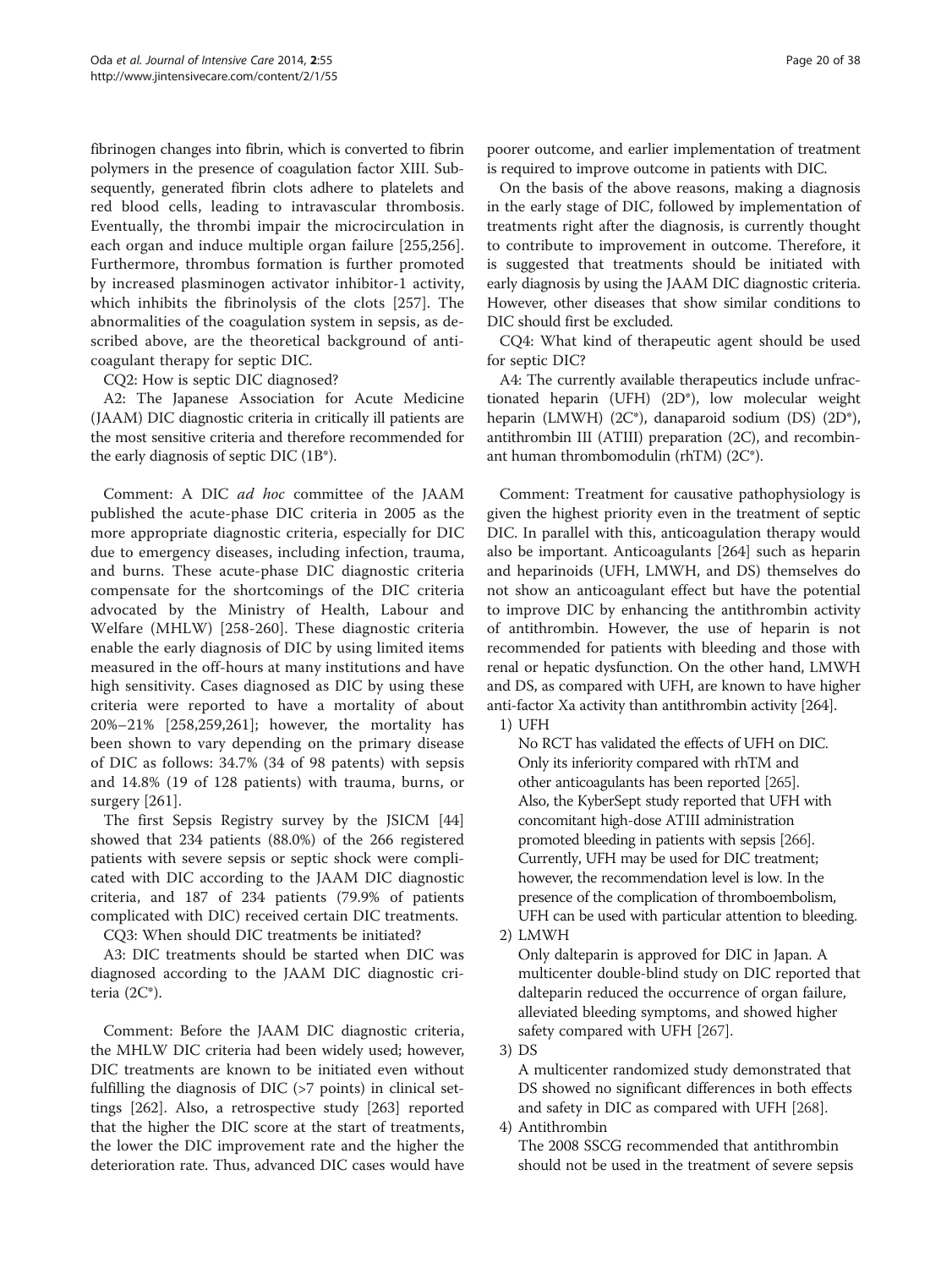and septic shock. As an evidence for this statement, the guidelines referred to a large-scale prospective RCT on high-dose antithrombin (KyberSept study) in adult patients with severe sepsis and septic shock, which reported in 2001 that antithrombin did not bring beneficial effects on all-cause 28-day mortality and that concomitant use of heparin increased the risk of bleeding [\[266](#page-35-0)]. However, a subgroup analysis in 2006 reported that antithrombin reduced the 90-day mortality in septic patients without a concomitant use of heparin [\[269](#page-35-0)]. Furthermore, in severe sepsis patients complicated with DIC, antithrombin was reported to improve the 90-day outcome [[270](#page-35-0)]. In Japan, according to expert consensus opinion in light of the above reports [[269](#page-35-0),[270](#page-35-0)], the use of antithrombin alone (without concomitant heparin) is recommended, although weakly, in septic patients complicated with DIC [\[264](#page-35-0)]. However, the dose of antithrombin in the KyberSept study is extremely high compared with those used in Japan; therefore, care must be taken in interpreting the results even in subgroup analysis.

5) Thrombomodulin

Thrombomodulin activates protein C through the generation of the thrombin-thrombomodulin complex and exert the effect of activated protein C (APC) in vivo [\[271\]](#page-35-0). rhTM is an agent developed as a soluble protein containing extracellular domain that is required for the expression of the function of thrombomodulin. rhTM reversibly binds with thrombin to form a complex that activates protein C. Furthermore, APC in combination with protein S inactivates coagulation factor Va and factor VIIIa, resulting in the suppression of further production of thrombin [\[265,271\]](#page-35-0). In addition to its anticoagulatory effect, thrombomodulin has antifibrolytic effects through the activation of the thrombin-activatable fibrinolysis inhibitor [[272](#page-35-0)]. Furthermore, rhTM is reported to adsorb HMGB-1, neutralize and degrade the adsorbed HMGB-1, and suppress HMGB-1-mediated inflammatory responses through receptor for advanced glycation end products (RAGE). Furthermore, rhTM was reported to bind lipopolysaccharide; thus, rhTM has expedient pharmacologic properties as a therapeutic drug for septic DIC [[273\]](#page-35-0). A multicenter double-blind RCT comparing rhTM and heparin groups was conducted in 234 patients with DIC. As a result, the improvement rate of DIC was 66.1% in the rhTM group and 49.9% in the heparin group. Also, this trial reported that the rhTM group showed improvement in the clinical manifestation of bleeding and DIC as compared with the heparin group [[265](#page-35-0)]. In addition, it has been reported that

the 28-day mortality was significantly lower in the rhTM group than in historical controls in mechanically ventilated septic patients complicated with DIC [[274](#page-35-0)].

CQ5: Are protease inhibitors effective for septic DIC?

A5: Synthetic protease inhibitors (SPIs), including gabexate mesilate (GM) and nafamostat mesilate (NM), demonstrated equivalent effects to UFH (2D\*); thus, their use may be suggested if active bleeding or hemorrhagic complications are expected (2D\*).

Comment: Because SPIs produce effects even in the absence of antithrombin, they may be used even in DIC patients with lowered antithrombin activities. SPIs are approved for DIC by the Japanese health insurance system and cause hemorrhagic complications less frequently than do heparin and heparinoids; thus, they have been used frequently in clinical practice.

1) GM

Only two RCTs conducted in a single center have been conducted on the use of GM for the treatment of DIC [[275](#page-35-0),[276](#page-35-0)]. One is an RCT involving adult patients with DIC, excluding those with hematological and obstetric diseases [\[275\]](#page-35-0); the other is an RCT targeting ICU patients who developed DIC from infection after abdominal surgery, in which no significant difference in morality was found between a group treated with GM and a group treated with saline [\[276\]](#page-35-0). An unblinded multicenter RCT in Japan [[277\]](#page-35-0) involved patients in whom DIC was diagnosed by using the researchers' own criteria. In this study, 211 patients were enrolled and 203 patients (109 in the GM group, 94 patients in the UFH group) were analyzed [\[277\]](#page-35-0). The overall survival rate was not significantly different between groups. The number of deaths attributable to DIC was significantly lower in the GM group than in the UFH group (10 of 109 in the GM group and 19 of 94 in the UFH group) ( $p = 0.028$ ). There was no difference in the improvement of bleeding symptom between groups; however, the UFH group had significantly more patients whose conditions deteriorated ( $p < 0.01$ ).

2) NM

A multicenter RCT was conducted in the research and development phase of NM in 57 hospitals in Japan [\[278\]](#page-35-0). This was an unblinded RCT in 163 patients (82 in the NM group and 81 in the UFH group) with DIC or suspected DIC according to the DIC criteria of the MHLW, in which 0.2 mg kg<sup>-1</sup> h<sup>-1</sup> NM or 10 IU kg<sup>-1</sup> h<sup>-1</sup> UFH was administered, respectively. The NM group showed significant improvement in organ manifestations (primary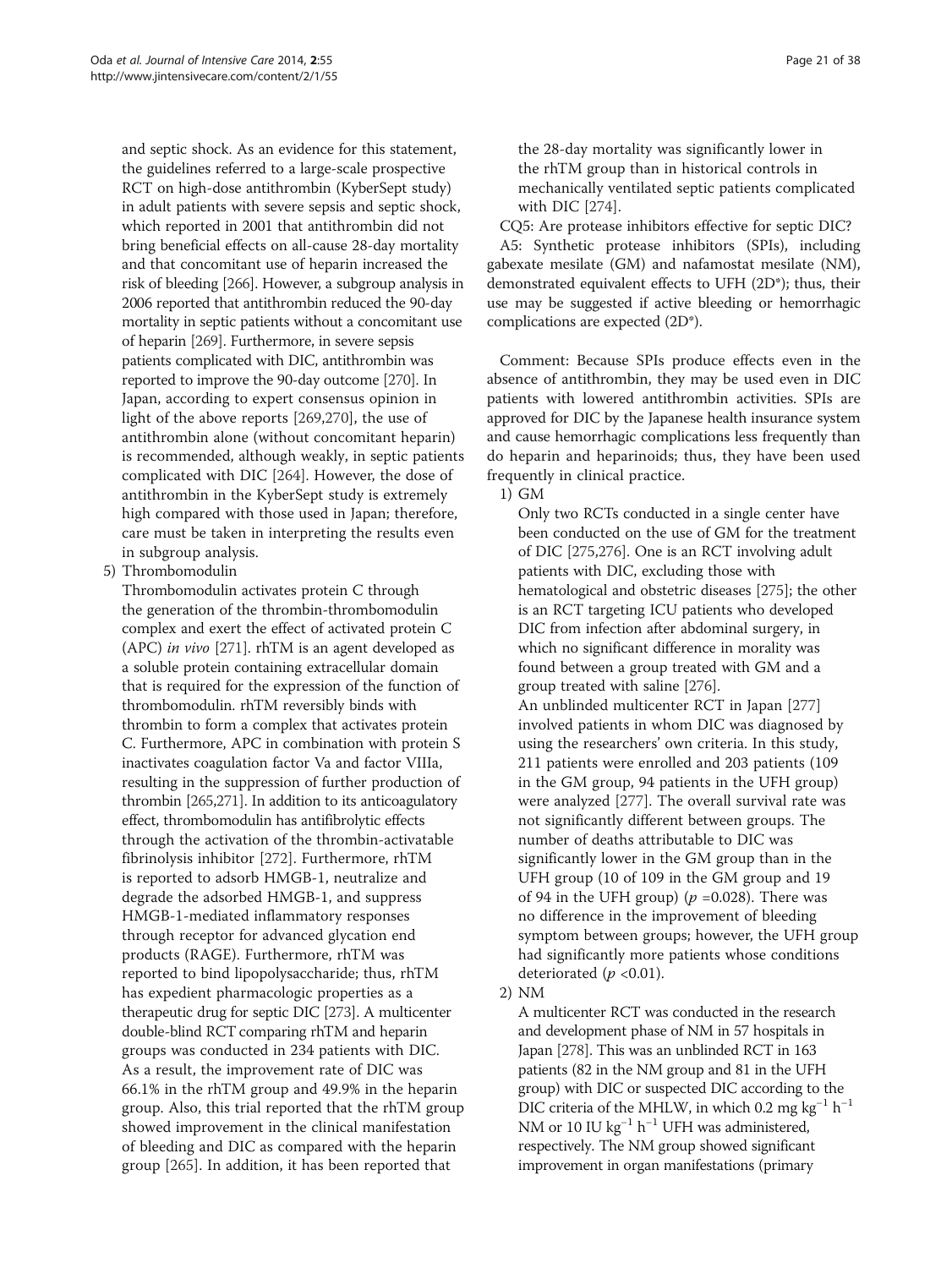physician's judgment at the final day,  $p < 0.05$ ) and antithrombin activity ( $p$  <0.01) compared with the UFH group; however, no difference was found in the DIC score. Most of the cases enrolled in this study were leukemia and malignant tumors, and there were only six cases of DIC resulting from infections. A search of the literature showed that these two SPIs have possible effects equivalent to those of UFH, including improvement in prognosis, complication, and coagulation variables. However, no RCT on UFH targeting septic DIC exists; therefore, the recommendation for the use of SPIs is considered to be limited.

CQ6: Is blood transfusion done for septic DIC? A6: Blood transfusion is usually not recommended. However, it can be used in combination with anticoagulant administration if a bleeding tendency is apparent owing to a decrease in each blood component (1D\*).

Comment:

- 1) Fresh frozen plasma (FFP)
	- In patients showing a marked bleeding tendency, when the activated partial thromboplastin time or prothrombin time-international normalized ratio is increased to a level more than double of the normal, FFP administration is indicated.
- 2) Platelet concentrates (PC)

If a marked tendency for bleeding is observed, the platelet count is  $<$ 50,000/mm<sup>3</sup>, and surgery or vessel puncture is required, PC should be administered carefully. Especially in cases of septic DIC, if the patient does not receive appropriate anticoagulant therapy including rhTM or ATIII preparations, further deterioration of organ functions might occur. Furthermore, PC is contraindicated for heparininduced thrombocytopenia, and if ADAMTS-13 is markedly reduced to ≤3% in thrombocytopenic thrombotic purpura, PC transfusions should be very carefully performed [\[264\]](#page-35-0).

#### Acute blood purification

CQ1: When should renal replacement therapy (RRT) for septic acute kidney injury (AKI) be initiated?

A1:

- There are no explicit criteria for the timing of the initiation of RRT on the basis of renal function indices, including blood urea nitrogen (BUN) and creatinine (Cre) (2C\*).
- However, early initiation of RRT is recommended in severe sepsis and septic shock if the urine output is not restored after adequate fluid resuscitation (1C\*).

Comment: Two RCTs with level B or higher evidence [[279,280](#page-35-0)] and three prospective observational studies

[[281-283\]](#page-35-0) reported since 2000 were reviewed. No study designed for and focused on sepsis patients was found. No evidence was found for using the value of BUN, Cre, or urine volume for the timing of the initiation of RRT. Bagshaw et al. [[282\]](#page-35-0) reported in an international multicenter observational study (BEST kidney study) in 2009 that early RRT initiation for AKI significantly reduced mortality: 58.9% mortality for RRT initiation within 2 days after admission; 62.1%, 2–5 days; and 72.8%, >5 days. Similarly, Payen et al. [[283\]](#page-35-0) reported from the analysis of the SOAP study that although patients in the early RRT group (within 2 days) had higher severity on ICU admission, both the 60-day mortality and ICU mortality were significantly lower in the early RRT group. Additionally, patients in the early RRT group showed a tendency to have an even higher serum Cre level ( $p = 0.06$ ).

Seabra et al. in 2008 [[284\]](#page-35-0) and Karvellas et al. in 2011 [[285\]](#page-35-0) reported in their meta-analyses that early RRT initiation for acute renal failure failed to show improved survival rate, and therefore, the usefulness of early RRT initiation remains uncertain. However, these evaluations were mainly for acute renal failure and not for sepsis, and BUN and Cre were used as criteria for the initiation of RRT. In particular, sepsis with acute renal failure is accompanied by systemic inflammation, and therefore, early RRT initiation may be considered before extreme metabolic abnormalities or life-threatening complications progress. In fact, 48% of the patients (594 of 1,238) included in the report by Bagshaw et al. had acute renal failure caused by septic shock. Also, the RENAL study reported in the New England Journal of Medicine in 2009 showed better results (a survival rate of 55.3% and renal recovery rate of 94% among survivors) than previous studies [\[286\]](#page-35-0). These results were attributed to the use of continuous renal replacement therapy (CRRT) as an initial treatment in all patients and to the initiation of RRT within 50 h after ICU admission, which was earlier than in previous studies [\[286\]](#page-35-0). In this regard, early initiation of CRRT is suggested to contribute to better survival and recovery rate of renal function [[287](#page-35-0)].

CQ2: Which modality of RRT for septic AKI should be used, CRRT or intermittent renal replacement therapy (IRRT)?

A2:

- There is no evidence suggesting that CRRT improves outcome better than IRRT (2A\*).
- However, CRRT or sustained low-efficiency dialysis (SLED) is recommended rather than IRRT for hemodynamically unstable patients, considering the management of fluid balance (1C\*).

Comment: Two RCTs with level A evidence [[288](#page-35-0),[289](#page-35-0)], five RCTs with level B evidence [\[290](#page-35-0)[-294](#page-36-0)], and two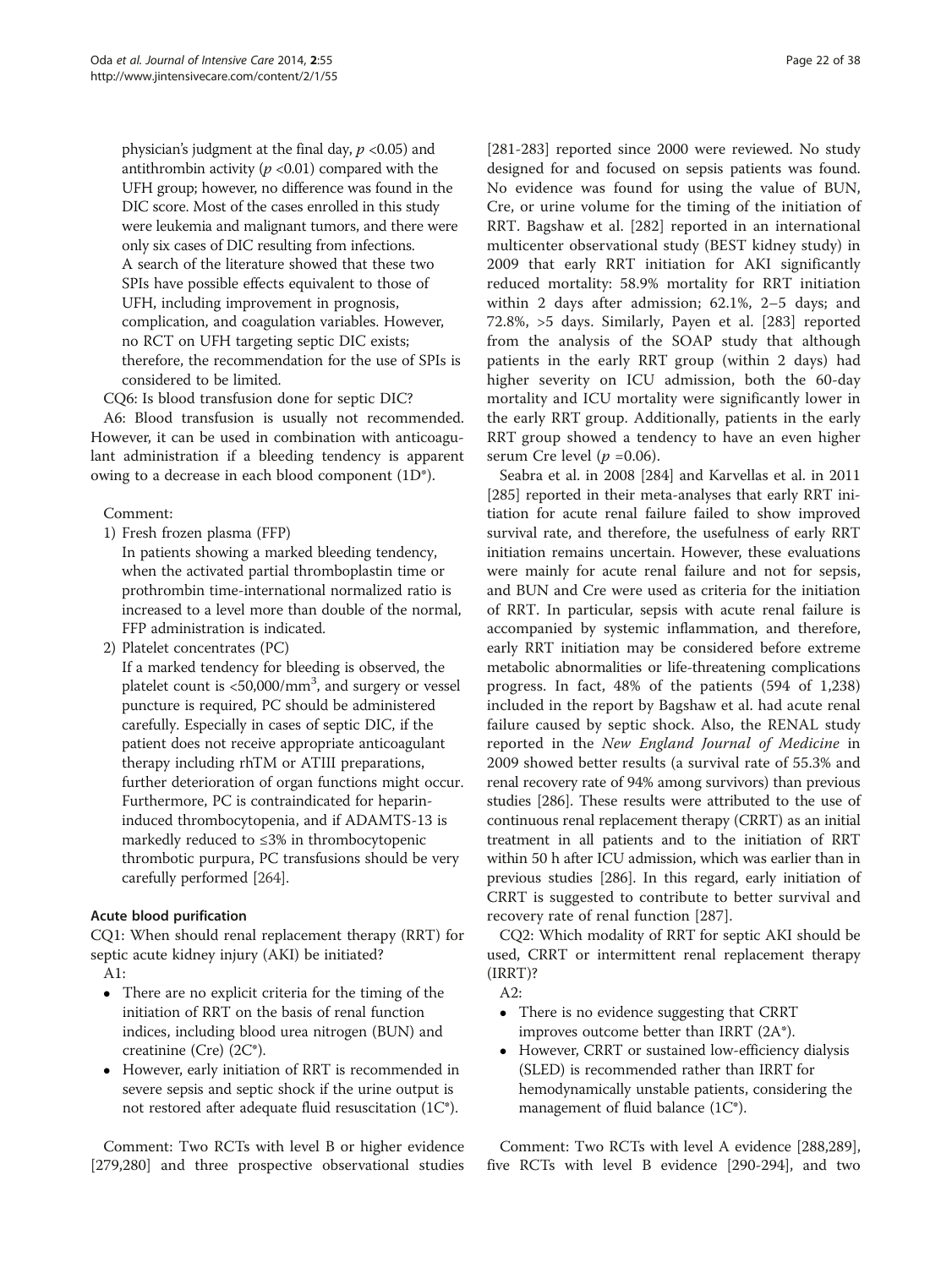observational studies with level B evidence [\[295,296](#page-36-0)] reported since 2000 were extracted. Among these articles, the report by John et al. [[294](#page-36-0)] was targeted on sepsis. Among these seven RCTs, the report by Mehta et al. [\[290](#page-35-0)] showed that mortality was significantly higher with CRRT than with IRRT, whereas the other six reports showed no difference in mortality between CRRT and IRRT. Among these six reports, the Hemodiafe study (359 patients at 21 centers in France) reported in the Lancet by Vinsonneau et al. in 2006 [[288\]](#page-35-0) showed that there was no difference in the 28-day, 60-day, and 90-day survival rate and the dialysis dependence rate. However, it was pointed out in the Lancet that the use of a highly biocompatible dialyzer in the IRRT group affected the results in this study [[297\]](#page-36-0). Lins et al. [[289\]](#page-35-0), in the SHARF study (316 patients at nine centers in Belgium) in 2009, reported that in-hospital mortality, renal recovery rate, and the duration of ICU stay did not differ between two groups. However, hemodynamically unstable patients were excluded in this study. The results of meta-analyses by Bagshaw et al. [[298](#page-36-0)] and Pannu et al. [[299](#page-36-0)] showed no difference in prognosis between CRRT and IRRT. As stated above, no evidence has been obtained showing that CRRT improves prognosis better than IRRT.

However, CRRT is recommended over IRRT for hemodynamically unstable patients in the 2004 and 2008 SSCG. In fact, the protocol of the Acute Renal Failure Trail Network (ATN) study, discussed below, was designed to select CRRT as the modality for hemodynamically unstable patients. Many published reports described that fluid overload is an important factor associated with increased mortality in critically ill patients, and CRRT, which provides flexibility and control in fluid management, is considered to be useful in the management of critically ill patients [[300](#page-36-0)]. In published reports, SLED is comparable to CRRT with regard to the influence on hemodynamics; therefore, it is an alternative modality for hemodynamically unstable patients [\[301\]](#page-36-0). In Japan, continuous hemodiafiltration (CHDF) is the most popular mode of RRT for acute renal failure [\[302](#page-36-0)]. On the other hand, the first investigation by the Sepsis Registry Committee of the JSICM [[44](#page-29-0)] reported that continuous hemo(dia)filtration or intermittent dialysis (IHD) was performed in 104 of 266 patients: CHDF in 68% (71 of 104 patients), continuous hemodialysis (CHD) in 7% (7 patients), continuous hemofiltration (CHF) in 5% (5 patients), IHD in 10% (10 patients), and other high-efficiency blood purification such as high flow volume HDF in 11% (11 patients); 80% of these treatments were performed as continuous therapy. Significantly higher APACHE II score (23.3) and 28-day mortality (54.8%) were observed in the blood purification group compared with the non-blood purification group.

CQ3: What is the optimal dose in RRT for septic AKI?

A3: Although several RCTs with high level of evidence studying the relation between the dose of blood purification (sum of the dialysate flow volume and filtrate volume) and prognosis exist, the optimal dose remains unclear (1A\*).

Comment: Six RCTs with level A evidence [[286,](#page-35-0)[303-307](#page-36-0)], three RCTs with level B evidence [[279](#page-35-0)[,308](#page-36-0),[309\]](#page-36-0), and four meta-analyses [[310-313](#page-36-0)] reported since 2000 were extracted. Among these, the report by Zhang et al. [\[307](#page-36-0)] was targeted on sepsis. In 2000, in an RCT reported in the Lancet, Ronco et al. [[303\]](#page-36-0) concluded that increasing the filtrate volume in CHF was useful because the 15-day survival rate was significantly higher in the 35 and 45 mL  $\text{kg}^{-1}$  h<sup>-1</sup> filtrate rate groups than in the 20 mL kg<sup>-1</sup> h<sup>-1</sup> group, and subanalyses in patients with sepsis showed a significant improvement of survival rate in the 45 mL kg<sup>-1</sup> h<sup>-1</sup> group. In 2006, Saudan et al. [[304\]](#page-36-0) reported that the 28-day survival rate was significantly higher in the CHDF group with an additional dialysate flow rate of 18 mL kg<sup>-1</sup> h<sup>-1</sup> than in the CHF group with a filtrate volume of 25 mL  $kg^{-1} h^{-1}$ , thus demonstrating that an increase in dose was useful. On the other hand, Tolwani et al. [\[305](#page-36-0)] reported in 2008 that there was no significant difference in the 30-day survival rate, ICU survival rate, and in-hospital survival rate between CHDF with a total dose of 20 mL kg<sup>-1</sup> h<sup>-1</sup> and that with 35 mL  $\text{kg}^{-1}$  h<sup>-1</sup>. These results warranted a large-scale RCT; hence, the ATN and RENAL studies were planned. In 2008, the ATN study (1,124 patients with AKI) reported in the New England Journal of Medicine proved that there was no added benefit from an intensive treatment strategy (IHD six times weekly or CRRT of 35 mL  $kg^{-1} h^{-1}$ ) as compared with a less intensive strategy (IHD three times weekly or CRRT of 20 mL kg<sup>-1</sup> h<sup>-1</sup>), resulting in 53.6% and 51.5% 90-day mortality rate, respectively [\[306](#page-36-0)]. In 2009, the RENAL study (1,464 patients with AKI) reported in the New England Journal of Medicine demonstrated that treatment of higher intensity (40 mL kg<sup>-1</sup> h<sup>-1</sup>) did not reduce the mortality at 90 days compared with the lower-intensity treatment (25 mL  $kg^{-1} h^{-1}$ ), resulting in a 90-day mortality of 44.7% in both groups [[286](#page-35-0)]. Following these results, a joint statement by five societies, including the ATS, on the prevention and management of acute renal failure in ICU patients [[314](#page-36-0)] recommends an actual delivered dose of at least 20 mL kg<sup>-1</sup> h<sup>-1</sup>, whereas no evidence for recommending the dose of 20 mL kg<sup>-1</sup> h<sup>-1</sup> or recommending against the dose of ≥40 mL  $\text{kg}^{-1}$  h<sup>-1</sup> was found.

CQ4: Is (continuous) hemo(dia)filtration effective for severe sepsis?

A4:

 Selection of a membrane with adsorption property or a membrane with a large pore size, or an increase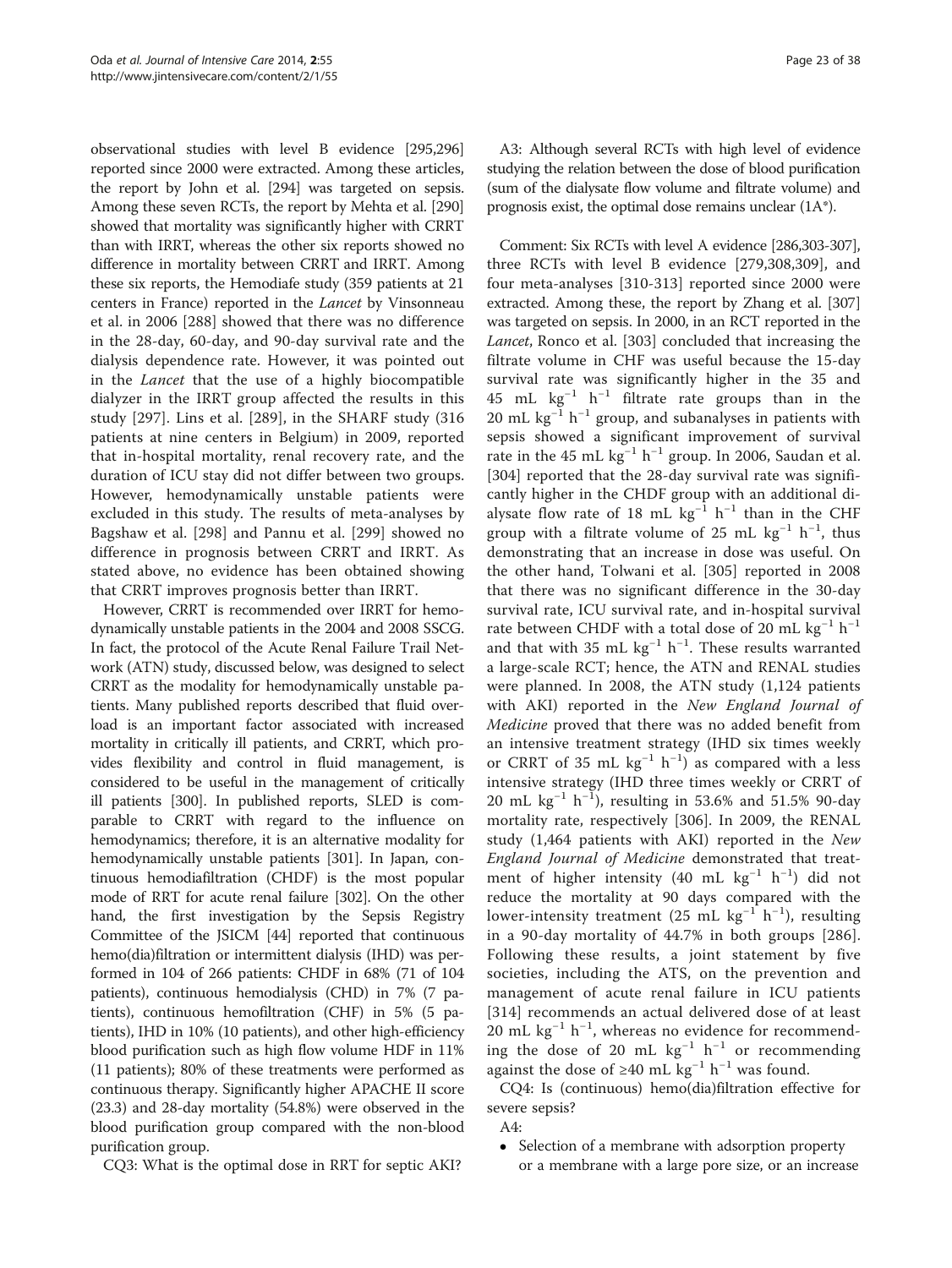of dose, is required to eliminate mediators including cytokines (2C).

- With the above methods, there is a possibility to improve hemodynamics (2C).
- However, there is no evidence showing that those methods improve outcome (2C).

Comment: Seven RCTs with level B evidence or higher and one cross-over trial report since 2000 were extracted. Hemo(dia)filtration techniques, including increased dose, use of a membrane with adsorption property, or use of a membrane with a large pore size, have been attempted for severe sepsis in the clinical setting. Concerning the attempt to increase the dose, there were three reports on septic shock [\[315](#page-36-0)-[317\]](#page-36-0) comparing a high filtration rate  $(4-6 \text{ L/h})$  and a normal filtration rate  $(1-2 \text{ L/h})$ . Significantly improved hemodynamics, decreased noradrenaline [\[316,317\]](#page-36-0), and reduced blood cytokine level in the high filtration rate group were reported [\[315,317](#page-36-0)].

Furthermore, as a method based on the principle of adsorption, a total of four RCTs [[318-321\]](#page-36-0) compared a CH(D)F group with use of the AN69 hemofilter, which has high absorptive capacity for cytokines, and a conservative therapy group for sepsis. Three [\[319-321\]](#page-36-0) of the four RCTs demonstrated significantly decreased blood cytokine level with CHDF with the AN69 hemofilter. In 2010, Peng et al. [\[319](#page-36-0)] showed significantly reduced blood levels of not only inflammatory cytokines but also anti-inflammatory cytokines, as well as significantly increased monocytic HLA-DR expression rate, in a group treated with CHF with the AN69 hemofilter. On the other hand, Payen et al. [[322](#page-36-0)] performed an RCT comparing a conservative therapy group and a group treated with CHF for 96 h by using the PS hemofilter instead of AN69 in early-stage patients with severe sepsis. As a result, early CHF initiation caused deteriorated outcomes and prolonged use of organ supports, including mechanical ventilator and catecholamine administration. In contrast, de Pont [\[323\]](#page-36-0) pointed out in an editorial in the same journal that the filtration rate was low at 2 L/h, and the AN69 hemofilter should have been used because cytokines are deeply involved in the pathophysiology of sepsis. Furthermore, high-cutoff hemofilters having larger pore sizes are in clinical use for cytokine removal in foreign countries [[324\]](#page-36-0).

However, the abovementioned statement by the ATS and other societies recommended against high-flow hemofiltration for severe sepsis or septic shock without renal failure [[314](#page-36-0)]. In Japan, there is an upper limit for the volume of replacement fluid in health insurance, and therefore, the use of cytokine-absorbing hemofilter (PMMA membrane hemofilter) is practical, as Oda et al. advocated [[325](#page-36-0)], and the strategy of using the principle of adsorption is advocated in foreign studies [\[326\]](#page-36-0). In Japan, a clinical trial

on the AN69ST hemofilter, which is made of modified AN69 membranes, has just been completed. In the previously mentioned RENAL study, all patients were treated by using AN69 (including AN69ST) hemofilters; this study showed higher survival rates than previous studies with a similar degree of patient severity. However, the evidence is insufficient to conclude whether prognosis is improved. As an additional description on the current situation in Japan, although CH(D)F is not approved by health insurance for the treatment of severe sepsis itself, these methods were initiated in 66 of 100 patients (66%) for renal indications and 34 patients (34%) for nonrenal indications according to the abovementioned investigation by the Sepsis Registry Committee [\[44\]](#page-29-0).

CQ5: Is polymyxin B-immobilized direct fiber hemoperfusion (PMX-DHP) effective for septic shock? A5:

- Improvements in hemodynamics and respiratory function were demonstrated in septic shock requiring emergency abdominal surgery (2C).
- The evidence is insufficient to conclude whether prognosis is improved (2C).

Comment: Two RCTs with level B evidence reported since 2000 were extracted [[327,328](#page-36-0)]. A pilot controlled study, which was performed at six ICUs in Europe, reported in 2005 showed no significant difference in the survival rate, blood endotoxin level, blood IL-6 level, and improvement of SOFA score between the group treated with PMX-DHP (direct hemoperfusion using polymyxin B-immobilized endotoxin removal cartridge) and patients with septic shock due to postoperative or intra-abdominal infections who received standard treatment [[327\]](#page-36-0). However, the cardiac index, left ventricular stroke work index, and oxygen delivery index were significantly improved. A systematic review reported in 2007 compared a PMX-DHP treatment group (978 patients) and a conventional treatment group (447 patients) for infections including those other than abdominal infections or non-gram-negative bacterial infections and found improvements in elevated mean arterial pressure, reduced dose of catecholamine, and elevated  $PaO<sub>2</sub>/F<sub>1</sub>O<sub>2</sub>$  ratio [[329\]](#page-36-0). However, the results were unreliable because the 28 articles were mostly case reports from Japan and overlapping data from the same center were included.

The Early Use of Polymyxin B Hemoperfusion in Abdominal Sepsis (EUPHAS) trial published in JAMA in 2009 demonstrated significant improvement in respiratory function, SOFA score, and 28-day mortality, in addition to hemodynamic improvement by PMX-DHP in patients with severe sepsis and septic shock due to intraabdominal infections that required emergency surgery. The trial was terminated after enrolling 64 patients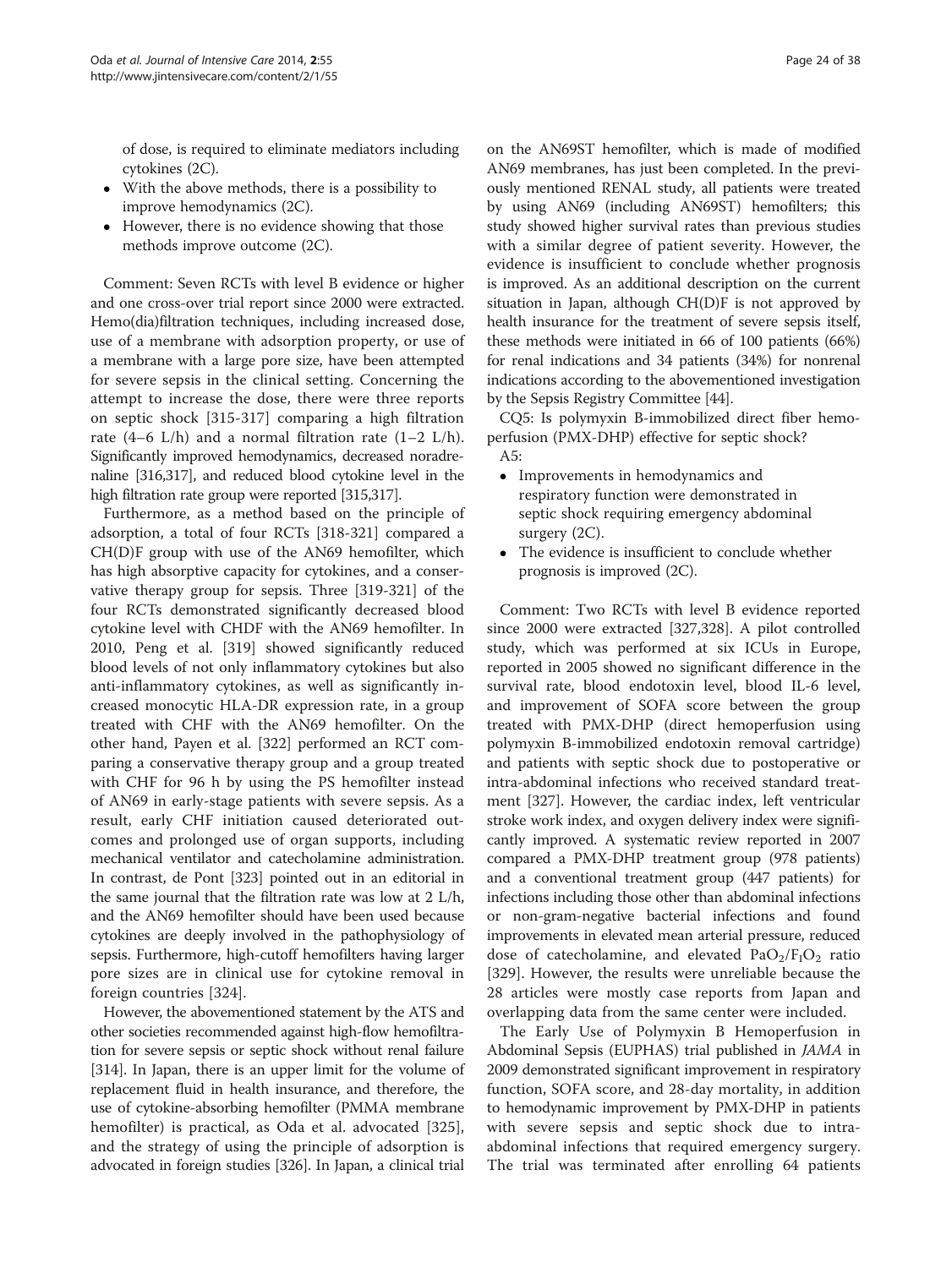because the improvement in the 28-day mortality met the criteria for trial termination through interim analysis [[328](#page-36-0)]. However, Vincent, in a letter to the editor [[330](#page-36-0)], pointed out that no statistically significant difference was found in the survival rate and that there were other concerns on the distribution of pathogenic bacteria between groups. Thus, it is still unclear whether PMX-DHP improves prognosis. There is a report from Japan showing that the hospital mortality of patients with lower intestinal perforation requiring emergency surgery, which is almost the same indication as in the EUPHAS trial, was 17.9% without PMX-DHP treatment, which was lower than the predicted mortality rate of 63.3% based on APACHE II scores [\[331](#page-36-0)]. The main mechanism of action of PMX-DHP is adsorption of endotoxin, although effective mechanisms other than endotoxin adsorption are reported [\[332](#page-37-0)]. On the basis of the understanding of the pathophysiology of sepsis, endotoxin does not play a key role but rather functions only as one of the pathogen-associated molecular patterns. Therefore, there are doubts about the efficacy against sepsis of a blood purification method that removes only endotoxin [\[333\]](#page-37-0).

The abovementioned first investigation of the Sepsis Registry Committee [\[44](#page-29-0)] showed that PMX-DHP was performed in 43 of 266 patients (16%). The group treated with PMX-DHP showed both significantly higher APACHE II score (23.1) and 28-day mortality (44.2%) compared with the group without PMX-DHP. Additionally, the cases were matched by using propensity score analysis because the severity was different between the groups. The covariates included for propensity matching were four background items (age, sex, APACHE II, and SOFA score) and eight items of laboratory data before PMX treatment or interventions (lactate measurement, antibiotic administration within 1 h after admission, implementation of EGDT, etc.). Thirty-seven matched cases from each group were examined for prognosis. As a result, the 28-day mortality rate of 37 patients treated with PMX-DHP (37.8%) was significantly lower than that of 37 patients without PMX-DHP (67.6%) ( $p = 0.019$ ). In addition, the rate of implementation of intensive insulin therapy was significantly higher in the PMX-DHP group, among the items of sepsis bundle treatment after the implementation of PMX treatment.

#### Abbreviations

RRT: renal replacement therapy CRRT: continuous renal replacement therapy

IRRT: intermittent renal replacement therapy

IHD: intermittent hemodialysis

HDF: hemodiafiltration

CHF: continuous hemofiltration

CHD: continuous hemodialysis

CHDF: continuous hemodiafiltration

SLED: sustained low-efficiency dialysis

AKI: acute kidney injury

PMMA: polymethylmethacrylate

PMX-DHP: polymyxin B-immobilized direct fiber hemoperfusion

PS: polysulfone

#### Immunoglobulin

CQ1: What is the indication for immunoglobulin administration in septic patients?

A1: Currently, there is insufficient evidence suggesting that immunoglobulin administration improves the prognosis of adult patients with sepsis (2B). However, with a reduced duration of mechanical ventilation and improvement in ICU survival, administration of immunoglobulin may be considered (2C).

Comment: Immunoglobulin preparations contain specific antibodies against various bacteria, toxins, and viruses. When combined with an antigen, immunoglobulin exerts an opsonic effect and complement-activating effect, neutralizes activity against toxins and viruses, suppresses pro-inflammatory cytokines, has an antibody-dependent bactericidal activity-enhancing function, and further increases the susceptibility to antimicrobial agents by directly acting on the cell wall of pathogenic microorganisms [[334,335](#page-37-0)]. Consequently, immunoglobulin is used as an adjuvant therapy for infections. The blood levels of gamma globulin in the early stage of septic shock were reported to be reduced to abnormally low levels owing to depressed production, leakage, or consumption [[336](#page-37-0)]. The incidence of shock and mortality were significantly high in patients with sepsis with low gamma globulin level [[337](#page-37-0)]; however, mortality was improved if the initial antimicrobial administration was appropriate and immunoglobulin was additionally administered [[338\]](#page-37-0). On the other hand, if the initial antimicrobial therapy was inappropriate, the prognosis was not improved with immunoglobulin administration alone [\[339](#page-37-0)].

Four RCTs [[339-342\]](#page-37-0) were reported since 2000 on immunoglobulin administration against sepsis or septic shock. Among them, two reports were large-scale RCTs with >100 patients in each group [[339,342](#page-37-0)]. The study by Masaoka et al. [\[339](#page-37-0)], which was an unblinded RCT in patients with refractory infections complicated with mainly blood diseases, reported defervescence effects and prognosis improvement by immunoglobulin administration (5 g for 3 days). On the other hand, Werdan et al. reported in 2007 [[342\]](#page-37-0) that significant improvement in APACHE II score, ICU survival, and reduction of the duration on mechanical ventilation were observed with immunoglobulin administration (for 2 days: day 1, 0.6 g/kg; day 2, 0.3 g/kg), although the 28-day mortality was not significantly improved. The difference between the two studies may be attributed to the difference of severity (higher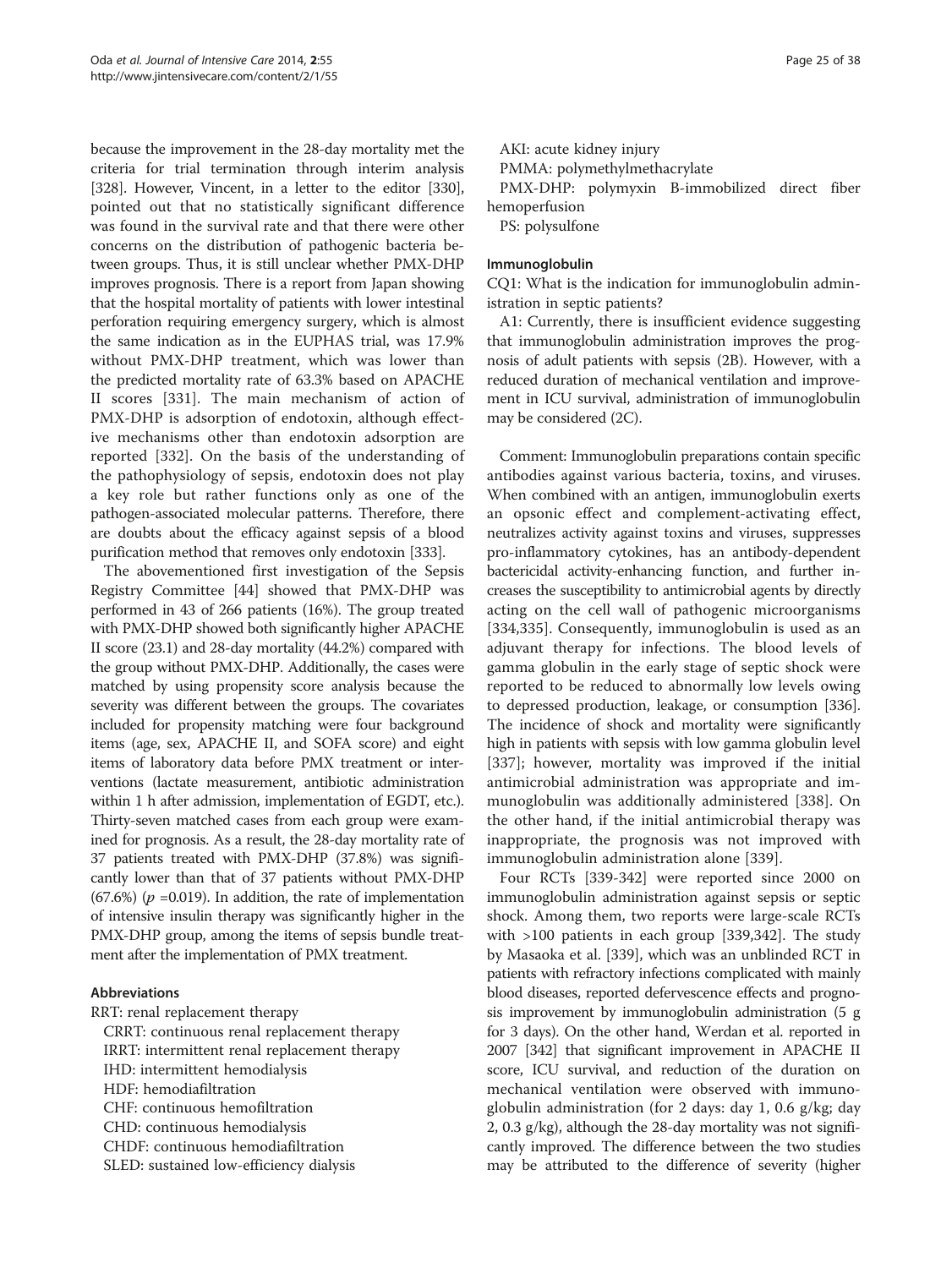severity in Werdan et al.'s study: 75% patients complicated with shock and mean APACHE II score of 28) and to the normal IgG levels before immunoglobulin administration.

Following the previously published five meta-analyses [[343-347](#page-37-0)], Alejandria et al. [[348\]](#page-37-0) conducted a meta-analysis in 2010 on 42 RCTs (adult sepsis in ten articles) comparing an immunoglobulin administration group and a control group (placebo or nonadministration group) in patients with bacterial sepsis or septic shock, on the basis of three databases (Cochrane Review, MEDLINE, and EMBASE). As a result, a significant reduction in the 30-day mortality in the immunoglobulin administration group was found. However, there was no significant difference in mortality when the analysis was limited to articles with a low risk of bias.

However, as the study by Werdan et al. (published in 2007) [[342\]](#page-37-0) was performed in 1991–1995 (i.e., before the publication of the SSCG in 2004), there are many differences in therapies, including early administration of antimicrobials or implementation of EGDT, in addition to the differences in the definition of sepsis and severity score, from the contents of the SSCG being implemented currently.

The 246 patients with sepsis enrolled in the first investigation by the Sepsis Registry Committee of the JSICM in 2007 [\[44](#page-29-0)] were classified into two groups according to the administration of immunoglobulin, and the outcome was compared by using propensity score analysis in 70 patients in each group (mean APACHE II score: 19–20, SOFA score: 8) matched by four background factors (age, sex, APACHE II, SOFA score) and seven factors of laboratory data before treatments (blood lactate, blood culture before administration of antibiotics, antibiotic administration within 1 h after ICU admission, etc.). Although the dose of immunoglobulin administered (maximum of 15 g for 3 days) was smaller than in previous reports, significant improvements in the 28-day, ICU, and in-hospital mortality were found in the immunoglobulin administration group. In addition, among the treatments recommended in the sepsis bundle, the rate of steroid administration was significantly higher in the immunoglobulin administration group.

Immunoglobulin therapy is an adjunctive therapy for the treatment of infection. Therefore, immunoglobulin may exert its effects through the treatments recommended in the SSCG, such as EGDT to improve tissue oxygen metabolism or thorough performance of blood culture, and early administration of antibiotics, which are the mainstays of sepsis treatment. A large-scale RCT to evaluate the effect of immunoglobulin administration is required in the future.

CQ2: When should immunoglobulin be administered?

A2: Immunoglobulin administration may be considered in the early stage of sepsis (2C).

Comment: There is no RCT on the timing of the initiation of immunoglobulin administration in patients with

sepsis. However, Berlot et al. [\[349\]](#page-37-0) retrospectively studied the prognosis and initiation time of immunoglobulin administration in 129 patients with severe sepsis/septic shock and found that the surviving group received significantly earlier administration than the deceased group (23 h vs. 63 h). Turgeon et al. [\[345\]](#page-37-0) performed a metaanalysis of 20 RCTs on immunoglobulin administration in adult patients with sepsis in 2007 and reported a significant improvement in 30-day mortality. In this report, the timing of immunoglobulin administration was on the day of sepsis diagnosis in 18 reports, on the next day after the diagnosis in 1 report, and on the third day after the diagnosis in the remaining 1 report. "Initiation of administration on day 3 of onset of sepsis" was indicated in the report by Masaoka et al. [\[339\]](#page-37-0) in patients with refractory severe infection who had no response to 3 days of antimicrobial administration. With respect to the initiation time of administration, both the group that was initiated on the same day as the diagnosis (18 articles: relative risk (RR), 0.75) and the group initiated on day 3 after the diagnosis (20 articles: RR, 0.74) showed a significant improvement in 30-day mortality. Accordingly, immunoglobulin should be administered in the early stage of onset.

CQ3: What should be the dose and duration of immunoglobulin administration?

A3: A total immunoglobulin dose of ≥0.2 g/kg should be administered for  $\geq$ 3 days (2C).

Comment: There is no RCT on the dose of immunoglobulin (i.e., whether or not there is a dose dependency of the effect) in patients with sepsis. In 2007, Turgeon et al. [[345\]](#page-37-0) performed a meta-analysis of 20 RCTs on immunoglobulin administration in adult patients with sepsis and investigated the total dose of immunoglobulin and the duration of administration. The total dose was 0.2–1.75 g/ kg (conversion based on a body weight of 75 kg, mean  $0.90 \pm 0.46$  g/kg), and the duration of administration was 2–5 days (mean  $3.0 \pm 0.97$  days). A study of 30-day mortality was performed by classifying patients into groups that received  $\geq 1$  g/kg and <1 g/kg of total dose. The results showed that reduced mortality was found in both groups and that the group treated with ≥1 g/kg had a significantly smaller RR. A study of 30-day mortality was performed by classifying patients into a group with ≥3 days and a group with ≤2 days of administration. Reduced mortality was found only in the group with ≥3 days of administration.

Under the health insurance system of Japan, the indications for immunoglobulin therapy for infection are severe infections, viral infections, and agamma- or hypogammaglobulinemia, but not sepsis. Usually, the indicated dose is 5 g daily for 3 days (based on a body weight of 75 kg: 15 g/75 kg =0.2 g/kg). This dose corresponds to the dose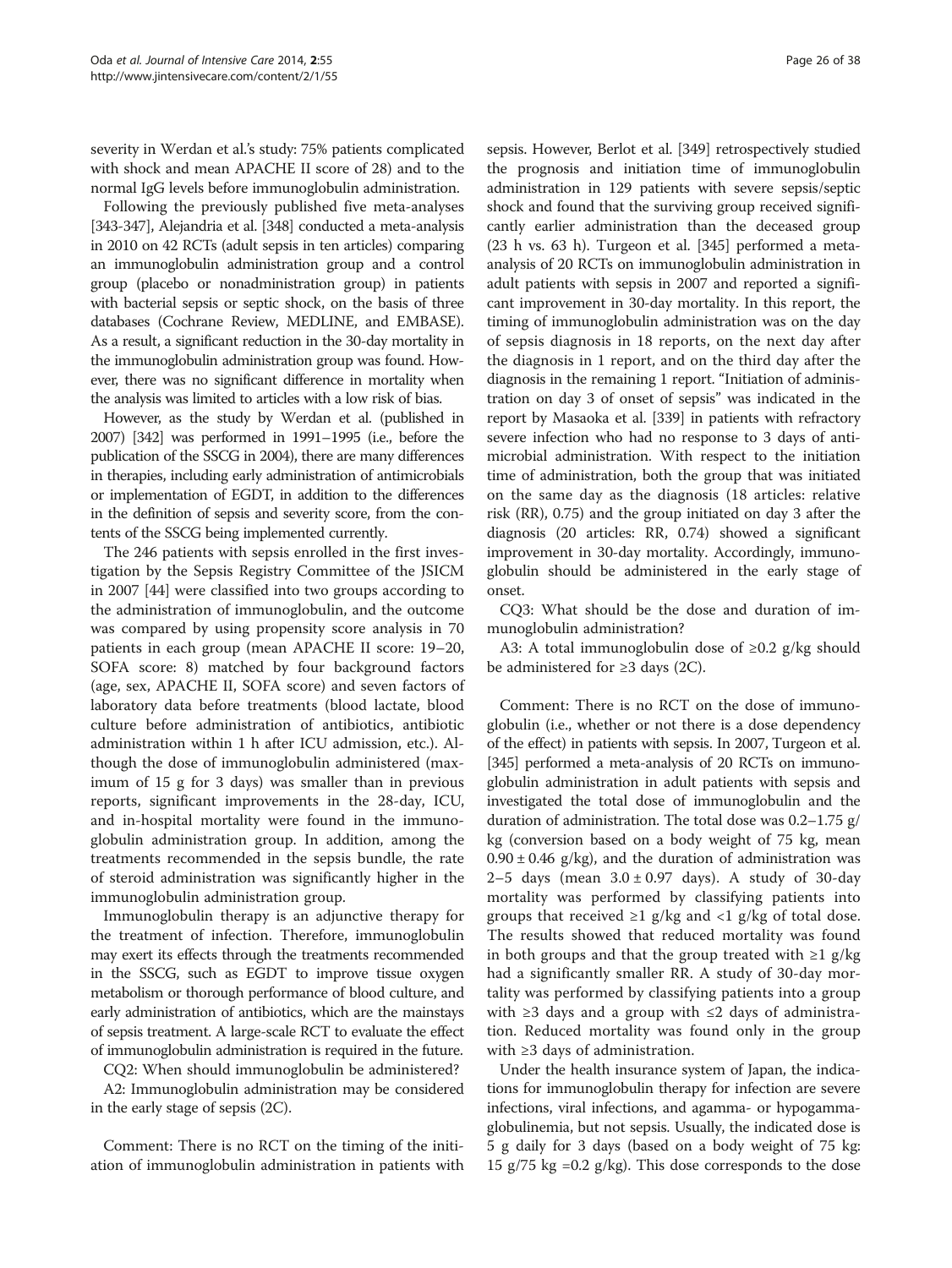that Masaoka et al. [\[339](#page-37-0)] used in a multicenter unblinded RCT for the reevaluation of immunoglobulin, under the direction of the MHLW.

The 246 patients with sepsis enrolled in the first investigation by the Sepsis Registry Committee of the JSICM in 2007 [\[44](#page-29-0)] were classified into two groups according to the administration of immunoglobulin, and the outcome was compared by using propensity score analysis in 70 patients in each group (mean APACHE II score: 19–20, SOFA score: 8) matched by four background factors (age, sex, APACHE II, SOFA score) and seven factors of laboratory data before treatments (blood lactate, blood culture before administration of antibiotics, antibiotics administration within 1 h after ICU admission, etc.). Although the dose of immunoglobulin administered (maximum of 15 g for 3 days) was smaller than in the studies reported in Europe and the United States, significant improvements in the 28-day, ICU, and in-hospital mortality were found in the immunoglobulin administration group [[44](#page-29-0)]. In addition, among the treatments recommended in the sepsis bundle, the rate of steroid administration was significantly higher in the immunoglobulin administration group.

From the above discussion, a total immunoglobulin dose of ≥0.2 g/kg, or if possible ≥1 g/kg, for ≥3 days is recommended.

CQ4: What should be given particular attention in the selection of immunoglobulin preparation?

A4: Use of a complete-molecular-type preparation is suggested (2C).

Comment: An immunoglobulin preparation with incomplete molecular type lacks Fc gamma receptor, and thus has no opsonic effect, and has a reduced half-life in blood. Therefore, a complete-molecular-type immunoglobulin preparation should be used, in which the normal antibody structure is not destroyed and Fc gamma receptor function is maintained. IgM-enriched polyclonal immunoglobulin has received attention overseas because it was reported to improve the 30-day mortality; however, a recent RCT failed to show its effect [[341\]](#page-37-0).

Generally, the frequency of adverse effects of immunoglobulin is 5%–10%; anaphylaxis tends to develop especially in patients with IgA deficiency or anti-IgA antibody [\[350](#page-37-0)]. If a blood preparation containing IgA is administered to a patient with IgA deficiency, anti-IgA antibody is produced and causes fatal anaphylactic shock. The rate of a serum IgA level of  $\leq$ 5 mg/dL in Japanese patients is 0.03%–0.05%. The onset of adverse effects often occurs within 1 h after the start of infusion. Skin reactions (allergy, redness, rash, pruritus), renal dysfunction, aseptic meningitis, anaphylaxis, thromboembolism, viral infection, and others are reported as adverse drug reactions [[343,350](#page-37-0)]; however, serious adverse effects are very rare, and consequently, cases of death are very few.

#### Protease inhibitor

CQ1: What is the indication for synthetic protease inhibitors (SPIs) in sepsis?

A1:

- Ulinastatin (UTI): evidence on its efficacy for septic shock is insufficient (2D).
- Sivelestat sodium (sivelestat): may be considered in patients with ALI/ARDS (2C\*).

Comment: SPIs are not approved for sepsis itself by health insurance; however, many literature reports have shown the effects of SPIs on various pathophysiologies, such as circulatory failure, respiratory failure, and DIC due to sepsis. Sepsis-related articles were collected. Although the literature review in this guideline focused on articles published since 2000 for foreign literature and since 1991 for Japanese literature, articles concerning SPIs were searched dating back to earlier, based on the historical background that these medications were developed and had been used for a long time only in Japan.

The indications for UTI and sivelestat for sepsis are discussed below.

1) UTI

The indications for UTI are acute circulatory failure (bacterial, hemorrhagic, traumatic, and burn) and acute pancreatitis; this agent has been used for a long time. In a double-blind study in 40 institutions targeting patients with shock excluding those with cardiogenic shock, a significant improvement in shock score evaluated with blood pressure, heart rate, base excess, urine output, and level of consciousness was reported. UTI was more effective in the high-dose group than in the low-dose group, and a significant improvement of prognosis in septic shock was achieved [\[351\]](#page-37-0). A double-blind study performed in six institutions [[352](#page-37-0)] suggested the possibility that UTI improves hemodynamics through suppressing the release and inhibiting the activity of proteases, because UTI itself has no direct effect on hemodynamics. Furthermore, UTI has also been found to have a free radical scavenging activity [[353\]](#page-37-0). In RCTs targeting sepsis performed in China, improvements in the severity score, homeostasis, and survival have been reported [\[354-357\]](#page-37-0). However, the method of administration was different from that in Japan with regard to the dose of UTI and the combination use of thymosin α.

2) Sivelestat

The indication for sivelestat, a neutrophil elastase inhibitor, is acute lung injury associated with SIRS. Many patients with sepsis are complicated with ALI/ ARDS, and one of the causes of ALI is lung injury caused by elastase released from neutrophils sequestered to the lung.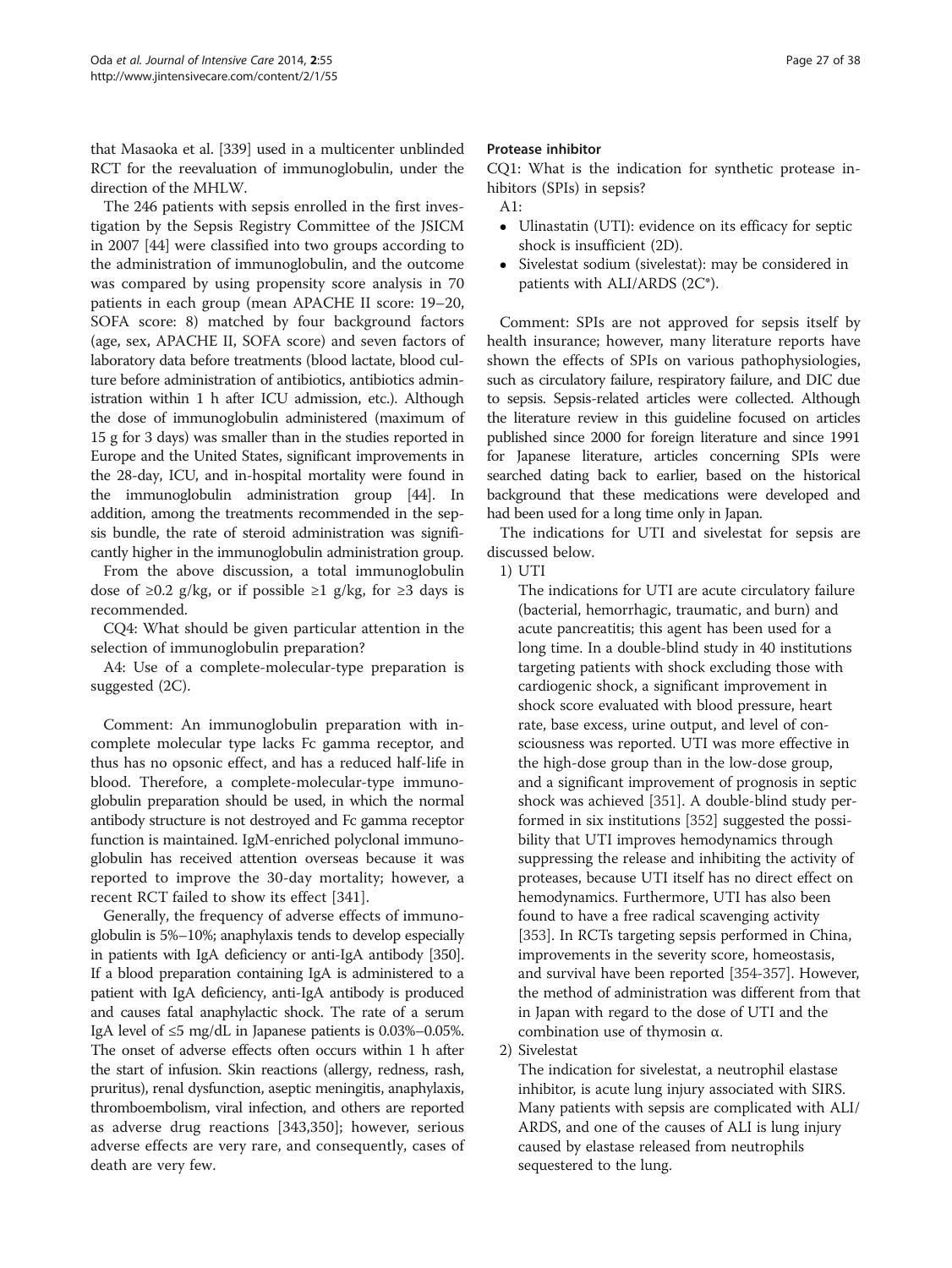<span id="page-27-0"></span>The STRIVE study, a multicenter RCT performed abroad, failed to show the usefulness of sivelestat although the mortality rate was slightly increased [\[358\]](#page-37-0). Other than the improvement in mortality, sivelestat was also reported to improve the DIC score and  $PaO<sub>2</sub>/F<sub>1</sub>O<sub>2</sub>$  ratio owing to the suppression of pulmonary capillary permeability. Furthermore, the length of ICU stay was shortened [\[359-361\]](#page-37-0). It is expected that inflammation develops early in severe ARDS. Thus, sivelestat is reported to be effective if administered in the early stage from the onset of lung injury [\[362\]](#page-37-0). In a multicenter study reported in 2011, which was

performed in Japan and enrolled 581 cases, improvement of the rate of weaning from mechanical ventilation, reduction of ICU stay, and significant improvement of survival rate were observed [\[363](#page-37-0)]. Therefore, the possibility that the effect was diminished by the delay in the timing of administration in the STRIVE study cannot be denied. Further study would be necessary in the future.

#### Summary

The draft of this guideline was first presented in March 1, 2012, at the 39th Annual Meeting of the JSICM and was open to the public through the website of the JSICM from May 1. After 1 month of recruitment of public comments, the guideline was revised and finalized by the Sepsis Registry committee on August 11, 2012.

These guidelines focused on unique therapies in Japan that were overlooked in many Western guidelines and on items for which differences in opinion exist between Japan and Western countries, rather than covering all items related to diagnoses and therapies of sepsis like the SSCG do. The SSCG are evidence based and are the world's first clinical practice guidelines for sepsis. Moreover, the SSCG make excellent points in the introduction of the timing concept for sepsis therapy and in efforts to standardize various therapies based on evidence, and hence we have no intention to deny the importance of the utility of SSCG. On the other hand, the health insurance system in Japan is different from Western health insurance systems, and sepsis treatment results in Japan are never inferior to those in Western countries. Japan's unique therapies are also performed on the basis of evidence. We made efforts to make these guidelines easy to understand and use in clinical practice, and provide concrete information according to the opinions of the members of the JSICM.

Although these guidelines describe the standard clinical practice for sepsis in Japan, we do not intend to force these recommendations. The best therapy should be based on the physician's judgment according to the conditions of individual patients in actual clinical settings.

Lastly, we would like to deeply acknowledge all institutions that cooperated in the two investigations conducted by the Sepsis Registry Committee of the JSICM and to all persons concerned with the creation of these guidelines.

#### Disclosure of conflict of interest (COI)

Dr. Oda received lecture fees from MSD Co. Ltd., and his institution received scholarship donation from Torii Pharmaceutical Co., Ltd. Dr. Endo consulted for Kyowa Hakko Kirin Co., Ltd. Dr. Noguchi holds stocks of YUFU Research Co., Ltd. Dr. Matsuda received lecture fees from Asahi Kasei Pharma Corporation, Ono Pharmaceutical Co, Ltd., Pfizer Japan Inc., and Taisho Toyama Pharmaceutical Co., Ltd. He also received manuscript fees from Gakken Medical Shujunsha Co., Ltd., and his institution received research funds from Dainippon Sumitomo Pharma Co., Ltd. Other authors have disclosed that they have no potential conflicts of interests.

#### Additional file

[Additional file 1:](http://www.jintensivecare.com/content/supplementary/s40560-014-0055-2-s1.docx) Supplementary file. This file contains tables on the evidence level of the literature, quality of recommendations, strength of recommendation, factors determining the strength of recommendation, supplemental signs and variables for the diagnosis of sepsis, recommended empirical antibiotic regimens, definitive antibiotic therapy, treatment option for highly drug-resistant and/or multidrugresistant organisms, PD parameters of representative classes of antibiotics, and standard duration of antibiotic therapy for representative infectious diseases, and a figure showing an example of initial resuscitation.

#### Author details

<sup>1</sup>Department of Emergency and Critical Care Medicine, Chiba University Graduate School of Medicine, 1-8-1 Inohana, Chuo-Ku, Chiba 260-8677, Japan. <sup>2</sup> Department of Emergency Medicine, Ehime University Graduate School of Medicine, Shitsukawa, Toon, Ehime 791-0295, Japan. <sup>3</sup>Division of Critical Care and Emergency Medicine, Tokyo Medical University Hachioji Medical Center, 1163 Tatemachi, Hachioji, Tokyo 193-0998, Japan. 4 Department of Intensive Care Medicine, Sapporo Medical University School of Medicine, S1 W17, Chuo-ku, Sapporo 060-8556, Japan. <sup>5</sup>Department of Emergency Medicine, Iwate Medical University, 19-1 Uchimaru, Morioka, Iwate 020-0023, Japan. <sup>6</sup>First Department of Anesthesia, Toho University School of Medicine, 6-11-1 Omori-nishi, Ota-ku, Tokyo 143-8541, Japan. <sup>7</sup>Department of Emergency, Disaster and Critical Care Medicine, Hyogo College of Medicine, 1-1 Mukogawacho, Nishinomiya, Hyogo 663-8131, Japan. <sup>8</sup> Division of Intensive Care Unit, University Hospital, Kyoto Prefectural University of Medicine, Kajii-cho, Kawaramachi-Hirokoji, Kamigyo-ku, Kyoto 602-8566, Japan. <sup>9</sup>Department of Anesthesiology and Critical Care Medicine Fujita Health University School of Medicine, 1-98 Dengakugakubo, Kutsukake-cho, Toyoake, Aichi 470-1192, Japan. <sup>10</sup>Department of Anesthesiology and Intensive Care Medicine, Oita University School of Medicine, 1-1 Idaigaoka, Hazamacho, Yufu, Oita 879-5593, Japan. <sup>11</sup>Emergency and Critical Care Medicine, Graduate School of Medicine Nagoya University, 65 Tsurumai-cho, Showa-ku, Nagoya 466-8550, Japan. 12Chiba University, 1-8-1 Inohana, Chuo-Ku, Chiba 260-8677, Japan.

Received: 11 September 2014 Accepted: 16 September 2014 Published online: 28 October 2014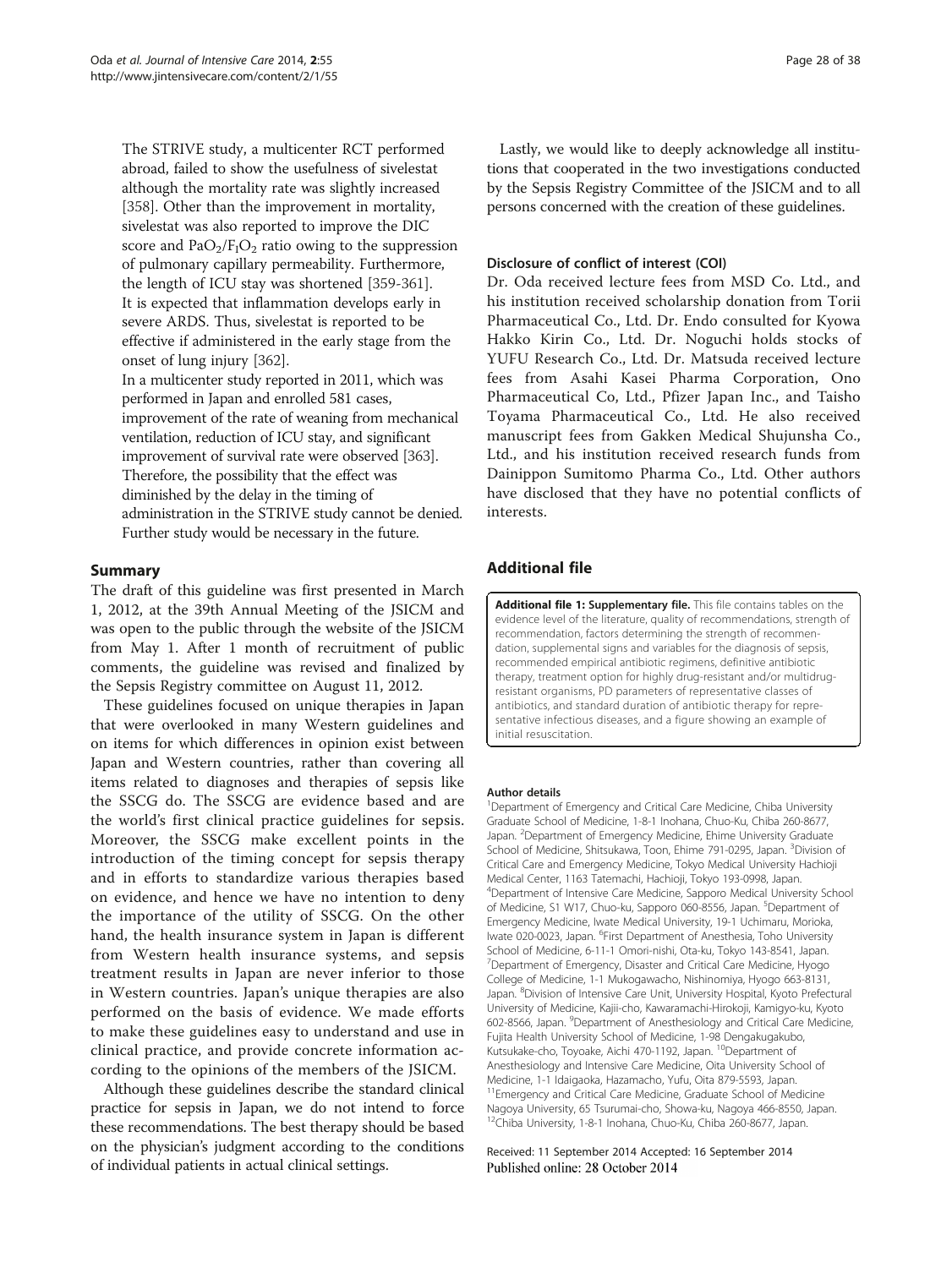#### <span id="page-28-0"></span>References

- 1. Dellinger RP, Carlet JM, Masur H, Gerlach H, Calandra T, Cohen J, Gea-Banacloche J, Keh D, Marshall JC, Parker MM, Ramsay G, Zimmerman JL, Vincent JL, Levy MM: Surviving sepsis campaign management guidelines committee: surviving sepsis campaign guidelines for management of severe sepsis and septic shock. Crit Care Med 2004, 32:858–872.
- 2. Dellinger RP, Levy MM, Carlet JM, Bion J, Parker MM, Jaeschke R, Reinhart K, Angus DC, Brun-Buisson C, Beale R, Calandra T, Dhainaut JF, Gerlach H, Harvey M, Marini JJ, Marshall J, Ranieri M, Ramsay G, Sevransky J, Thompson BT, Townsend S, Vender JS, Zimmerman JL, Vincent JL, International Surviving Sepsis Campaign Guidelines Committee; American Association of Critical-Care Nurses; American College of Chest Physicians; American College of Emergency Physicians; Canadian Critical Care Society; European Society of Clinical Microbiology and Infectious Diseases, et al: Surviving Sepsis Campaign: International guidelines for management of severe sepsis and septic shock: 2008. Crit Care Med 2008, 36:296–327.
- 3. Hirasawa H: On the revised version of Surviving Sepsis Campaign (SSC) Guidelines. J Jpn Soc Surg Infect 2008, 5:301-311 (in Japanese).
- 4. Hirasawa H, Oda S, Nakamura M: Points of issues on surviving sepsis campaign guidelines from the Japanese viewpoints. Jpn J Surg Metab Nutr 2009, 43:161–165 (in Japanese).
- 5. Vincent JL: We should abandon randomized controlled trials in the intensive care unit. Crit Care Med 2010, 38:S534–S538.
- 6. Vincent JL: Dear SIRS, I'm sorry to say that I don't like you. Crit Care Med 1997, 25:372–374.
- 7. Atkins D, Best D, Briss PA, Eccles M, Falck-Ytter Y, Flottorp S, Guyatt GH, Harbour RT, Haugh MC, Henry D, Hill S, Jaeschke R, Leng G, Liberati A, Magrini N, Mason J, Middleton P, Mrukowicz J, O'Connell D, Oxman AD, Phillips B, Schünemann HJ, Edejer T, Varonen H, Vist GE, Williams JW Jr, Zaza S: GRADE Working Group: grading quality of evidence and strength of recommendations. BMJ 2004, 328:1490–1498.
- Guyatt G, Gutterman D, Baumann MH, Addrizzo-Harris D, Hylek EM, Phillips B, Raskob G, Lewis SZ, Schünemann H: Grading strength of recommendations and quality of evidence in clinical guidelines: report from an American College of Chest Physicians task force. Chest 2006, 129:174–181.
- 9. Guideline Committee for the Nutritional Management, Japan Society of Respiratory Care Medicine: Nutritional management guideline for acute respiratory failure patients with ventilatory support. Jpn J Respir Care 2012, 29:75–120.
- 10. Bone RC, Fisher CJ Jr, Clemmer TP, Slotman GJ, Metz CA, Balk RA: Sepsis syndrome: a valid clinical entity. Methylprednisolone Severe Sepsis Study Group. Crit Care Med 1989, 17:389–393.
- 11. Members of the American College of Chest Physicians/Society of Critical Care Medicine Consensus Conference Committee: American College of Chest Physicians/Society of Critical Care Medicine Consensus Conference: definitions for sepsis and organ failure and guidelines for the use of innovative therapies in sepsis. Crit Care Med 1992, 20:864-874.
- 12. Levy MM, Fink MP, Marshall JC, Abraham E, Angus D, Cook D, Cohen J, Opal SM, Vincent JL, Ramsay G: SCCM/ESICM/ACCP/ATS/SIS: 2001 SCCM/ESICM/ ACCP/ATS/SIS International Sepsis Definitions Conference. Crit Care Med 2003, 31:1250–1256.
- 13. Weiss M, Huber-Lang M, Taenzer M, Traeger K, Altherr J, Kron M, Hay B, Schneider M: Different patient case mix by applying the 2003 SCCM/ ESICM/ACCP/ATS/SIS sepsis definitions instead of the 1992 ACCP/SCCM sepsis definitions in surgical patients: a retrospective observational study. BMC Med Inform Decis Mak 2009, 9:25.
- 14. Garner JS, Jarvis WR, Emori TG, Horan TC, Hughes JM: CDC definitions for nosocomial infections, 1988. Am J Infect Control 1988, 16:128–140.
- 15. Calandra T, Cohen J: International Sepsis Forum Definition of Infection in the ICU Consensus Conference: The international sepsis forum consensus conference on definitions of infection in the intensive care unit. Crit Care Med 2005, 33:1538–1548.
- 16. Moreno RP, Metnitz B, Adler L, Hoechtl A, Bauer P, Metnitz PG: SAPS 3 Investigators: Sepsis mortality prediction based on predisposition, infection and response. Intensive Care Med 2008, 34:496–504.
- 17. Silva E, Pedro Mde A, Sogayar AC, Mohovic T, Silva CL, Janiszewski M, Cal RG, de Sousa EF, Abe TP, de Andrade J, de Matos JD, Rezende E, Assunção M, Avezum A, Rocha PC, de Matos GF, Bento AM, Corrêa AD, Vieira PC, Knobel E: Brazilian Sepsis Epidemiological Study: Brazilian Sepsis Epidemiological Study (BASES study). Crit Care 2004, 8:R251–R260.
- 18. Marshall JC, Cook DJ, Christou NV, Bernard GR, Sprung CL, Sibbald WJ: Multiple organ dysfunction score: a reliable descriptor of a complex clinical outcome. Crit Care Med 1995, 23:1638–1652.
- 19. Vincent JL, Moreno R, Takala J, Willatts S, De Mendonça A, Bruining H, Reinhart CK, Suter PM, Thijs LG: The SOFA (Sepsis-related Organ Failure Assessment) score to describe organ dysfunction/failure. Intensive Care Med 1996, 22:707–710.
- 20. Rivers E, Nguyen B, Havstad S, Ressler J, Muzzin A, Knoblich B, Peterson E, Tomlanovich M, Early Goal-Directed Therapy Collaborative Group: Early goal-directed therapy in the treatment of severe sepsis and septic shock. N Fnal J Med 2001, 345:1368-1377.
- 21. Bernard GR, Vincent JL, Laterre PF, LaRosa SP, Dhainaut JF, Lopez-Rodriguez A, Steingrub JS, Garber GE, Helterbrand JD, Ely EW, Fisher CJ Jr: Recombinant human protein C Worldwide Evaluation in Severe Sepsis (PROWESS) study group: Efficacy and safety of recombinant human activated protein C for severe sepsis. N Engl J Med 2001, 344:699–709.
- 22. Annane D, Sébille V, Charpentier C, Bollaert PE, François B, Korach JM, Capellier G, Cohen Y, Azoulay E, Troché G, Chaumet-Riffaud P, Bellissant E: Effect of treatment with low doses of hydrocortisone and fludrocortisones on mortality in patients with septic shock. JAMA 2002, 288:862–871.
- 23. Pierrakos C, Vincent JL: Sepsis biomarkers: a review. Crit Care 2010, 14:R15.
- 24. Van den Bruel A, Thompson MJ, Haj-Hassan T, Stevens R, Moll H, Lakhanpaul M, Mant D: Diagnostic value of laboratory tests in identifying serious infections in febrile children: systematic review. BMJ 2011, 342:d3082.
- 25. Oda S, Hirasawa H, Shiga H, Nakanishi K, Matsuda K, Nakamua M: Sequential measurement of IL-6 blood levels in patients with systemic inflammatory response syndrome (SIRS)/sepsis. Cytokine 2005, 29:169–175.
- 26. Abe R, Oda S, Sadahiro T, Nakamura M, Hirayama Y, Tateishi Y, Shinozaki K, Hirasawa H: Gram-negative bacteremia induces greater magnitude of inflammatory response than Gram-positive bacteremia. Crit Care 2010, 14:R27.
- 27. Herzum I, Renz H: Inflammatory markers in SIRS, sepsis and septic shock. Curr Med Chem 2008, 15:581–587.
- 28. Luzzani A, Polati E, Dorizzi R, Rungatscher A, Pavan R, Merlini A: Comparison of procalcitonin and C-reactive protein as markers of sepsis. Crit Care Med 2003, 31:1737–1741.
- 29. Tang BMP, Eslick GD, Craig JC, McLean AS: Accuracy of procalcitonin for sepsis diagnosis in critically ill patients: systematic review and meta-analysis. Lancet Infect Dis 2007, 7:210–217.
- 30. Marshall JC, Foster D, Vincent JL, Cook DJ, Cohen J, Dellinger RP, Opal S, Abraham E, Brett SJ, Smith T, Mehta S, Derzko A, Romaschin A, MEDIC study: Diagnostic and prognostic implications of endotoxemia in critical illness: results of the MEDIC study. J Infect Dis 2004, 190:527–534.
- 31. Rangel-Frausto MS, Pittet D, Costigan M, Hwang T, Davis CS, Wenzel RP: The natural history of the systemic inflammatory response syndrome (SIRS): a prospective study. JAMA 1995, 273:117–123.
- 32. Fagon JY, Chastre J, Wolff M, Gervais C, Parer-Aubas S, Stéphan F, Similowski T, Mercat A, Diehl JL, Sollet JP, Tenaillon A: Invasive and noninvasive strategies for management of suspected ventilator-associated pneumonia. A randomized trial. Ann Intern Med 2000, 132:621–630.
- 33. Canadian Critical Care Trials Group: A randomized trial of diagnostic techniques for ventilator-associated pneumonia. N Engl J Med 2006, 355:2619–2630.
- 34. Berton DC, Kalil AC, Cavalcanti M, Teixeira PJ: Quantitative versus qualitative cultures of respiratory secretions for clinical outcomes in patients with ventilator-associated pneumonia. Cochrane Database Syst Rev 2008, 4:CD006482.
- 35. Mermel LA, Allon M, Bouza E, Craven DE, Flynn P, O'Grady NP, Raad II, Rijnders BJ, Sherertz RJ, Warren DK: Clinical practice guidelines for the diagnosis and management of intravascular catheter-related infection: 2009 update by the Infectious Diseases Society of America. Clin Infect Dis 2009, 49:1–45.
- 36. Caldeira D, David C, Sampaio C: Skin antiseptics in venous puncture-site disinfection for prevention of blood culture contamination: systematic review with meta-analysis. J Hosp Infect 2011, 77:223–232.
- 37. Mimoz O, Karim A, Mercat A, Cosseron M, Falissard B, Parker F, Richard C, Samii K, Nordmann P: Chlorhexidine compared with povidone-iodine as skin preparation before blood culture. A randomized, controlled trial. Ann Intern Med 1999, 131:834–837.
- Suwanpimolkul G, Pongkumpai M, Suankratay C: A randomized trial of 2% chlorhexidine tincture compared with 10% aqueous povidone-iodine for venipuncture site disinfection: effects on blood culture contamination rates. J Infect 2008, 56:354–359.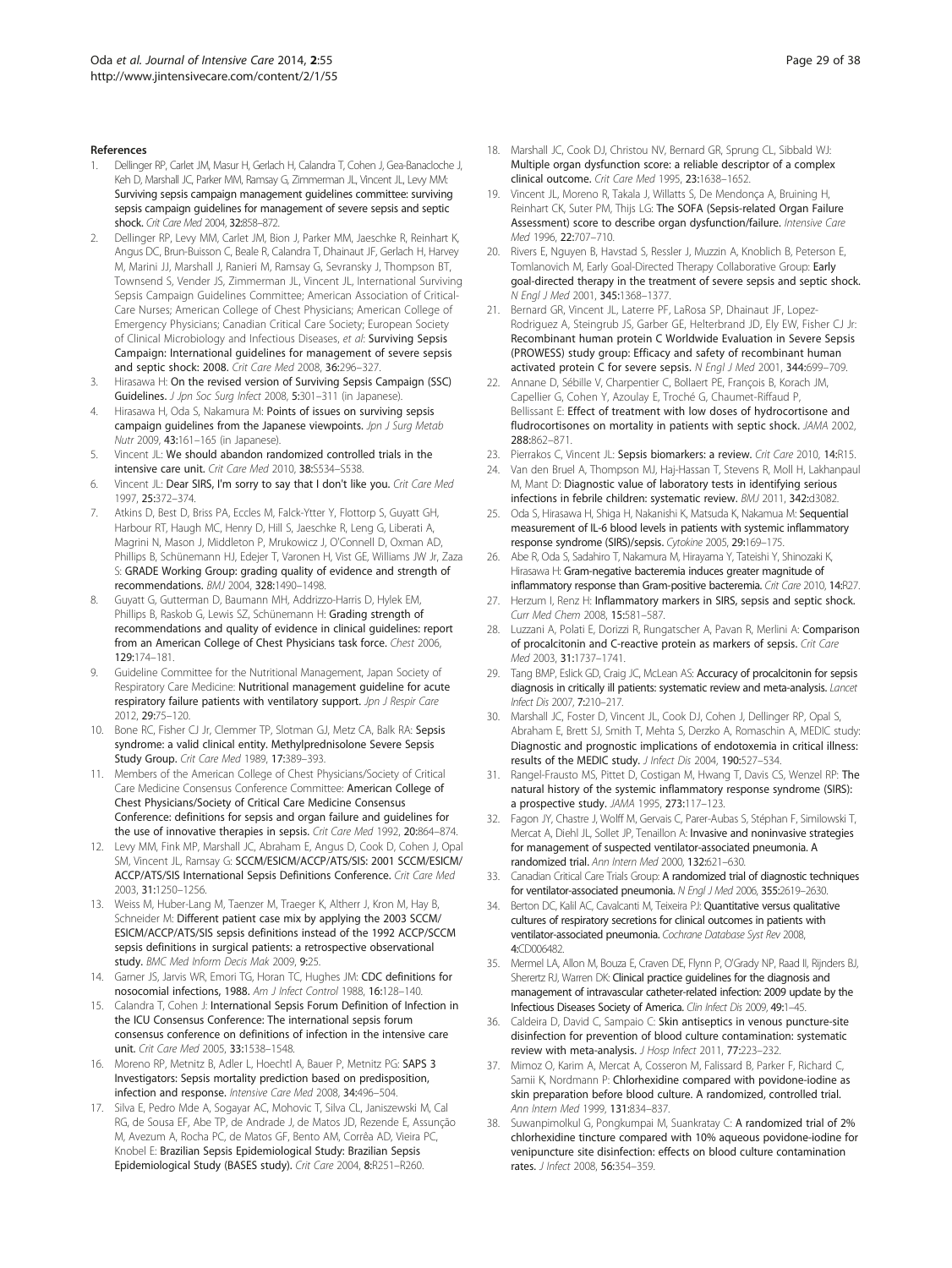- <span id="page-29-0"></span>39. Baddour LM, Wilson WR, Bayer AS, Fowler VG Jr, Bolger AF, Levison ME, Ferrieri P, Gerber MA, Tani LY, Gewitz MH, Tong DC, Steckelberg JM, Baltimore RS, Shulman ST, Burns JC, Falace DA, Newburger JW, Pallasch TJ, Takahashi M, Taubert KA, Committee on Rheumatic Fever, Endocarditis, and Kawasaki Disease; Council on Cardiovascular Disease in the Young; Councils on Clinical Cardiology, Stroke, and Cardiovascular Surgery and Anesthesia; American Heart Association; Infectious Diseases Society of America: Infective endocarditis: diagnosis, antimicrobial therapy, and management of complications: a statement for healthcare professionals from the Committee on Rheumatic Fever, Endocarditis, and Kawasaki Disease, Council on Cardiovascular Disease in the Young, and the Councils on Clinical Cardiology, Stroke, and Cardiovascular Surgery and Anesthesia, American Heart Association: endorsed by the Infectious Diseases Society of America. Circulation 2005, 111:e394–e434.
- 40. Lee A, Mirrett S, Reller LB, Weinstein MP: Detection of bloodstream infections in adults: how many blood cultures are needed? J Clin Microbiol 2007, 45:3546–3548.
- 41. Mermel LA, Maki DG: Detection of bacteremia in adults: consequences of culturing an inadequate volume of blood. Ann Intern Med 1993, 119:270–272.
- 42. Vincent JL, Rello J, Marshall J, Silva E, Anzueto A, Martin CD, Moreno R, Lipman J, Gomersall C, Sakr Y, Reinhart K, EPIC II Group of Investigators: International study of the prevalence and outcomes of infection in intensive care units. JAMA 2009, 302:2323–2329.
- 43. Kumar A, Ellis P, Arabi Y, Roberts D, Light B, Parrillo JE, Dodek P, Wood G, Kumar A, Simon D, Peters C, Ahsan M, Chateau D, Cooperative Antimicrobial Therapy of Septic Shock Database Research Group: Initiation of inappropriate antimicrobial therapy results in a fivefold reduction of survival in human septic shock. Chest 2009, 136:1237–1248.
- 44. The Japanese Society of Intensive Care Medicine, Committee of Sepsis Registry: 2007 JSICM Sepsis 1st Registry: management of severe sepsis and septic shock in Japan. J Jpn Soc Intensive Care Med 2013, 20:329-334. in Japanese.
- 45. Kumar A, Roberts D, Wood KE, Light B, Parrillo JE, Sharma S, Suppes R, Feinstein D, Zanotti S, Taiberg L, Gurka D, Kumar A, Cheang M: Duration of hypotension before initiation of effective antimicrobial therapy is the critical determinant of survival in human septic shock. Crit Care Med 2006, 34:1589–1596.
- 46. Morrell M, Fraser VJ, Kollef MH: Delaying the empiric treatment of Candida bloodstream infection until positive blood culture results are obtained: a potential risk factor for hospital mortality. Antimicrob Agents Chemother 2005, 49:3640–3645.
- 47. Puskarich MA, Trzeciak S, Shapiro NI, Arnold RC, Horton JM, Studnek JR, Kline JA, Jones AE: Emergency Medicine Shock Research Network (EMSHOCKNET): Association between timing of antibiotic administration and mortality from septic shock in patients treated with a quantitative resuscitation protocol. Crit Care Med 2011, 39:2066–2071.
- 48. Ferrer R, Artigas A, Suarez D, Palencia E, Levy MM, Arenzana A, Pérez XL, Sirvent JM, Edusepsis Study Group: Effectiveness of treatments for severe sepsis: a prospective, multicenter, observational study. Am J Respir Crit Care Med 2009, 180:861-866.
- 49. Gaieski DF, Mikkelsen ME, Band RA, Palencia E, Levy MM, Arenzana A, Pérez XL, Sirvent JM, Edusepsis Study Group: Impact of time to antibiotics on survival in patients with severe sepsis or septic shock in whom early goal-directed therapy was initiated in the emergency department. Crit Care Med 2010, 38:1045–1053.
- 50. Erbay A, Idil A, Gözel MG, Mumcuoğlu I, Balaban N: Impact of early appropriate antimicrobial therapy on survival in Acinetobacter baumannii bloodstream infections. Int J Antimicrob Agents 2009, 34:575–579.
- 51. Garnacho-Montero J, Garcia-Cabrera E, Diaz-Martin A, Lepe-Jiménez JA, Iraurgi-Arcarazo P, Jiménez-Alvarez R, Revuelto-Rey J, Aznar-Martín J: Determinants of outcome in patients with bacteraemic pneumococcal pneumonia: importance of early adequate treatment. Scand J Infect Dis 2010, 42:185–192.
- 52. Souli M, Galani I, Giamarellou H: Emergence of extensively drug-resistant and pandrug-resistant Gram-negative bacilli in Europe. Eur Surveill 2008, 13:47.
- 53. Rhomberg PR, Jones RN: Summary trends for the Meropenem Yearly Susceptibility Test Information Collection Program: a 10-year experience in the United States (1999–2008). Diagn Microbiol Infect Dis 2009, 65:414–426.
- 54. American Thoracic Society, Infectious Diseases Society of America: Guidelines for the management of adults with hospital-acquired, ventilator-associated, and healthcare-associated pneumonia. Am J Respir Crit Care Med 2005, 171:388–416.
- 55. Paul M, Shani V, Muchter E, Kariv G, Robenshtok E, Leibovici L: Systematic review and meta-analysis of the efficacy of appropriate empiric antibiotic therapy. Antimicrob Agent Chemother 2010, 4:4851–4863.
- 56. Paul M, Kariv G, Goldberg E, Raskin M, Raskin M, Shaked H, Hazzan R, Samra Z, Paghis D, Bishara J, Leibovici L: Importance of appropriate empirical antibiotic therapy for methicillin-resistant Staphylococcus aureus bacteraemia. J Antimicrob Chemother 2010, 65:2658–2665.
- 57. Miyakis S, Pefanis A, Tsakris A: The challenges of antimicrobial drug resistance in Greece. Clin Infect Dis 2011, 53:177–184.
- 58. Brunkhorst FM, Oppert M, Marx G, Bloos F, Ludewig K, Putensen C, Nierhaus A, Jaschinski U, Meier-Hellmann A, Weyland A, Gründling M, Moerer O, Riessen R, Seibel A, Ragaller M, Büchler MW, John S, Bach F, Spies C, Reill L, Fritz H, Kiehntopf M, Kuhnt E, Bogatsch H, Engel C, Loeffler M, Kollef MH, Reinhart K, Welte T, German Study Group Competence Network Sepsis (SepNet): Effect of empirical treatment with moxifloxacin and meropenem vs meropenem on sepsis-related organ dysfunction in patients with severe sepsis: a randomized trial. JAMA 2012, 307:2390–2399.
- 59. Kumar A, Safdar N, Kethireddy S, Chateau D: A survival benefit of combination antibiotic therapy for serious infections associated with sepsis and septic shock is contingent only on the risk of death: a meta-analytic/meta-regression study. Crit Care Med 2010, 38:1651–1664.
- 60. Micek ST, Welch EC, Khan J, Pervez M, Doherty JA, Reichley RM, Kollef MH: Empiric combination antibiotic therapy is associated with improved outcome against sepsis due to Gram-negative bacteria: a retrospective analysis. Antimicrob Agents Chemother 2010, 54:1742-1748.
- 61. Kett DH, Cano E, Quartin AA, Mangino JE, Zervos MJ, Peyrani P, Cely CM, Ford KD, Scerpella EG, Ramirez JA, Improving Medicine through Pathway Assessment of Critical Therapy of Hospital-Acquired Pneumonia (IMPACT-HAP) Investigators: Implementation of guidelines for management of possible multidrug-resistant pneumonia in intensive care: an observational, multicentre cohort study. Lancet Infect Dis 2011, 11:181–189.
- Schuster MG, Edwards JE Jr, Sobel JD, Darouiche RO, Karchmer AW, Hadley S, Slotman G, Panzer H, Biswas P, Rex JH: Empirical fluconazole versus placebo for intensive care unit patients: a randomized trial. Ann Intern Med 2008, 149:83–90.
- 63. Kumar A: Optimizing antimicrobial therapy in sepsis and septic shock. Crit Care Nurs Clin North Am 2011, 23:79–97.
- 64. Peleg AY, Hooper DC: Hospital-acquired infections due to gram-negative bacteria. N Engl J Med 2010, 362:1804–1813.
- 65. Takesue Y, Nakajima K, Takahashi Y, Ichiki K, Ishihara M, Wada Y, Tsuchida T, Uchino M, Ikeuchi H: Clinical characteristics of vancomycin minimum inhibitory concentration of 2 μg/ml methicillin-resistant Staphylococcus aureus strains isolated from patients with bacteremia. J Infect Chemother 2011, 17:52–57.
- 66. Wang JL, Wang JT, Sheng WH, Chen YC, Chang SC: Nosocomial methicillinresistant Staphylococcus aureus (MRSA) bacteremia in Taiwan: mortality analyses and the impact of vancomycin, MIC =2 mg/L, by the broth microdilution method. BMC Infect Dis 2010, 10:159.
- 67. Soriano A, Marco F, Martinez JA, Pisos E, Almela M, Dimova VP, Alamo D, Ortega M, Lopez J, Mensa J: Influence of vancomycin minimum inhibitory concentration on the treatment of methicillin-resistant Staphylococcus aureus bacteremia. Clin Infect Dis 2008, 46:193–200.
- Rehm SJ, Boucher H, Levine D, Campion M, Eisenstein BI, Vigliani GA, Corey GR, Abrutyn E: Daptomycin versus vancomycin plus gentamicin for treatment of bacteraemia and endocarditis due to Staphylococcus aureus: subset analysis of patients infected with methicillin-resistant isolates. J Antimicrob Chemother 2008, 62:1413–1421.
- 69. Arbeit RD, Maki D, Tally FP, Campanaro E, Eisenstein BI, Daptomycin 98–01 and 99–01 Investigators: The safety and efficacy of daptomycin for the treatment of complicated skin and skin-structure infections. Clin Infect Dis 2004, 38:1673–1681.
- 70. Kohno S, Yamaguchi K, Aikawa N, Sumiyama Y, Odagiri S, Aoki N, Niki Y, Watanabe S, Furue M, Ito T, Croos-Dabrera R, Tack KJ: Linezolid versus vancomycin for the treatment of infections caused by methicillin-resistant Staphylococcus aureus in Japan. J Antimicrob Chemother 2007, 60:1361-1369.
- 71. Beibei L, Yun C, Mengli C, Nan B, Xuhong Y, Rui W: Linezolid versus vancomycin for the treatment of gram-positive bacterial infections: meta-analysis of randomised controlled trials. Int J Antimicrob Agents 2010, 35:3–12.
- 72. Bounthavong M, Hsu DI: Efficacy and safety of linezolid in methicillinresistant Staphylococcus aureus (MRSA) complicated skin and soft tissue infection (cSSTI): a meta-analysis. Curr Med Res Opin 2010, 26:407–421.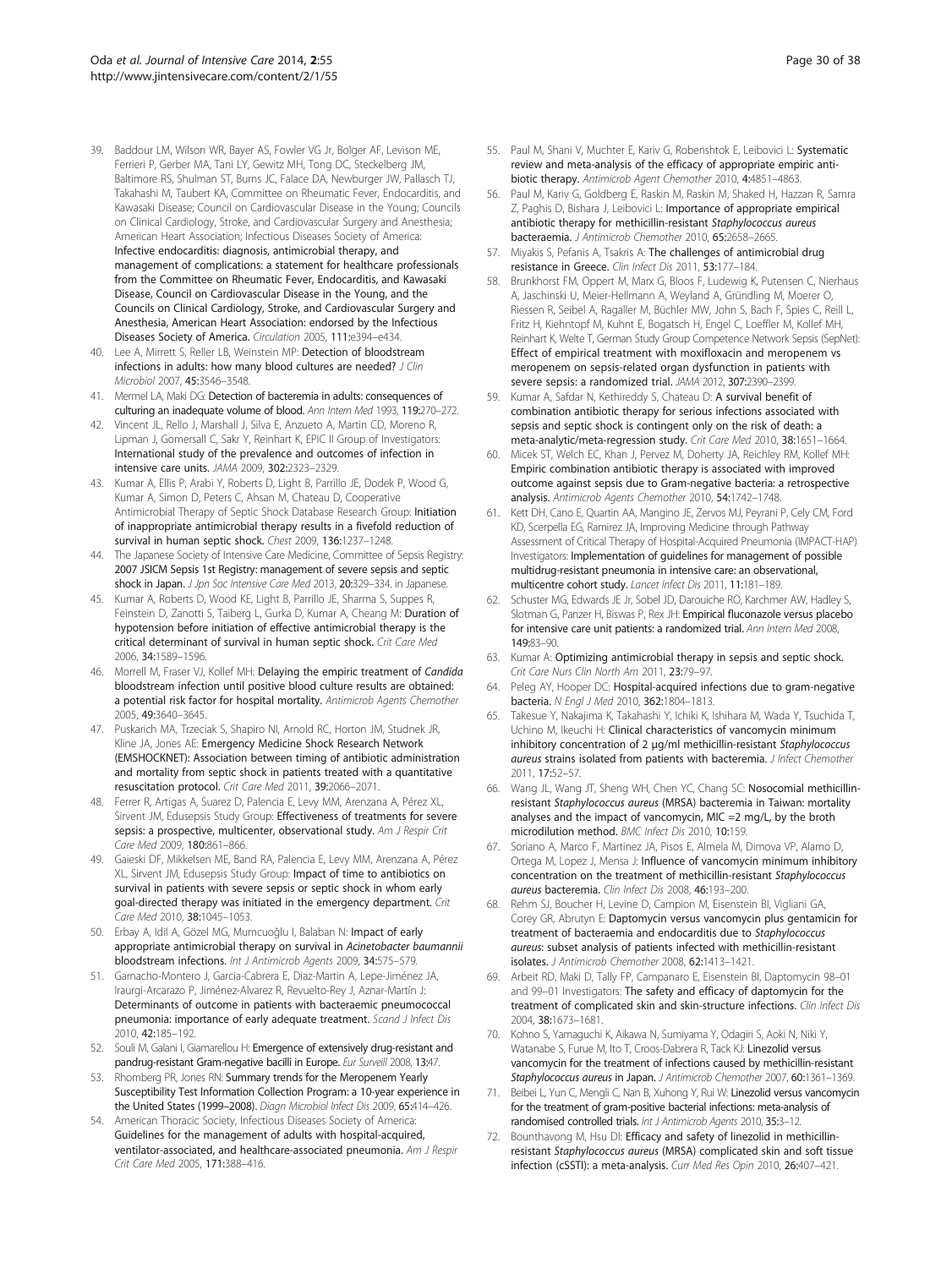- <span id="page-30-0"></span>73. Logman JF, Stephens J, Heeg B, Haider S, Cappelleri J, Nathwani D, Tice A, van Hout BA: Comparative effectiveness of antibiotics for the treatment of MRSA complicated skin and soft tissue infections. Curr Med Res Opin 2010, 26:1565–1578.
- 74. Kalil AC, Murthy MH, Hermsen ED, Neto FK, Sun J, Rupp ME: Linezolid versus vancomycin or teicoplanin for nosocomial pneumonia: a systematic review and meta-analysis. Crit Care Med 2010, 38: 1802–1808.
- 75. Walkey AJ, O'Donnell MR, Wiener RS: Linezolid vs glycopeptide antibiotics for the treatment of suspected methicillin-resistant Staphylococcus aureus nosocomial pneumonia: a meta-analysis of randomized controlled trials. Chest 2011, 139:1148–1155.
- 76. Wunderink RG, Niederman MS, Kollef MH, Shorr AF, Kunkel MJ, Baruch A, McGee WT, Reisman A, Chastre J: Linezolid in methicillin-resistant Staphylococcus aureus nosocomial pneumonia: a randomized, controlled study. Clin Infect Dis 2012, 54:621–629.
- 77. McKinnon PS, Paladino JA, Schentag JJ: Evaluation of area under the inhibitory curve (AUIC) and time above the minimum inhibitory concentration (T > MIC) as predictors of outcome for cefepime and ceftazidime in serious bacterial infections. Int J Antimicrob Agents 2008, 31:345–351.
- 78. Roberts JA, Roberts MS, Robertson TA, Dalley AJ, Lipman J: Piperacillin penetration into tissue of critically ill patients with sepsis–bolus versus continuous administration? Crit Care Med 2009, 37:926–933.
- 79. Roberts JA, Kirkpatrick CM, Roberts MS, Robertson TA, Dalley AJ, Lipman J: Meropenem dosing in critically ill patients with sepsis and without renal dysfunction: intermittent bolus versus continuous administration? Monte Carlo dosing simulations and subcutaneous tissue distribution. J Antimicrob Chemother 2009, 64:142–150.
- 80. Roberts JA, Lipman J: Pharmacokinetic issues for antibiotics in the critically ill patient. Crit Care Med 2009, 37:840–851.
- 81. Roberts JA, Webb S, Paterson D, Ho KM, Lipman J: A systematic review on clinical benefits of continuous administration of beta-lactam antibiotics. Crit Care Med 2009, 37:2071–2078.
- 82. Gomez Silva BN, Andriolo RB, Atallah ÁN, Salomão R: De-escalation of antimicrobial treatment for adults with sepsis, severe sepsis or septic shock. Cochrane Syst Rev 2010, 12:CD007934.
- 83. Micek ST, Ward S, Fraser VJ, Kollef MH: A randomized controlled trial of an antibiotic discontinuation policy for clinically suspected ventilatorassociated pneumonia. Chest 2004, 125:1791–1799.
- 84. Eachempati SR, Hydo LJ, Shou J, Barie PS: Does de-escalation of antibiotic therapy for ventilator-associated pneumonia affect the likelihood of recurrent pneumonia or mortality in critically ill surgical patients? J Trauma 2009, 66:1343–1348.
- 85. Giantsou E, Liratzopoulos N, Efraimidou E, Leeper KV, Anzueto A, Benz-Scott L, Rodino FJ: Clinical characteristics and treatment patterns among patients with ventilator-associated pneumonia. Chest 2006, 129:1210–1218.
- 86. Shime N, Satake S, Fujita N: De-escalation of antimicrobials in the treatment of bacteraemia due to antibiotic-sensitive pathogens in immunocompetent patients. Infection 2011, 39:319–325.
- 87. Morel J, Casoetto J, Jospé R, Aubert G, Terrana R, Dumont A, Molliex S, Auboyer C: De-escalation as part of a global strategy of empiric antibiotherapy management. A retrospective study in a medico-surgical intensive care unit. Crit Care 2010, 14:R225.
- 88. Kartali-Ktenidou S, Manolas K: De-escalation therapy rates are significantly higher by bronchoalveolar lavage than by tracheal aspirate. Intensive Care Med 2007, 33:1533–1540.
- 89. Hayashi Y, Paterson DL: Strategies for reduction in duration of antibiotic use in hospitalized patients. Clin Infect Dis 2011, 52:1232–1240.
- 90. Schuetz P, Christ-Crain M, Thomann R, Falconnier C, Wolbers M, Widmer I, Neidert S, Fricker T, Blum C, Schild U, Regez K, Schoenenberger R, Henzen C, Bregenzer T, Hoess C, Krause M, Bucher HC, Zimmerli W, Mueller B, ProHOSP Study Group: Effect of procalcitonin-based guidelines vs standard guidelines on antibiotic use in lower respiratory tract infections: the ProHOSP randomized controlled trial. JAMA 2009, 302:1059–1066.
- 91. Bouadma L, Luyt CE, Tubach F, Cracco C, Alvarez A, Schwebel C, Schortgen F, Lasocki S, Veber B, Dehoux M, Bernard M, Pasquet B, Régnier B, Brun-Buisson C, Chastre J, Wolff M, PRORATA trial group: Use of procalcitonin to reduce patients' exposure to antibiotics in intensive care units (PRORATA trial): a multicentre randomised controlled trial. Lancet 2010, 375:463–474.
- 92. Nobre V, Harbarth S, Graf JD, Rohner P, Pugin J: Use of procalcitonin to shorten antibiotic treatment duration in septic patients: a randomized trial. Am J Respir Crit Care Med 2008, 177:498–505.
- 93. De Waele JJ: Early source control in sepsis. Langenbecks Arch Surg 2010, 395:489–494.
- 94. Kumar A, Kazmi M, Ronald J, Seleman M, Roberts D, Gurka D, Wood K, Suppes R, Feinstein D, Taiberg L, Zanotti S, Parrillo J, Dellinger P: Rapidity of source control implementation following onset of hypotension is a determinant of survival in human septic shock [abstract]. Crit Care Med 2004, 32(12):A158.
- 95. Janzen DL, Padley SP, Adler BD, Müller NL: Acute pulmonary complications in immunocompromised non-AIDS patients: comparison of diagnostic accuracy of CT and chest radiography. Clin Radiol 1993, 47:159-165.
- 96. Boiselle PM, Crans CA Jr, Kaplan MA: The changing face of Pneumocystis carinii pneumonia in AIDS patients. AJR Am J Roentgenol 1999, 172:1301–1309.
- 97. Chang KH, Han MH, Roh JK, Kim IO, Han MC, Kim CW: Gd-DTPA-enhanced MR imaging of the brain in patients with meningitis: comparison with CT. AJR Am J Roentgenol 1990, 154:809–816.
- 98. Erdman WA, Tamburro F, Jayson HT, Weatherall PT, Ferry KB, Peshock RM: Osteomyelitis: characteristics and pitfalls of diagnosis with MR imaging. Radiology 1991, 180:533–539.
- 99. Muñoz A, Castillo M, Melchor MA, Gutiérrez R: Acute neck infections: prospective comparison between CT and MRI in 47 patients. J Comput Assist Tomogr 2001, 25:733–741.
- 100. Nawaz A, Torigian DA, Siegelman ES, Basu S, Chryssikos T, Alavi A: Diagnostic performance of FDG-PET, MRI, and plain film radiography (PFR) for the diagnosis of osteomyelitis in the diabetic foot. Mol Imaging Biol 2010, 12:335–342.
- 101. Bone RC, Balk RA, Cerra FB, Dellinger RP, Fein AM, Knaus WA, Schein RM, Sibbald WJ: Definitions for sepsis and organ failure and guidelines for the use of innovative therapies in sepsis. The ACCP/SCCM Consensus Conference Committee. American College of Chest Physicians/Society of Critical Care Medicine. Chest 1992, 101:1644–1655.
- 102. Antonelli M, Levy M, Andrews PJ, Chastre J, Hudson LD, Manthous C, Meduri GU, Moreno RP, Putensen C, Stewart T, Torres A: Hemodynamic monitoring in shock and implications for management. International Consensus Conference, Paris, France, 27–28 April 2006. Intensive Care Med 2007, 33:575–590.
- 103. Nguyen HB, Rivers EP, Knoblich BP, Jacobsen G, Muzzin A, Ressler JA, Tomlanovich MC: Early lactate clearance is associated with improved outcome in severe sepsis and septic shock. Crit Care Med 2004, 32:1637–1642.
- 104. Mikkelsen ME, Miltiades AN, Gaieski DF, Goyal M, Fuchs BD, Shah CV, Bellamy SL, Christie JD: Serum lactate is associated with mortality in severe sepsis independent of organ failure and shock. Crit Care Med 2009, 37:1670–1677.
- 105. Nguyen HB, Loomba M, Yang JJ, Jacobsen G, Shah K, Otero RM, Suarez A, Parekh H, Jaehne A, Rivers EP: Early lactate clearance is associated with biomarkers of inflammation, coagulation, apoptosis, organ dysfunction and mortality in severe sepsis and septic shock. J Inflamm (Lond) 2010, 7:6.
- 106. Jansen TC, van Bommel J, Mulder PG, Lima AP, van der Hoven B, Rommes JH, Snellen FT, Bakker J: Prognostic value of blood lactate levels: does the clinical diagnosis at admission matter? J Trauma 2009, 66:377-385.
- 107. van Beest PA, Hofstra JJ, Schultz MJ, Boerma EC, Spronk PE, Kuiper MA: The incidence of low venous oxygen saturation on admission to the intensive care unit: a multi-center observational study in The Netherlands. Crit Care 2008, 12:R33.
- 108. Hernandez G, Peña H, Cornejo R, Rovegno M, Retamal J, Navarro JL, Aranguiz I, Castro R, Bruhn A: Impact of emergency intubation on central venous oxygen saturation in critically ill patients: a multicenter observational study. Crit Care 2009, 13:R63.
- 109. Maciel AT, Noritomi DT, Park M: Metabolic acidosis in sepsis. Endocr Metab Immune Disord Drug Targets 2010, 10:252–257.
- 110. Sivayoham N, Rhodes A, Jaiganesh T, van Zyl SN, Elkhodhair S, Krishnanandan: Outcomes from implementing early goal-directed therapy for severe sepsis and septic shock: a 4-year observational cohort study. Eur J Emerg Med 2012, 19:235–240.
- 111. Puskarich MA, Marchick MR, Kline JA, Steuerwald MT, Jones AE: One year mortality of patients treated with an emergency department based early goal directed therapy protocol for severe sepsis and septic shock: a before and after study. Crit Care 2009, 13:R167.
- 112. Murphy CV, Schramm GE, Doherty JA, Reichley RM, Gajic O, Afessa B, Micek ST, Kollef MH: The importance of fluid management in acute lung injury secondary to septic shock. Chest 2009, 136:102–109.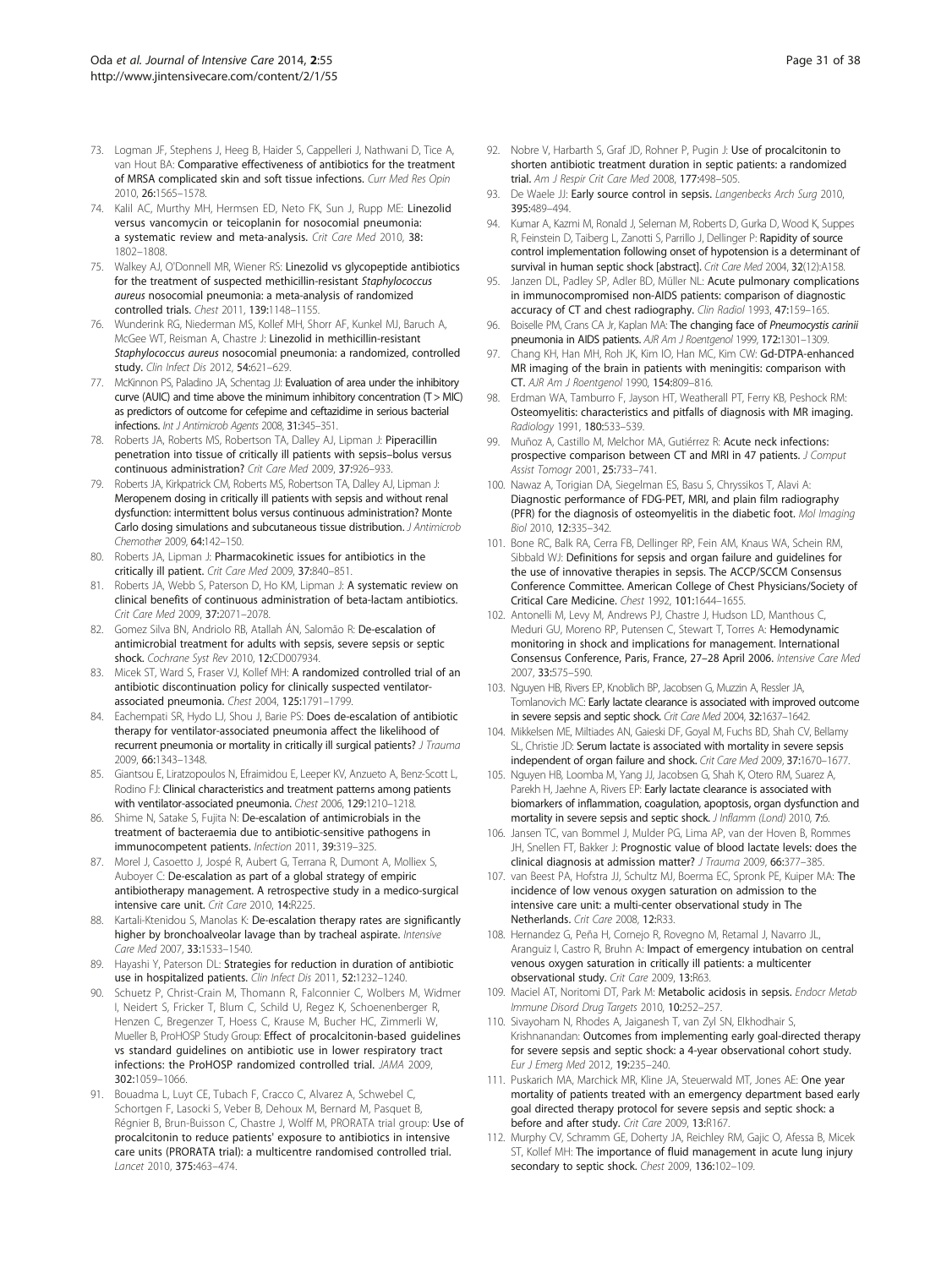- <span id="page-31-0"></span>113. Arnold RC, Shapiro NI, Jones AE, Schorr C, Pope J, Casner E, Parrillo JE, Dellinger RP, Trzeciak S, Emergency Medicine Shock Research Network (EMShockNet) Investigators: Multicenter study of early lactate clearance as a determinant of survival in patients with presumed sepsis. Shock 2009, 32:35–39.
- 114. Jones AE, Shapiro NI, Trzeciak S, Arnold RC, Claremont HA, Kline JA, Emergency Medicine Shock Research Network (EMShockNet) Investigators: Lactate clearance vs central venous oxygen saturation as goals of early sepsis therapy: a randomized clinical trial. JAMA 2010, 303:739–746.
- 115. Jansen TC, van Bommel J, Schoonderbeek FJ, Sleeswijk Visser SJ, van der Klooster JM, Lima AP, Willemsen SP, Bakker J, LACTATE study group: Early lactate-guided therapy in intensive care unit patients: a multicenter, openlabel, randomized controlled trial. Am J Respir Crit Care Med 2010, 182:752-761.
- 116. McLean AS, Huang SJ, Kot M, Rajamani A, Hoyling L: Comparison of cardiac output measurements in critically ill patients: FloTrac/Vigileo vs transthoracic Doppler echocardiography. Anaesth Intensive Care 2011, 39:590–598.
- 117. Monnet X, Jabot J, Maizel J, Richard C, Teboul JL: Norepinephrine increases cardiac preload and reduces preload dependency assessed by passive leg raising in septic shock patients. Crit Care Med 2011, 39:689–694.
- 118. Mousavi N, Czarnecki A, Ahmadie R, Tielan F, Kumar K, Lytwyn M, Kumar A, Jassal DS: The utility of tissue Doppler imaging for the noninvasive determination of left ventricular filling pressures in patients with septic shock. J Intensive Care Med 2010, 25:163-167.
- 119. Griffee MJ, Merkel MJ, Wei KS: The role of echocardiography in hemodynamic assessment of septic shock. Crit Care Clin 2010, 26:365-382.
- 120. Finfer S, Bellomo R, Boyce N, French J, Myburgh J, Norton R, SAFE Study Investigators: A comparison of albumin and saline for fluid resuscitation in the intensive care unit. N Engl J Med 2004, 350:2247–2256.
- 121. SAFE Study Investigators, Finfer S, McEvoy S, Bellomo R, McArthur C, Myburgh J, Norton R: Impact of albumin compared to saline on organ function and mortality of patients with severe sepsis. Intensive Care Med 2011, 37:86–96.
- 122. Hébert PC, Yetisir E, Martin C, Blajchman MA, Wells G, Marshall J, Tweeddale M, Pagliarello G, Schweitzer I, Transfusion Requirements in Critical Care Investigators for the Canadian Critical Care Trials Group: Is a low transfusion threshold safe in critically ill patients with cardiovascular diseases? Crit Care Med 2001, 29:227–234.
- 123. Russell JA, Walley KR, Singer J, Gordon AC, Hébert PC, Cooper DJ, Holmes CL, Mehta S, Granton JT, Storms MM, Cook DJ, Presneill JJ, Ayers D, VASST Investigators: Vasopressin versus norepinephrine infusion in patients with septic shock. N Engl J Med 2008, 358:877-887.
- 124. Russell JA, Walley KR, Gordon AC, Cooper DJ, Hébert PC, Singer J, Holmes CL, Mehta S, Granton JT, Storms MM, Cook DJ, Presneill JJ, Dieter Ayers for the Vasopressin and Septic Shock Trial Investigators: Interaction of vasopressin infusion, corticosteroid treatment, and mortality of septic shock. Crit Care Med 2009, 37:811–818.
- 125. Patel BM, Chittock DR, Russell JA, Walley KR: Beneficial effects of shortterm vasopressin infusion during severe septic shock. Anesthesiology 2002, 96:576–582.
- 126. Landry DW, Levin HR, Gallant EM, Seo S, D'Alessandro D, Oz MC, Oliver JA: Vasopressin pressor hypersensitivity in vasodilatory septic shock. Crit Care Med 1997, 25:1279–1282.
- 127. Malay MB, Ashton RC Jr, Landry DW, Townsend RN: Low-dose vasopressin in the treatment of vasodilatory septic shock. J Trauma 1999, 47:699-703.
- 128. De Backer D, Biston P, Devriendt J, Madl C, Chochrad D, Aldecoa C, Brasseur A, Defrance P, Gottignies P, Vincent JL, SOAP II Investigators: Comparison of dopamine and norepinephrine in the treatment of shock. N Engl J Med 2010, 362:779–789.
- 129. De Backer D, Aldecoa C, Njimi H, Vincent JL: Dopamine versus norepinephrine in the treatment of septic shock: a meta-analysis. Crit Care Med 2012, 40:725–730.
- 130. Cariou A, Pinsky MR, Monchi M, Laurent I, Vinsonneau C, Chiche JD, Charpentier J, Dhainaut JF: Is myocardial adrenergic responsiveness depressed in human septic shock? Intensive Care Med 2008, 34:917–922.
- 131. Rudiger A, Singer M: Mechanisms of sepsis-induced cardiac dysfunction. Crit Care Med 2007, 35:1599–1608.
- 132. Schmittinger CA, Dünser MW, Haller M, Ulmer H, Luckner G, Torgersen C, Jochberger S, Hasibeder WR: Combined milrinone and enteral metoprolol therapy in patients with septic myocardial depression. Crit Care 2008, 12:R99.
- 133. Heinz G, Geppert A, Delle Karth G, Reinelt P, Gschwandtner ME, Neunteufl T, Zauner C, Frossard M, Siostrzonek P: IV milrinone for cardiac output

increase and maintenance: comparison in nonhyperdynamic SIRS/sepsis and congestive heart failure. Intensive Care Med 1999, 25:620–624.

- 134. Morelli A, Donati A, Ertmer C, Rehberg S, Lange M, Orecchioni A, Cecchini V, Landoni G, Pelaia P, Pietropaoli P, Van Aken H, Teboul JL, Ince C, Westphal M: Levosimendan for resuscitating the microcirculation in patients with septic shock: a randomized controlled study. Crit Care 2010, 14:R232.
- 135. Myburgh JA, Higgins A, Jovanovska A, Lipman J, Ramakrishnan N, Santamaria J, CAT Study investigators: A comparison of epinephrine and norepinephrine in critically ill patients. Intensive Care Med 2008, 34:2226–2234.
- 136. Puskarich MA, Trzeciak S, Shapiro NI, Arnold RC, Heffner AC, Kline JA, Jones AE, Emergency Medicine Shock Research Network (EMSHOCKNET): Prognostic value and agreement of achieving lactate clearance or central venous oxygen saturation goals during early sepsis resuscitation. Acad Emerg Med 2012, 19:252–258.
- 137. Hernandez G, Regueira T, Bruhn A, Castro R, Rovegno M, Fuentealba A, Veas E, Berrutti D, Florez J, Kattan E, Martin C, Ince C: Relationship of systemic, hepatosplanchnic, and microcirculatory perfusion parameters with 6-hour lactate clearance in hyperdynamic septic shock patients: an acute, clinical-physiological, pilot study. Ann Intensive Care 2012, 2:44.
- 138. Rubenfeld GD, Caldwell E, Peabody E, Weaver J, Martin DP, Neff M, Stern EJ, Hudson LD: Incidence and outcomes of acute lung injury. N Engl J Med 2005, 353:1685–1693.
- 139. Bernard GR, Artigas A, Brigham KL, Carlet J, Falke K, Hudson L, Lamy M, Legall JR, Morris A, Spragg R: The American-European Consensus Conference on ARDS. Definitions, mechanisms, relevant outcomes, and clinical trial coordination. Am J Respir Crit Care Med 1994, 149:818-824.
- 140. Definition Task Force ARDS, Ranieri VM, Rubenfeld GD, Thompson BT, Ferguson ND, Caldwell E, Fan E, Camporota L, Slutsky AS: Acute respiratory distress syndrome: the Berlin Definition. JAMA 2012, 307:2526–2533.
- 141. Amato MB, Barbas CS, Medeiros DM, Magaldi RB, Schettino GP, Lorenzi-Filho G, Kairalla RA, Deheinzelin D, Munoz C, Oliveira R, Takagaki TY, Carvalho CR: Effect of a protective-ventilation strategy on mortality in the acute respiratory distress syndrome. N Engl J Med 1998, 338:347–354.
- 142. Brochard L, Roudot-Thoraval F, Roupie E, Delclaux C, Chastre J, Fernandez-Mondéjar E, Clémenti E, Mancebo J, Factor P, Matamis D, Ranieri M, Blanch L, Rodi G, Mentec H, Dreyfuss D, Ferrer M, Brun-Buisson C, Tobin M, Lemaire F: Tidal volume reduction for prevention of ventilator-induced lung injury in acute respiratory distress syndrome. The Multicenter Trial Group on Tidal Volume reduction in ARDS. Am J Respir Crit Care Med 1998, 158:1831-1838.
- 143. Brower RG, Shanholtz CB, Fessler HE, Shade DM, White P Jr, Wiener CM, Teeter JG, Dodd-o JM, Almog Y, Piantadosi S: Prospective, randomized, controlled clinical trial comparing traditional versus reduced tidal volume ventilation in acute respiratory distress syndrome patients. Crit Care Med 1999, 27:1492–1498.
- 144. Stewart TE, Meade MO, Cook DJ, Granton JT, Hodder RV, Lapinsky SE, Mazer CD, McLean RF, Rogovein TS, Schouten BD, Todd TR, Slutsky AS: Evaluation of a ventilation strategy to prevent barotrauma in patients at high risk for acute respiratory distress syndrome. Pressure- and Volume-Limited Ventilation Strategy Group. N Engl J Med 1998, 338:355–361.
- 145. The Acute Respiratory Distress Syndrome Network: Ventilation with lower tidal volumes as compared with traditional tidal volumes for acute lung injury and the acute respiratory distress syndrome. N Engl J Med 2000, 342:1301–1308.
- 146. Checkley W, Brower R, Korpak A, Thompson BT, Acute Respiratory Distress Syndrome Network Investigators: Effect of a clinical trial on mechanical ventilation practices in patients with acute lung injury. Am J Respr Crit Care Med 2008, 177:1215–1222.
- 147. Ferguson ND, Frutos-Vivar F, Esteban A, Anzueto A, Alía I, Brower RG, Stewart TE, Apezteguía C, González M, Soto L, Abroug F, Brochard L, Mechanical Ventilation International Study Group: Airway pressures, tidal volumes, and mortality in patients with acute respiratory distress syndrome. Crit Care Med 2005, 33:21–30.
- 148. Eichacker PQ, Gerstenberger EP, Banks SM, Cui X, Natanson C: Meta-analysis of acute lung injury and acute respiratory distress syndrome trials testing low tidal volumes. Am J Respr Crit Care Med 2002, 166:1510–1514.
- 149. Meade MO, Cook DJ, Guyatt GH, Slutsky AS, Arabi YM, Cooper DJ, Davies AR, Hand LE, Zhou Q, Thabane L, Austin P, Lapinsky S, Baxter A, Russell J, Skrobik Y, Ronco JJ, Stewart TE, Lung Open Ventilation Study Investigators: Ventilation strategy using low tidal volumes, recruitment maneuvers, and high positive end-expiratory pressure for acute lung injury and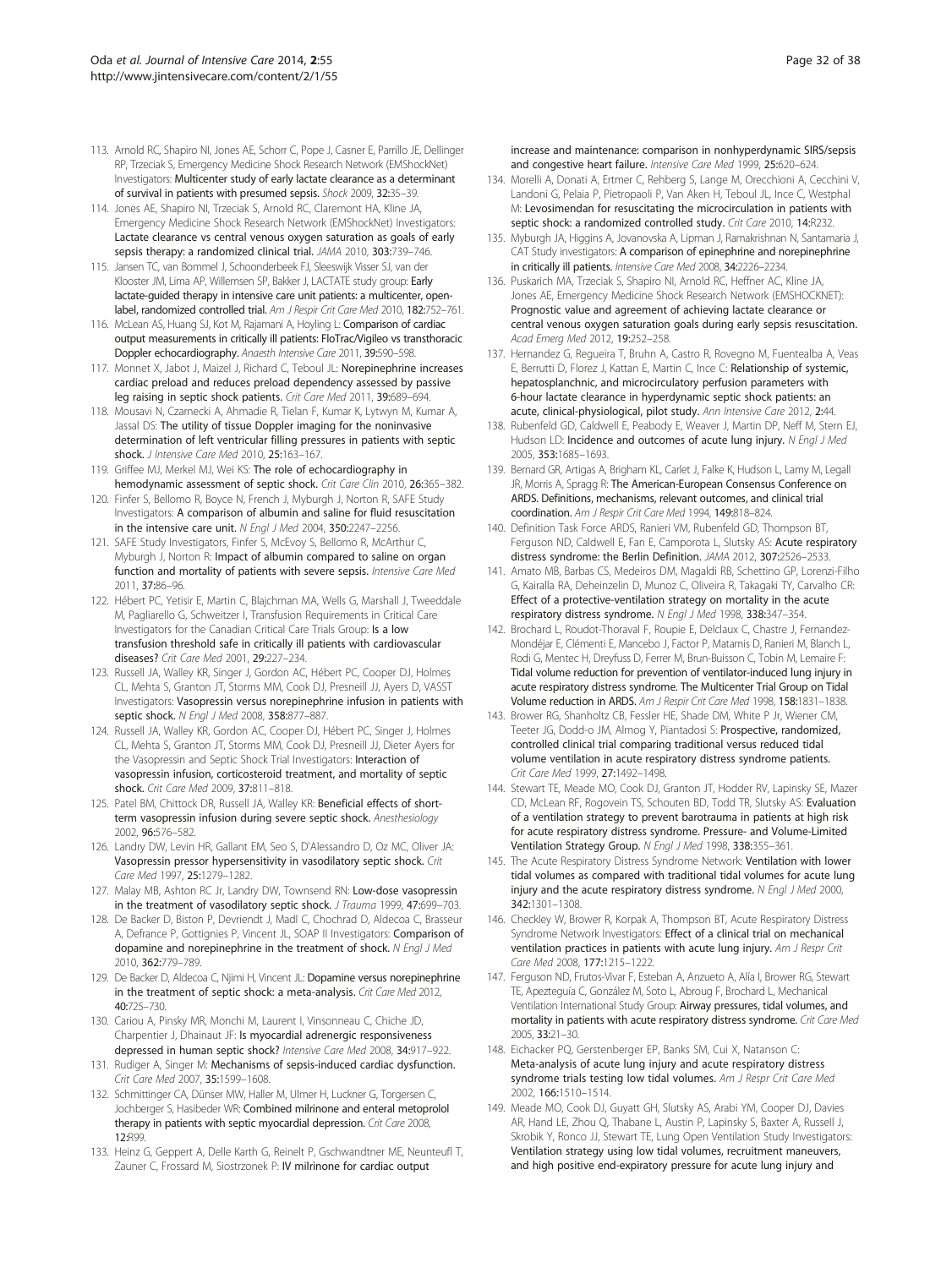<span id="page-32-0"></span>acute respiratory distress syndrome: a randomized controlled trial. JAMA 2008, 299:637–645.

- 150. Mercat A, Richard JC, Vielle B, Jaber S, Osman D, Diehl JL, Lefrant JY, Prat G, Richecoeur J, Nieszkowska A, Gervais C, Baudot J, Bouadma L, Brochard L, Expiratory Pressure (Express) Study Group: Positive end-expiratory pressure setting in adults with acute lung injury and acute respiratory distress syndrome: a randomized controlled trial. JAMA 2008, 299:646–655.
- 151. Brower RG, Lanken PN, MacIntyre N, Matthay MA, Morris A, Ancukiewicz M, Schoenfeld D, Thompson BT, National Heart, Lung, and Blood Institute ARDS Clinical Trials Network: Higher versus lower positive end-expiratory pressures in patients with the acute respiratory distress syndrome. N Engl J Med 2004, 351:327–336.
- 152. Briel M, Meade M, Mercat A, Brower RG, Talmor D, Walter SD, Slutsky AS, Pullenayegum E, Zhou Q, Cook D, Brochard L, Richard JC, Lamontagne F, Bhatnagar N, Stewart TE, Guyatt G: Higher vs lower positive end-expiratory pressure in patients with acute lung injury and acute respiratory distress syndrome: systematic review and meta-analysis. JAMA 2010, 303:865–873.
- 153. Oba Y, Thameem DM, Zaza T: High levels of PEEP may improve survival in acute respiratory distress syndrome: a meta-analysis. Respir Med 2009, 103:1174–1181.
- 154. Phoenix SI, Paravastu S, Columb M, Vincent JL, Nirmalan M: Does a higher positive end expiratory pressure decrease mortality in acute respiratory distress syndrome? A systematic review and meta-analysis. Anesthesiology 2009, 110:1098–1105.
- 155. Putensen C, Theuerkauf N, Zinserling J, Wrigge H, Pelosi P: Meta-analysis: ventilation strategies and outcomes of the acute respiratory distress syndrome and acute lung injury. Ann Intern Med 2009, 151:566–576.
- 156. Carvalho AR, Jandre FC, Pino AV, Bozza FA, Salluh J, Rodrigues R, Ascoli FO, Giannella-Neto A: Positive end-expiratory pressure at minimal respiratory elastance represents the best compromise between mechanical stress and lung aeration in oleic acid induced lung injury. Crit Care 2007, 11:R86.
- 157. Ward NS, Lin DY, Nelson DL, Bozza FA, Salluh J, Rodrigues R, Ascoli FO, Giannella-Neto A: Successful determination of lower inflection point and maximal compliance in a population of patients with acute respiratory distress syndrome. Crit Care Med 2002, 30:963–968.
- 158. Britos M, Smoot E, Liu KD, Thompson BT, Checkley W, Brower RG, National Institutes of Health Acute Respiratory Distress Syndrome Network Investigators: The value of positive end-expiratory pressure and  $FiO<sub>2</sub>$ criteria in the definition of the acute respiratory distress syndrome. Crit Care Med 2011, 39:2025–2030.
- 159. Bryan AC: Conference on the scientific basis of respiratory therapy. Pulmonary physiotherapy in the pediatric age group. Comments of a devil's advocate. Am Rev Respir Dis 1974, 110:143–144.
- 160. Gattinoni L, Pelosi P, Vitale G, Pesenti A, D'Andrea L, Mascheroni D: Body position changes redistribute lung computed-tomographic density in patients with acute respiratory failure. Anesthesiology 1991, 74:15–23.
- 161. Pappert D, Rossaint R, Slama K, Grüning T, Falke KJ: Influence of positioning on ventilation-perfusion relationships in severe adult respiratory distress syndrome. Chest 1994, 106:1511-1516.
- 162. Gillart T, Bazin JE, Guelon D, Constantin JM, Mansoor O, Conio N, Schoeffler P: Effect of bronchial drainage on the improvement in gas exchange observed in ventral decubitus in ARDS. Ann Fr Anesth Reanim 2000, 19:156–163 (in French).
- 163. Galiatsou E, Kostanti E, Svarna E, Kitsakos A, Koulouras V, Efremidis SC, Nakos G: Prone position augments recruitment and prevents alveolar overinflation in acute lung injury. Am J Respir Crit Care Med 2006, 174:187-197.
- 164. Gattinoni L, Tognoni G, Pesenti A, Taccone P, Mascheroni D, Labarta V, Malacrida R, Di Giulio P, Fumagalli R, Pelosi P, Brazzi L, Latini R, Prone-Supine Study Group: Effect of prone positioning on the survival of patients with acute respiratory failure. N Engl J Med 2001, 345:568–573.
- 165. Guerin C, Gaillard S, Lemasson S, Ayzac L, Girard R, Beuret P, Palmier B, Le QV, Sirodot M, Rosselli S, Cadiergue V, Sainty JM, Barbe P, Combourieu E, Debatty D, Rouffineau J, Ezingeard E, Millet O, Guelon D, Rodriguez L, Martin O, Renault A, Sibille JP, Kaidomar M: Effects of systematic prone positioning in hypoxemic acute respiratory failure: a randomized controlled trial. JAMA 2004, 292:2379–2387.
- 166. Mancebo J, Fernández R, Blanch L, Rialp G, Gordo F, Ferrer M, Rodríguez F, Garro P, Ricart P, Vallverdú I, Gich I, Castaño J, Saura P, Domínguez G, Bonet A, Albert RK: A multicenter trial of prolonged prone ventilation in severe acute respiratory distress syndrome. Am J Respir Crit Care Med 2006, 173:1233–1239.
- 167. Sud S, Sud M, Friedrich JO, Adhikari NK: Effect of mechanical ventilation in the prone position on clinical outcomes in patients with acute hypoxemic respiratory failure: a systematic review and meta-analysis. CMAJ 2008, 178:1153–1161.
- 168. Tiruvoipati R, Bangash M, Manktelow B, Peek GJ: Efficacy of prone ventilation in adult patients with acute respiratory failure: a meta-analysis. J Crit Care 2008, 23:101–110.
- 169. Alsaghir AH, Martin CM: Effect of prone positioning in patients with acute respiratory distress syndrome: a meta-analysis. Crit Care Med 2008, 36:603–609.
- 170. Kopterides P, Siempos II, Armaganidis A: Prone positioning in hypoxemic respiratory failure: meta-analysis of randomized controlled trials. J Crit Care 2009, 24:89–100.
- 171. Abroug F, Ouanes-Besbes L, Elatrous S, Brochard L: The effect of prone positioning in acute respiratory distress syndrome or acute lung injury: a meta-analysis. Areas of uncertainty and recommendations for research. Intensive Care Med 2008, 34:1002–1011.
- 172. Sud S, Friedrich JO, Taccone P, Polli F, Adhikari NK, Latini R, Pesenti A, Guérin C, Mancebo J, Curley MA, Fernandez R, Chan MC, Beuret P, Voggenreiter G, Sud M, Tognoni G, Gattinoni L: Prone ventilation reduces mortality in patients with acute respiratory failure and severe hypoxemia: systematic review and meta-analysis. Intensive Care Med 2010, 36:585–599.
- 173. van den Berghe G, Wouters P, Weekers F, Verwaest C, Bruyninckx F, Schetz M, Vlasselaers D, Ferdinande P, Lauwers P, Bouillon R: Intensive insulin therapy in critically ill patients. N Engl J Med 2001, 345:1359–1367.
- 174. van den Berghe G, Wilmer A, Hermans G, Hermans G, Meersseman W, Wouters PJ, Milants I, Van Wijngaerden E, Bobbaers H, Bouillon R: Intensive insulin therapy in the medical ICU. N Engl J Med 2006, 354:449–461.
- 175. Brunkhorst FM, Engel C, Bloos F, Meier-Hellmann A, Ragaller M, Weiler N, Moerer O, Gruendling M, Oppert M, Grond S, Olthoff D, Jaschinski U, John S, Rossaint R, Welte T, Schaefer M, Kern P, Kuhnt E, Kiehntopf M, Hartog C, Natanson C, Loeffler M, Reinhart K, German Competence Network Sepsis (SepNet): Intensive insulin therapy and pentastarch resuscitation in severe sepsis. N Engl J Med 2008, 358:125-139.
- 176. NICE-SUGAR Study Investigators, Finfer S, Chittock DR, Su SY, Blair D, Foster D, Dhingra V, Bellomo R, Cook D, Dodek P, Henderson WR, Hébert PC, Heritier S, Heyland DK, McArthur C, McDonald E, Mitchell I, Myburgh JA, Norton R, Potter J, Robinson BG, Ronco JJ: Intensive versus conventional glucose control in critically ill patients. N Engl J Med 2009, 360:1283–1297.
- 177. COIITSS Study Investigators, Annane D, Cariou A, Maxime V, Azoulay E, D'honneur G, Timsit JF, Cohen Y, Wolf M, Fartoukh M, Adrie C, Santré C, Bollaert PE, Mathonet A, Amathieu R, Tabah A, Clec'h C, Mayaux J, Lejeune J, Chevret S: Corticosteroid treatment and intensive insulin therapy for septic shock in adults: a randomized controlled trial. JAMA 2010, 303:341–348.
- 178. Friedrich JO, Chant C, Adhikari NK: Does intensive insulin therapy really reduce mortality in critically ill surgical patients? A reanalysis of meta-analytic data. Crit Care 2010, 14:324.
- 179. Griesdale DE, de Souza RJ, van Dam RM, Heyland DK, Cook DJ, Malhotra A, Dhaliwal R, Henderson WR, Chittock DR, Finfer S, Talmor D: Intensive insulin therapy and mortality among critically ill patients: a meta-analysis including NICE-SUGAR study data. CMAJ 2009, 180:821–827.
- 180. Moghissi ES: Reexamining the evidence for inpatient glucose control: new recommendations for glycemic targets. Am J Health Syst Pharm 2010, 67:S3-S8.
- 181. American Diabetes Association: Standards of medical care in diabetes—2010. Diabetes Care 2010, 33(Suppl 1):S11–S61.
- 182. Malmberg K, Rydén L, Efendic S, Herlitz J, Nicol P, Waldenström A, Wedel H, Welin L: Randomized trial of insulin-glucose infusion followed by subcutaneous insulin treatment in diabetic patients with acute myocardial infarction (DIGAMI study): effects on mortality at 1 year. J Am Coll Cardiol 1995, 26:57–65.
- 183. Krinsley JS, Grover A: Severe hypoglycemia in critically ill patients: risk factors and outcomes. Crit Care Med 2007, 35:2262–2267.
- 184. Arabi YM, Tamim HM, Rishu AH: Hypoglycemia with intensive insulin therapy in critically ill patients: predisposing factors and association with mortality. Crit Care Med 2009, 37:2536–2544.
- 185. Okabayashi T, Nishimori I, Yamashita K, Sugimoto T, Maeda H, Yatabe T, Kohsaki T, Kobayashi M, Hanazaki K: Continuous postoperative blood glucose monitoring and control by artificial pancreas in patients having pancreatic resection: a prospective randomized clinical trial. Arch Surg 2009, 144:933–937.
- 186. Okabayashi T, Nishimori I, Maeda H, Yamashita K, Yatabe T, Hanazaki K: Effect of intensive insulin therapy using a closed-loop glycemic control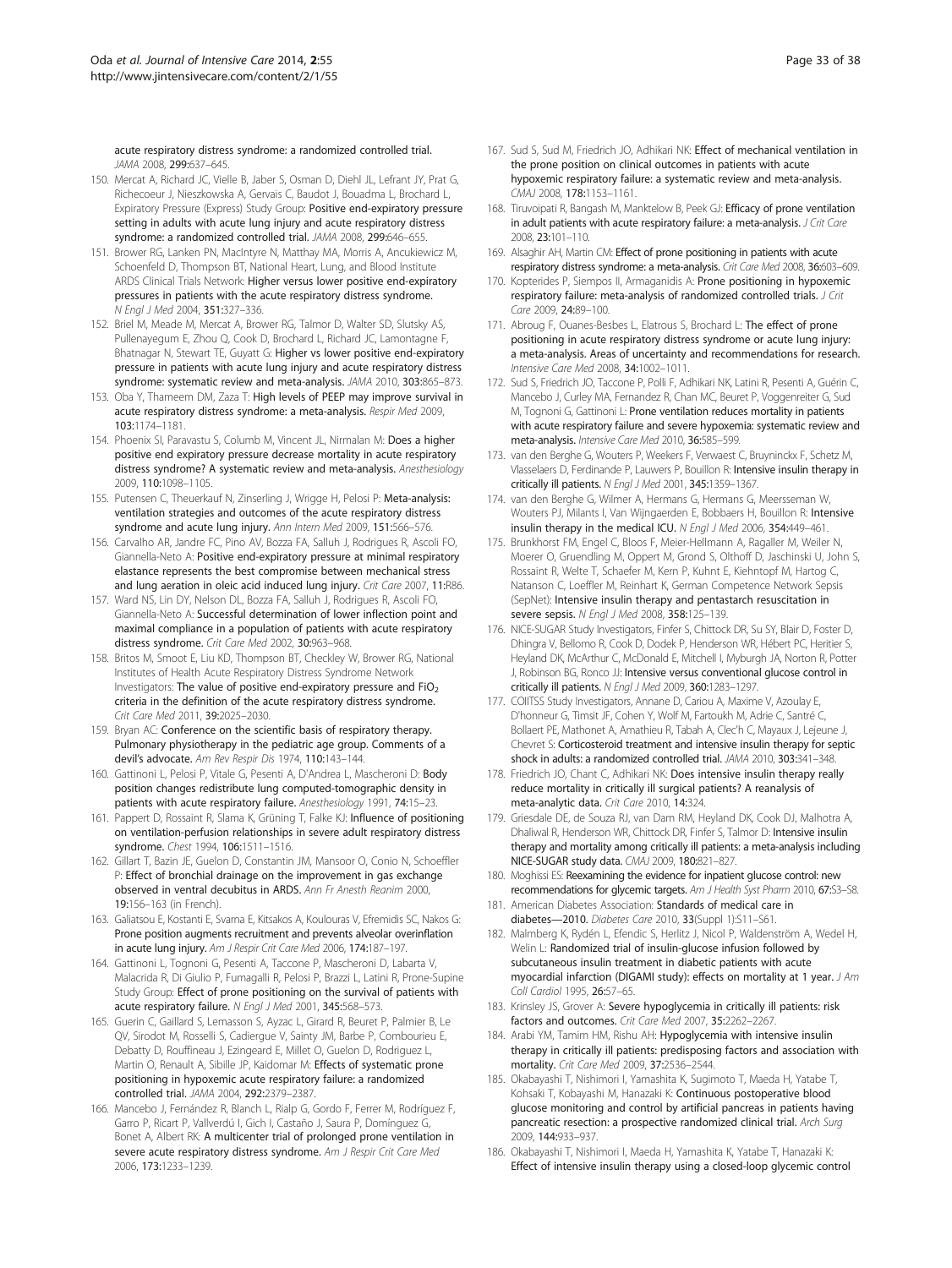<span id="page-33-0"></span>system in hepatic resection patients: a prospective randomized clinical trial. Diabetes Care 2009, 32:1425–1427.

- 187. Kanji S, Buffie J, Hutton B, Bunting PS, Singh A, McDonald K, Fergusson D, McIntyre LA, Hebert PC: Reliability of point-of-care testing for glucose measurement in critically ill adults. Crit Care Med 2005, 33:2778–2785.
- 188. Ghys T, Goedhuys W, Spincemaille K, Gorus F, Gerlo E: Plasma-equivalent glucose at the point-of-care: evaluation of Roche Accu-Chek Inform and Abbott Precision PCx glucose meters. Clin Chim Acta 2007, 386:63–68.
- 189. Fekih Hassen M, Ayed S, Gharbi R, Ben Sik Ali H, Marghli S, Elatrous S: Bedside capillary blood glucose measurements in critically ill patients: influence of catecholamine therapy. Diabetes Res Clin Pract 2010, 87:87-91.
- 190. Kudsk KA, Croce MA, Fabian TC, Minard G, Tolley EA, Poret HA, Kuhl MR, Brown RO: Enteral versus parenteral feeding. Effects on septic morbidity after blunt and penetrating abdominal trauma. Ann Surg 1992, 215:503–511.
- 191. Heyland DK, Dhaliwal R, Drover JW, Gramlich L, Dodek P, Canadian Critical Care Clinical Practice Guidelines Committee: Canadian clinical practice guidelines for nutrition support in mechanically ventilated, critically ill adult patients. JPEN J Parenter Enteral Nutr 2003, 27:355–373.
- 192. Simpson F, Doig GS: Parenteral vs. enteral nutrition in the critically ill patient: a meta-analysis of trials using the intention to treat principle. Intensive Care Med 2005, 31:12–23.
- 193. Peter JV, Moran JL, Phillips-Hughes J: A metaanalysis of treatment outcomes of early enteral versus early parenteral nutrition in hospitalized patients. Crit Care Med 2005, 33:213–220.
- 194. Villet S, Chiolero RL, Bollmann MD, Revelly JP, Cayeux RNMC, Delarue J, Berger MM: Negative impact of hypocaloric feeding and energy balance on clinical outcome in ICU patients. Clin Nutr 2005, 24:502–509.
- 195. Dvir D, Cohen J, Singer P: Computerized energy balance and complications in critically ill patients: an observational study. Clin Nutr 2006, 25:37-44.
- 196. Pupelis G, Selga G, Austrums E, Kaminski A: Jejunal feeding, even when instituted late, improves outcomes in patients with severe pancreatitis and peritonitis. Nutrition 2001, 17:91–94.
- 197. Chuntrasakul C, Siltharm S, Chinswangwatanakul V, Pongprasobchai T, Chockvivatanavanit S, Bunnak A: Early nutritional support in severe traumatic patients. J Med Assoc Thai 1996, 79:21–26.
- 198. Singh G, Ram RP, Khanna SK: Early postoperative enteral feeding in patients with nontraumatic intestinal perforation and peritonitis. J Am Coll Surg 1998, 187:142–146.
- 199. Kompan L, Vidmar G, Spindler-Vesel A, Pecar J: Is early enteral nutrition a risk factor for gastric intolerance and pneumonia? Clin Nutr 2004, 23:527-532.
- 200. Nguyen NQ, Fraser RJ, Bryant LK, Burgstad C, Chapman MJ, Bellon M, Wishart J, Holloway RH, Horowitz M: The impact of delaying enteral feeding on gastric emptying, plasma cholecystokinin, and peptide YY concentrations in critically ill patients. Crit Care Med 2008, 36: 1469–1474.
- 201. Doig GS, Heighes PT, Simpson F, Sweetman EA, Davies AR: Early enteral nutrition, provided within 24 h of injury or intensive care unit admission, significantly reduces mortality in critically ill patients: a meta-analysis of randomised controlled trials. Intensive Care Med 2009, 35:2018–2027.
- 202. Doig GS, Heighes PT, Simpson F, Sweetman EA: Early enteral nutrition reduces mortality in trauma patients requiring intensive care: a meta-analysis of randomised controlled trials. Injury 2011, 42:50–56.
- 203. Marik PE, Zaloga GP: Early enteral nutrition in acutely ill patients: a systematic review. Crit Care Med 2001, 29:2264–2270.
- 204. Khalid I, Doshi P, DiGiovine B: Early enteral nutrition and outcomes of critically ill patients treated with vasopressors and mechanical ventilation. Am J Crit Care 2010, 19:261-268.
- 205. Zaloga GP, Roberts PR, Marik P: Feeding the hemodynamically unstable patient: a critical evaluation of the evidence. Nutr Clin Pract 2003, 18:285–293.
- 206. Ibrahim EH, Mehringer L, Prentice D, Sherman G, Schaiff R, Fraser V, Kollef MH: Early versus late enteral feeding of mechanically ventilated patients: results of a clinical trial. JPEN J Parenter Enteral Nutr 2002, 26:174–181.
- 207. Rice TW, Mogan S, Hays MA, Bernard GR, Jensen GL, Wheeler AP: Randomized trial of initial trophic versus full-energy enteral nutrition in mechanically ventilated patients with acute respiratory failure. Crit Care Med 2011, 39:967–974.
- 208. Taylor SJ, Fettes SB, Jewkes C, Nelson RJ: Prospective, randomized, controlled trial to determine the effect of early enhanced enteral nutrition on clinical outcome in mechanically ventilated patients suffering head injury. Crit Care Med 1999, 27:2525–2531.
- 209. Dhaliwal R, Jurewitsch B, Harrietha D, Heyland DK: Combination enteral and parenteral nutrition in critically ill patients: harmful or beneficial? A systematic review of the evidence. Intensive Care Med 2004, 30:1666–1671.
- 210. Casaer MP, Mesotten D, Hermans G, Wouters PJ, Schetz M, Meyfroidt G, Van Cromphaut S, Ingels C, Meersseman P, Muller J, Vlasselaers D, Debaveye Y, Desmet L, Dubois J, Van Assche A, Vanderheyden S, Wilmer A, Van den Berghe G: Early versus late parenteral nutrition in critically ill adults. N Engl J Med 2011, 365:506–517.
- 211. Marik PE, Zaloga GP: Immunonutrition in critically ill patients: a systematic review and analysis of the literature. Intensive Care Med 2008, 34:1980–1990.
- 212. Jones NE, Heyland DK: Pharmaconutrition: a new emerging paradigm. Curr Opin Gastorenterol 2008, 24:215–222.
- 213. Beale RJ, Sherry T, Lei K, Campbell-Stephen L, McCook J, Smith J, Venetz W, Alteheld B, Stehle P, Schneider H: Early enteral supplementation with key pharmaconutrients improves Sequential Organ Failure Assessment score in critically ill patients with sepsis: outcome of a randomized controlled double-blind trial. Crit Care Med 2008, 36:131–144.
- 214. Schneider A, Markowski A, Momma M, Seipt C, Luettig B, Hadem J, Wilhelmi M, Manns MP, Wedemeyer J: Tolerability and efficacy of a low-volume enteral supplement containing key nutrients in the critically ill. Clin Nutr 2011, 30:599–603.
- 215. Avenell A: Hot topics in parenteral nutrition. Current evidence and ongoing trials on the use of glutamine in critically-ill patients undergoing surgery. Proc Nutr Soc 2009, 68:261–268.
- 216. Andrews PJ, Avenell A, Noble DW, Campbell MK, Battison CG, Croal BL, Simpson WG, Norrie J, Vale LD, Cook J, de Verteuil R, Milne AC, Trials Management Group: Randomised trial of glutamine and selenium supplemented parenteral nutrition for critically ill patients. Protocol Version 9, 19 February 2007 known as SIGNET (Scottish Intensive care Glutamine or seleNium Evaluative Trial). Trials 2007, 8:25.
- 217. Heyland DK, Dhaliwal R, Day AG, Muscedere J, Drover J, Suchner U, Cook D, Canadian Critical Care Trials Group: REducing Deaths due to OXidative Stress (The REDOXS Study): rationale and study design for a randomized trial of glutamine and antioxidant supplementation in critically-ill patients. Proc Nutr Soc 2006, 65:250–263.
- 218. Galbán C, Montejo JC, Mesejo A, Marco P, Celaya S, Sánchez-Segura JM, Farré M, Bryg DJ: An immune-enhancing enteral diet reduces mortality rate and episodes of bacteremia in septic intensive care unit patients. Crit Care Med 2000, 28:643–648.
- 219. Dent DL, Heyland DK, Levy H: Immunonutrition may increase mortality in critically ill patients with pneumonia: results of a randomized trial. Crit Care Med 2003, 30:A17.
- 220. Kieft H, Roos AN, van Drunen JD, Bindels AJ, Bindels JG, Hofman Z: Clinical outcome of immunonutrition in a heterogeneous intensive care population. Intensive Care Med 2005, 31:524–532.
- 221. Caparrós T, Lopez J, Grau T: Early enteral nutrition in critically ill patients with a high-protein diet enriched with arginine, fiber, and antioxidants compared with a standard high-protein diet. The effect on nosocomial infections and outcome. JPEN J Parenter Enteral Nutr 2001, 25:299-308.
- 222. Conejero R, Bonet A, Grau T, Esteban A, Mesejo A, Montejo JC, López J, Acosta JA: Effect of a glutamine-enriched enteral diet on intestinal permeability and infectious morbidity at 28 days in critically ill patients with systemic inflammatory response syndrome: a randomized, single-blind, prospective, multicenter study. Nutrition 2002, 18:716–721.
- 223. Pontes-Arruda A, Aragão AM, Albuquerque JD: Effects of enteral feeding with eicosapentaenoic acid, gamma-linolenic acid, and antioxidants in mechanically ventilated patients with severe sepsis and septic shock. Crit Care Med 2006, 34:2325–2333.
- 224. Pontes-Arruda A, Martins LF, de Lima SM, Isola AM, Toledo D, Rezende E, Maia M, Magnan GB, Investigating Nutritional Therapy with EPA, GLA and Antioxidants Role in Sepsis Treatment (INTERSEPT) Study Group: Enteral nutrition with eicosapentaenoic acid, γ-linolenic acid and antioxidants in the early treatment of sepsis: results from a multicenter, prospective, randomized, double-blinded, controlled study: the INTERSEPT study. Crit Care 2011, 15:R144.
- 225. Grau-Carmona T, Morán-García V, García-de-Lorenzo A, Heras-de-la-Calle G, Quesada-Bellver B, López-Martínez J, González-Fernández C, Montejo-González JC, Blesa-Malpica A, Albert-Bonamusa I, Bonet-Saris A, Herrero-Meseguer JI, Mesejo A, Acosta J: Effect of an enteral diet enriched with eicosapentaenoic acid, gamma-linolenic acid and anti-oxidants on the outcome of mechanically ventilated, critically ill, septic patients. Clin Nutr 2011, 30:578-584.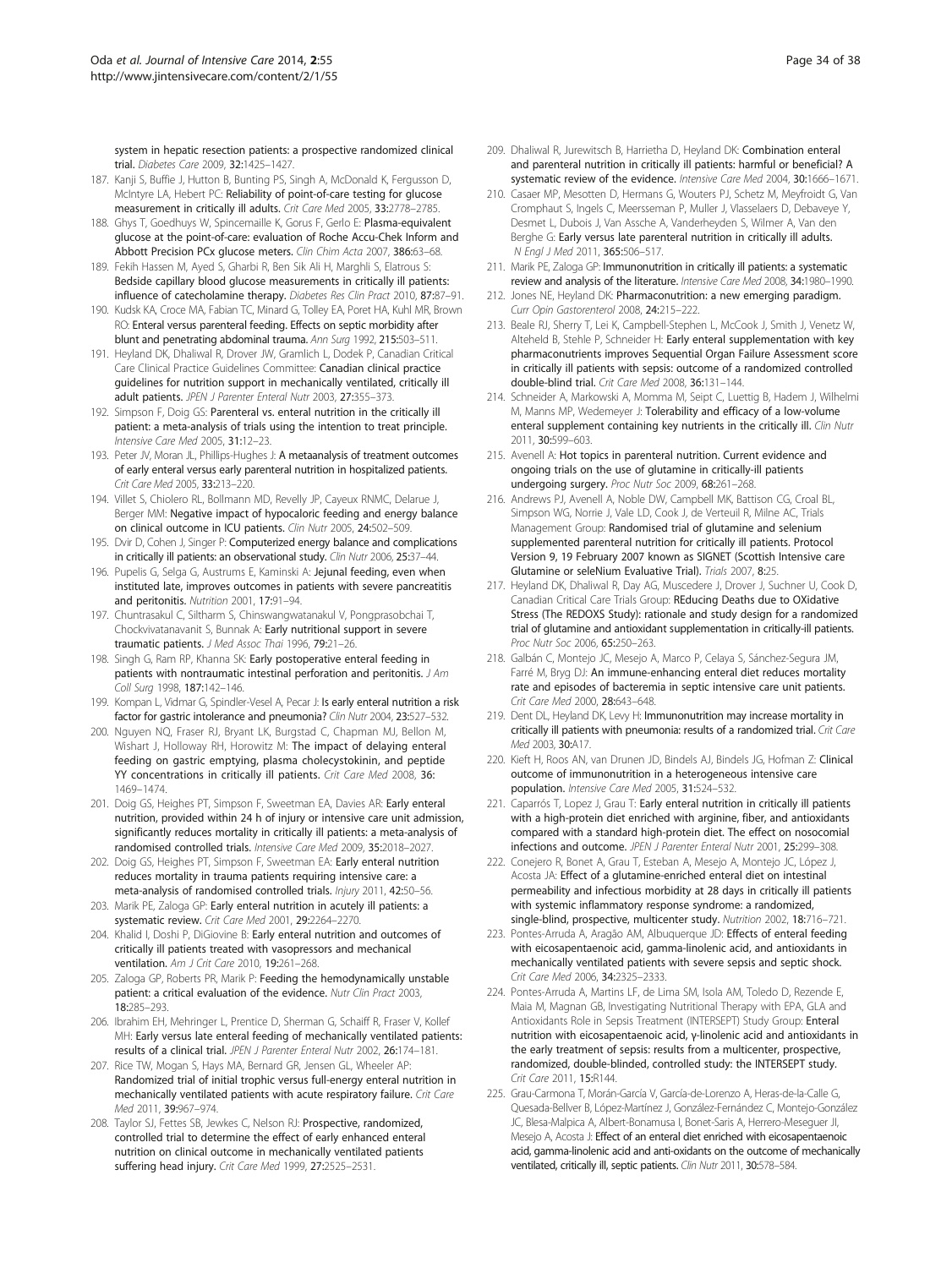- <span id="page-34-0"></span>226. Pontes-Arruda A, Hirasawa H: The effects of enteral feeding with eicosapentaenoic acid, γ-linolenic acid and antioxidant vitamins on mechanically ventilated patients with severe sepsis and septic shock: a retrospective analysis of Japanese-descendant patients. J Jpn Soc Intensive Care Med 2011, 18:207–213.
- 227. Rice TW, Wheeler AP, Thompson BT, de Boisblanc BP, Steingrub J, Rock P, NIH NHLBI Acute Respiratory Distress Syndrome Network of Investigators: Enteral omega-3 fatty acid, gamma-linolenic acid, and antioxidant supplementation in acute lung injury. JAMA 2011, 306:1574–1581.
- 228. Stoutenbeek CP, van Saene HK, Miranda DR, Zandstra DF: The effect of selective decontamination of the digestive tract on colonisation and infection rate in multiple trauma patients. Intensive Care Med 1984, 10:185–192.
- 229. Gastinne H, Wolff M, Delatour F, Faurisson F, Chevret S: A controlled trial in intensive care units of selective decontamination of the digestive tract with nonabsorbable antibiotics. The French Study Group on Selective Decontamination of the Digestive Tract. N Engl J Med 1992, 326:594–599.
- 230. Hammond JM, Potgieter PD, Saunders GL, Forder AA: Double-blind study of selective decontamination of the digestive tract in intensive care. Lancet 1992, 340:5–9.
- 231. de La Cal MA, Cerdá E, García-Hierro P, van Saene HK, Gómez-Santos D, Negro E, Lorente JA: Survival benefit in critically ill burned patients receiving selective decontamination of the digestive tract: a randomized, placebo-controlled, double-blind trial. Ann Surg 2005, 241:424–430.
- 232. Pileggi C, Bianco A, Flotta D, Nobile CG, Pavia M: Prevention of ventilatorassociated pneumonia, mortality and all intensive care unit acquired infections by topically applied anti-microbial or antiseptic agents: a meta-analysis of randomized controlled trials in intensive care units. Crit Care 2011, 15:R155.
- 233. de Smet AM, Kluytmans JA, Cooper BS, Mascini EM, Benus RF, van der Werf TS, van der Hoeven JG, Pickkers P, Bogaers-Hofman D, van der Meer NJ, Bernards AT, Kuijper EJ, Joore JC, Leverstein-van Hall MA, Bindels AJ, Jansz AR, Wesselink RM, de Jongh BM, Dennesen PJ, van Asselt GJ, te Velde LF, Frenay IH, Kaasjager K, Bosch FH, van Iterson M, Thijsen SF, Kluge GH, Pauw W, de Vries JW, Kaan JA, et al: Decontamination of the digestive tract and oropharynx in ICU patients. N Engl J Med 2009, 360:20–31.
- 234. Silvestri L, van Saene HK, Milanese M, Gregori D, Gullo A: Selective decontamination of the digestive tract reduces bacterial bloodstream infection and mortality in critically ill patients. Systematic review of randomized, controlled trials. J Hosp Infect 2007, 65:187–203.
- 235. Lingnau W, Berger J, Javorsky F, Fille M, Allerberger F, Benzer H: Changing bacterial ecology during a five-year period of selective intestinal decontamination. J Hosp Infect 1998, 39:195-206.
- 236. Oostdijk EA, de Smet AM, Blok HE, Thieme Groen ES, van Asselt GJ, Benus RF, Bernards SA, Frénay IH, Jansz AR, de Jongh BM, Kaan JA, Leverstein-van Hall MA, Mascini EM, Pauw W, Sturm PD, Thijsen SF, Kluytmans JA, Bonten MJ: Ecological effects of selective decontamination on resistant gram-negative bacterial colonization. Am J Respir Crit Care Med 2010, 181:452–457.
- 237. Al Naiemi N, Heddema ER, Bart A, de Jonge E, Vandenbroucke-Grauls CM, Savelkoul PH, Duim B: Emergence of multidrug-resistant Gram-negative bacteria during selective decontamination of the digestive tract on an intensive care unit. J Antimicrob Chemother 2006, 58:853–856.
- 238. Briegel J, Forst H, Haller M, Schelling G, Kilger E, Kuprat G, Hemmer B, Hummel T, Lenhart A, Heyduck M, Stoll C, Peter K: Stress doses of hydrocortisone reverse hyperdynamic septic shock: a prospective, randomized, double-blind, single-center study. Crit Care Med 1999, 27:723–732.
- 239. Bollaert PE, Charpentier C, Levy B, Debouverie M, Audibert G, Larcan A: Reversal of late septic shock with supraphysiologic doses of hydrocortisone. Crit Care Med 1998, 26:645–650.
- 240. Sprung CL, Annane D, Keh D, Moreno R, Singer M, Freivogel K, Weiss YG, Benbenishty J, Kalenka A, Forst H, Laterre PF, Reinhart K, Cuthbertson BH, Payen D, Briegel J, CORTICUS Study Group: Hydrocortisone therapy for patients with septic shock. N Engl J Med 2008, 358:111-124
- 241. Moran JL, Graham PL, Rockliff S, Bersten AD: Updating the evidence for the role of corticosteroids in severe sepsis and septic shock: a Bayesian meta-analytic perspective. Crit Care 2010, 14:R134.
- 242. Sherwin RL, Garcia AJ, Bilkovski R: Do low-dose cortico-steroids improve mortality or shock reversal in patients with septic shock? A systematic review and position statement prepared for the American Academy of Emergency Medicine. J Emerg Med 2012, 43:7-12.
- 243. Marik PE, Pastores SM, Annane D, Meduri GU, Sprung CL, Arlt W, Keh D, Briegel J, Beishuizen A, Dimopoulou I, Tsagarakis S, Singer M, Chrousos GP,

Zaloga G, Bokhari F, Vogeser M, American College of Critical Care Medicine: Recommendations for the diagnosis and management of corticosteroid insufficiency in critically ill adult patients: consensus statements from an international task force by the American College of Critical Care Medicine. Crit Care Med 2008, 36:1937–1949.

- 244. Briegel J, Sprung CL, Annane D, Singer M, Keh D, Moreno R, Möhnle P, Weiss Y, Avidan A, Brunkhorst FM, Fiedler F, Vogeser M, CORTICUS Study Group: Multicenter comparison of cortisol as measured by different methods in samples of patients with septic shock. Intensive Care Med 2009, 35:2151–2156.
- 245. Allolio B, Dörr H, Stuttmann R, Knorr D, Engelhardt D, Winkelmann W: Effect of a single bolus of etomidate upon eight major corticosteroid hormone and plasma ACTH. Clin Endocrinol (Oxf) 1985, 22:281–286.
- 246. Bone RC, Fisher CJ Jr, Clemmer TP, Slotman GJ, Metz CA, Balk RA: A controlled clinical trial of high-dose methylpredonisolone in the treatment of severe sepsis and septic shock. N Engl J Med 1987, 317:653–658.
- 247. The Veterans Administration Systemic Sepsis Cooperative Study Group: Effect of high-dose glucocorticoid therapy on mortality in patients with clinical signs of sepsis. N Engl J Med 1987, 317:659-665.
- 248. Annane D, Bellissant E, Bollaert PE, Briegel J, Confalonieri M, De Gaudio R, Keh D, Kupfer Y, Oppert M, Meduri GU: Corticosteroids in the treatment of severe sepsis and septic shock in adults: a systematic review. JAMA 2009, 301:2362–2375.
- 249. Meduri GU, Golden E, Freire AX, Taylor E, Zaman M, Carson SJ, Gibson M, Umberger R: Methylpredonisolone infusion in early severe ARDS: results of a randomized controlled trial. Chest 2007, 131:954–963.
- 250. The CORTICUS Study Investigators: Corticosteroid treatment and intensive insulin therapy for septic shock in adults: a randomized controlled trial. JAMA 2010, 303:341-348.
- 251. Oppert M, Schindler R, Husung C, Offermann K, Gräf KJ, Boenisch O, Barckow D, Frei U, Eckardt KU: Low-dose hydrocortisone improves shock reversal and reduces cytokine levels in early hyperdynamic septic shock. Crit Care Med 2005, 33:2457–2464.
- 252. Yildiz O, Doganay M, Aygen B, Güven M, Keleştimur F, Tutuû A: Physiolocal-dose steroid therapy in sepsis. Crit Care 2002, 6:251-259.
- 253. Keh D, Boehnke T, Weber-Carstens S, Schulz C, Ahlers O, Bercker S, Volk HD, Doecke WD, Falke KJ, Gerlach H: Immunologic and hemodynamic effects of "low-dose" hydrocortisone in septic shock: a double-blind, randomized, placebo-controlled, crossover study. Am J Respir Crit Care Med 2003, 167:512–520.
- 254. Levi M, Toh CH, Thachil J, Watson HG: Guidelines for the diagnosis and management of disseminated intravascular coagulation. British Committee for Standards in Haematology. Br J Haematol 2009, 145:24–33.
- 255. Taylor FB Jr, Toh CH, Hoots WK, Wada H, Levi M, Scientific Subcommittee on Disseminated Intravascular Coagulation (DIC) of the International Society on Thrombosis and Haemostasis (ISTH): Towards definition, clinical and laboratory criteria, and a scoring system for disseminated intravascular coagulation. Thromb Haemost 2001, 86:1327–1330.
- 256. Maruyama I, Sakata Y, Wada H, Asakura E, Okajima K, Gando S, Iba T, Uchiba M, Uchiyama T, Eguchi Y, Okamoto K, Ogura S, Kawasugi K, Kushimoto S, Koike K, Koga S, Seki Y, Madoiwa S, Mayumi T: Japanese Society of Thrombosis Hemostasis/DOC subcommittee: expert consensus based evidence for the treatment of disseminated intravascular coagulation due to infection. Jap J Thromb Hemost 2009, 20:77-113 (in Japanese).
- 257. Madoiwa S, Nunomiya S, Ono T, Shintani Y, Ohmori T, Mimuro J, Sakata Y: Plasminogen activator inhibitor 1 promotes a poor prognosis in sepsisinduced disseminated intravascular coagulation. Int J Hematol 2006, 84:398-405.
- 258. Gando S, Iba T, Eguchi Y, Ohtomo Y, Okamoto K, Koseki K, Mayumi T, Murata A, Ikeda T, Ishikura H, Ueyama M, Ogura H, Kushimoto S, Saitoh D, Endoh S, Shimazaki S: Diagnostic criteria for disseminated intravascular coagulation (DIC) by the Japanese Association for Acute Medicine- a report of the prospective multicenter study. J Jpn Assoc Acute Med 2005, 16:188–202 (in Japanese).
- 259. Gando S, Wada H, Asakura H, Iba T, Eguchi Y, Okamoto K, Ohtomo Y, Kawasugi K, Koga S, Koseki K, Tsuji H, Mayumi T, Murata A, Nakagawa M, Endo S: Evaluation of new Japanese diagnostic criteria for disseminated intravascular coagulation in critically ill patients. Clin Appl Thromb Hemost 2005, 11:71–76.
- 260. Gando S, Iba T, Eguchi Y, Ohtomo Y, Okamoto K, Koseki K, Mayumi T, Murata A, Ikeda T, Ishikura H, Ueyama M, Ogura H, Kushimoto S, Saitoh D, Endo S, Shimazaki S, Japanese Association for Acute Medicine Disseminated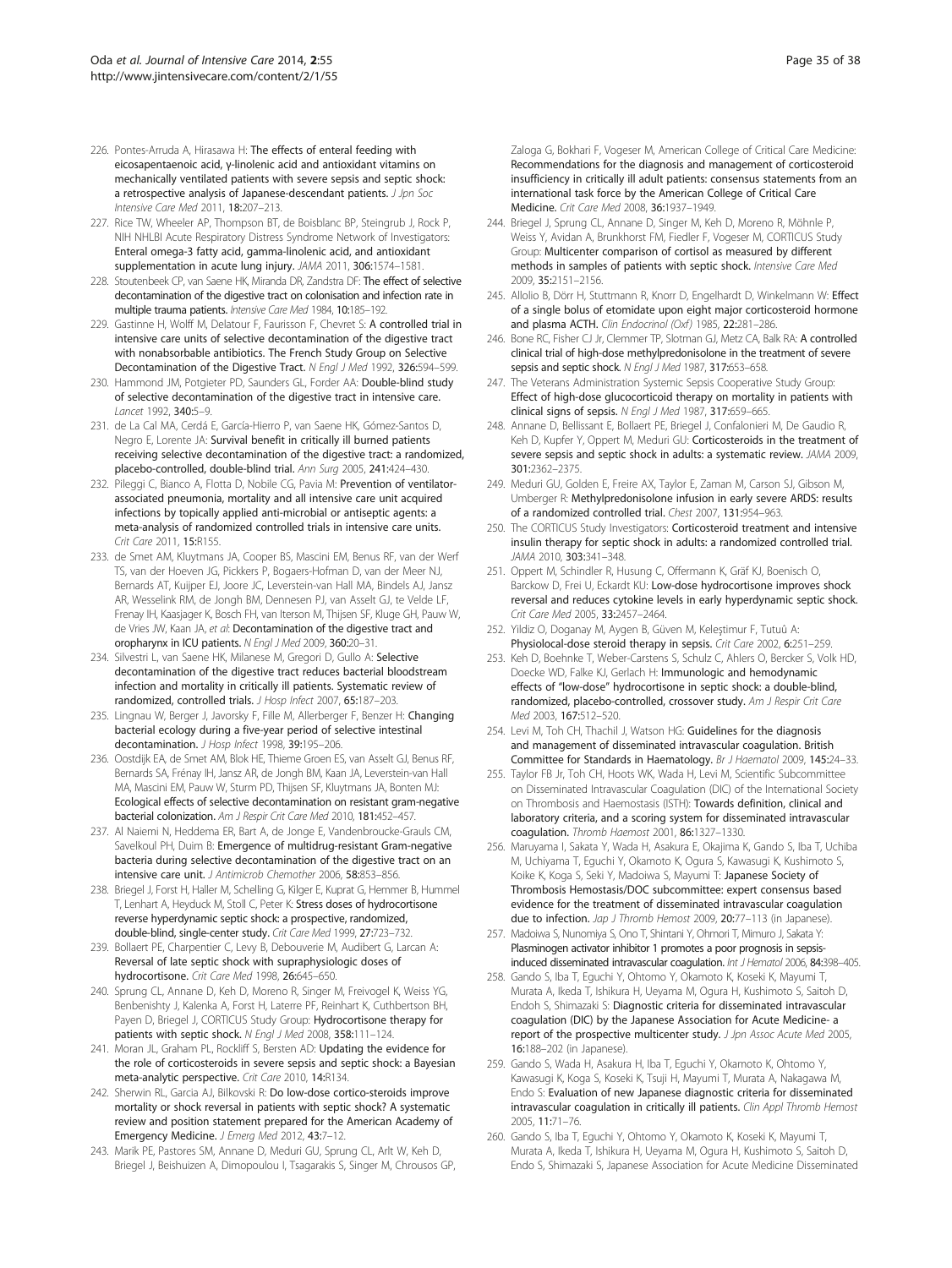<span id="page-35-0"></span>Intravascular Coagulation (JAAM DIC) Study Group: A multicenter, prospective validation of disseminated intravascular coagulation diagnostic criteria for critically ill patients: comparing current criteria. Crit Care Med 2006, 34:625–631.

- 261. Gando S, Saitoh D, Ogura H, Mayumi T, Koseki K, Ikeda T, Ishikura H, Iba T, Ueyama M, Eguchi Y, Ohtomo Y, Okamoto K, Kushimoto S, Endo S, Shimazaki S, Japanese Association for Acute Medicine Disseminated Intravascular Coagulation (JAAM DIC) Study Group: Natural history of disseminated intravascular coagulation diagnosed based on the newly established diagnostic criteria for critically ill patients: results of a multicenter, prospective survey. Crit Car Med 2008, 36:145–150.
- 262. Nakagaw M, Tsuji H: Current trends in the diagnosis of disseminated intravascular coagulation in Japan: findings of questionnaire survey. Jpn J Clin Hematol 1999, 40:362-364 (in Japanese).
- 263. Wada H, Wakita Y, Nakase T, Shimura M, Hiyoyama K, Nagaya S, Mori Y, Shiku H: Outcome of disseminated intravascular coagulation in relation to the score when treatment was begun. Thromb Haemost 1995, 74:848–852.
- 264. Wada H, Asakura H, Okamoto K, Iba T, Uchiyama T, Kawasugi K, Koga S, Mayumi T, Koike K, Gando S, Kushimoto S, Seki Y, Madoiwa S, Maruyama I, Yoshioka A, Japanese Society of Thrombosis Hemostasis/DIC subcommittee: Expert consensus for the treatment of disseminated intravascular coagulation in Japan. Thromb Res 2010, 125:6–11.
- 265. Saito H, Maruyama I, Shimazaki S, Yamamoto Y, Aikawa N, Ohno R, Hirayama A, Matsuda T, Asakura H, Nakashima M, Aoki N: Efficacy and safety of recombinant human soluble thrombomodulin (ART-123) in disseminated intravascular coagulation: results of a phase III, randomized, double-blind clinical trial. J Thromb Haemost 2007, 5:31–41.
- 266. Warren BL, Eid A, Singer P, Pillay SS, Carl P, Novak I, Chalupa P, Atherstone A, Pénzes I, Kübler A, Knaub S, Keinecke HO, Heinrichs H, Schindel F, Juers M, Bone RC, Opal SM, KyberSept Trial Study Group: Caring for the critically ill patient. High-dose antithrombin III in severe sepsis: a randomized controlled trial. JAMA 2001, 286:1869–1878.
- 267. Sakuragawa N, Hasegawa H, Maki M, Nakagawa M, Nakashima M: Clinical evaluation of low-molecular-weight heparin (FR-860) on disseminated intravascular coagulation (DIC)–a multicenter co-operative double-blind trial in comparison with heparin. Thromb Res 1993, 72:475–500.
- 268. Yasunaga K, Ogawa N, Mori K, Aoki N, Matsuda T, Nakagawa M, Kakisita E, Kuramoto J, Maruyama I: Evaluation of clinical effect of danaparoid sodium (KB-101) on disseminated intravascular coagulation (DIC): double blind comparative study. Jpn Pharmacol Ther 1995, 23:2815-2834 (in Japanese).
- 269. Kienast J, Juers M, Wiedermann CJ, Hoffmann JN, Ostermann H, Strauss R, Keinecke HO, Warren BL, Opal SM, KyberSept investigators: Treatment effects of high-dose antithrombin without concomitant heparin in patients with severe sepsis with or without disseminated intravascular coagulation. J Thromb Haemost 2006, 4:90–97.
- 270. Wiedermann CJ, Hoffmann JN, Juers M, Ostermann H, Kienast J, Briegel J, Strauss R, Keinecke HO, Warren BL, Opal SM, KyberSept Investigators: Highdose antithrombin III in the treatment of severe sepsis in patients with a high risk of death: efficacy and safety. Crit Care Med 2006, 34:285–292.
- 271. Van de Wouwer M, Collen D, Conway EM: Thrombomodulin-protein C-EPCR system: integrated to regulate coagulation and inflammation. Arterioscler Thromb Vasc Biol 2004, 24:1374–1383.
- 272. Higuchi T, Nakamura T, Kakutani H, Ishii H: Thrombomodulin suppresses invasiveness of HT1080 tumor cells by reducing plasminogen activation on the cell surface through activation of thrombin-activatable fibrinolysis inhibitor. Biol Pharm Bull 2009, 32:179–185.
- 273. Ito T, Kawahara K, Okamoto K, Yamada S, Yasuda M, Imaizumi H, Nawa Y, Meng X, Shrestha B, Hashiguchi T, Maruyama I: Proteolytic cleavage of high mobility group box 1 protein by thrombin-thrombomodulin complexes. Arterioscler Thromb Vasc Biol 2008, 28:1825–1830.
- 274. Yamakawa K, Fujimi S, Mohri T, Matsuda H, Nakamori Y, Hirose T, Tasaki O, Ogura H, Kuwagata Y, Hamasaki T, Shimazu T: Treatment effects of recombinant human soluble thrombomodulin in patients with severe sepsis: a historical control study. Crit Care 2011, 15:R123.
- 275. Nishiyama T, Matsukawa T, Hanaoka K: Is protease inhibitor a choice for the treatment of pre- or mild disseminated intravascular coagulation? Crit Care Med 2000, 28:1419–1422.
- 276. Hsu JT, Chen HM, Chiu DF, Chen JC, Huang CJ, Hwang TL, Jan YY, Chen MF: Efficacy of gabexate mesilate on disseminated intravascular coagulation as a complication of infection developing after abdominal surgery. J Formos Med Assoc 2004, 103:678–684.
- 277. Kosaki G, Kambayashi J, Hirayama A, Mori K, Uchida T, Abe T, Matsuda M, Nagoya K, Terada H, Kanayama M, Fukutake K, Toyama K, Baba H, Shiba T, Igarashi N, Koie K, Kamiya T, Ishizaki T, Taenaka N, Kumon K, Katsurada K, Kataoka T, Aoki E, Isobe J, Kuramoto J, Osato K, Takeda S, Ichimaru M, Kuriyama K, Abe T, et al: A study on the effects of FOY on DIC multicenter comparative clinical study. J Clin Exp Med (IGAKU NO AYUMI) 1983, 124:144–154 (in Japanese).
- 278. Shibata A, Takahashi H, Aoki N, Matsuda T, Yasunaga K, Kondo M, Matsuda M, Hattori A, Kobayashi N, Ogawa N, Kawakami Y, Miyazaki T, Hirayama A, Yoshida Y, Chiba Y, Okamoto K, Tanabe K, Kanazawa T, Aizawa M, Kawabe H, Oumi T, Miura R, Mori K, Karigome S, Maekawa T, Yashiro K, Takeuchi H, Takeuchi S, Shimano S, Miyao S, et al: Treatment effects of FUT-175 on disseminated intravascular coagulation (DIC) – evaluation by multicenter comparative clinical study. Jap J Clin Exper Med (RINSHO TO KENKYU) 1988, 65:921–940 (in Japanese).
- 279. Bouman CS, Oudemans-Van Straaten HM, Tijssen JG, Zandstra DF, Kesecioglu J: Effects of early high-volume continuous venovenous hemofiltration on survival and recovery of renal function in intensive care patients with acute renal failure: a prospective randomized trial. Crit Care Med 2002, 30:2205–2211.
- 280. Sugahara S, Suzuki H: Early start on continuous hemodialysis therapy improves survival rate in patients with acute renal failure following coronary bypass surgery. Hemodial Int 2004, 8:320–325.
- 281. Liu KD, Himmelfarb J, Paganini E, Ikizler TA, Soroko SH, Mehta RL, Chertow GM: Timing of initiation of dialysis in critically ill patients with acute kidney injury. Clin J Am Soc Nephrol 2006, 1:915–919.
- 282. Bagshaw SM, Uchino S, Bellomo R, Morimatsu H, Morgera S, Schetz M, Tan I, Bouman C, Macedo E, Gibney N, Tolwani A, Oudemans-van Straaten HM, Ronco C, Kellum JA, Beginning and Ending Supportive Therapy for the Kidney (BEST Kidney) Investigators: Timing of renal replacement therapy and clinical outcomes in critically ill patients with severe acute kidney injury. J Crit Care 2009, 24:129–140.
- 283. Payen D, de Pont AC, Sakr Y, Spies C, Reinhart K, Vincent JL, Sepsis Occurrence in Acutely Ill Patients (SOAP) Investigators: A positive fluid balance is associated with a worse outcome in patients with acute renal failure. Crit Care 2008, 12:R74.
- 284. Seabra VF, Balk EM, Liangos O, Sosa MA, Cendoroglo M, Jaber BL: Timing of renal replacement therapy initiation in acute renal failure: a meta-analysis. Am J Kidney Dis 2008, 52:272-284.
- 285. Karvellas CJ, Farhat MR, Sajjad I, Mogensen SS, Leung AA, Wald R, Bagshaw SM: A comparison of early versus late initiation of renal replacement therapy in critically ill patients with acute kidney injury: a systematic review and meta-analysis. Crit Care 2011, 15:R72.
- 286. RENAL Replacement Therapy Study Investigators, Bellomo R, Cass A, Cole L, Finfer S, Gallagher M, Lo S, McArthur C, McGuinness S, Myburgh J, Norton R, Scheinkestel C, Su S: Intensity of continuous renal-replacement therapy in critically ill patients. N Engl J Med 2009, 361:1627–1638.
- 287. Palevsky PM: Renal support in acute kidney injury-how much is enough? N Engl J Med 2009, 361:1699–1701.
- 288. Vinsonneau C, Camus C, Combes A, de Beauregard MAC, Klouche K, Boulain T, Pallot JL, Chiche JD, Taupin P, Landais P, Dhainaut JF, Hemodiafe Study Group: Continuous venovenous haemodiafiltration versus intermittent haemodialysis for acute renal failure in patients with multiple-organ dysfunction syndrome: a multicentre randomized trial. Lancet 2006, 368:379–385.
- 289. Lins RL, Elseviers MM, Van der Niepen P, Hoste E, Malbrain ML, Damas P, Devriendt J, SHARF investigators: Intermittent versus continuous renal replacement therapy for acute kidney injury patients admitted to the intensive care unit: results of a randomized clinical trial. Nephrol Dial Transplant 2009, 24:512–518.
- 290. Mehta RL, McDonald B, Gabbai FB, Pahl M, Pascual MT, Farkas A, Kaplan RM, Collaborative Group for Treatment of ARF in the ICU: A randomized clinical trial of continuous versus intermittent dialysis for acute renal failure. Kidney Int 2001, 60:1154–1163.
- 291. Gasparović V, Filipović-Grcić I, Merkler M, Pisl Z: Continuous renal replacement therapy (CRRT) or intermittent hemodialysis (IHD) - what is the procedure of choice in critically ill patients? Ren Fail 2003, 25:855–862.
- 292. Uehlinger DE, Jakob SM, Ferrari P, Eichelberger M, Huynh-Do U, Marti HP, Mohaupt MG, Vogt B, Rothen HU, Regli B, Takala J, Frey FJ: Comparison of continuous and intermittent renal replacement therapy for acute renal failure. Nephrol Dial Transplant 2005, 20:1630–1637.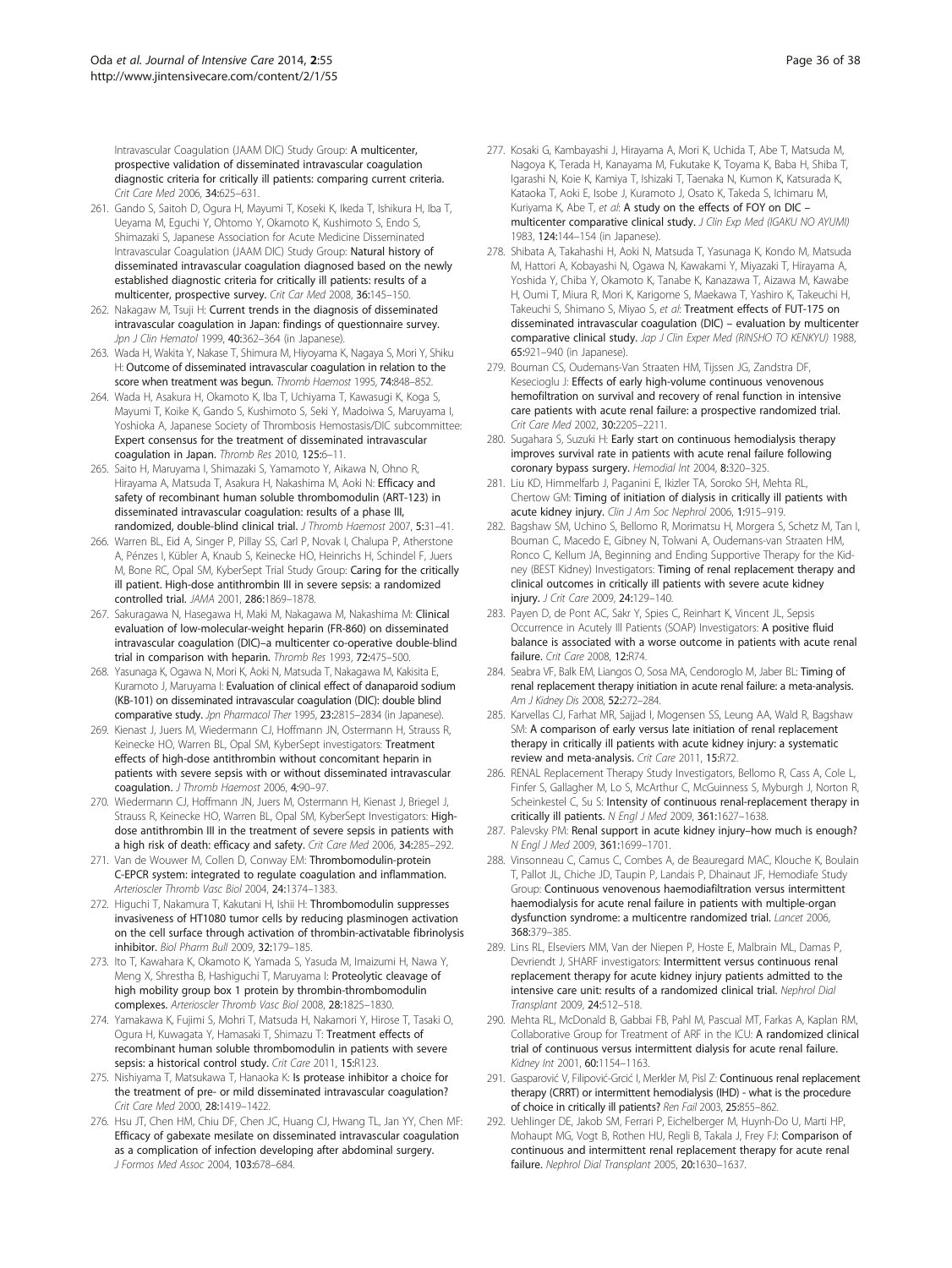- <span id="page-36-0"></span>293. Augustine JJ, Sandy D, Seifert TH, Paganini EP: A randomized controlled trial comparing intermittent with continuous dialysis in patients with ARF. Am J Kidney Dis 2004, 44:1000–1007.
- 294. John S, Griesbach D, Baumgärtel M, Weihprecht H, Schmieder RE, Geiger H: Effects of continuous haemofiltration vs intermittent haemodialysis on systemic haemodynamics and splanchnic regional perfusion in septic shock patients: a prospective, randomized clinical trial. Nephrol Dial Transplant 2001, 16:320–327.
- 295. Uchino S, Bellomo R, Kellum JA, Morimatsu H, Morgera S, Schetz MR, Tan I, Bouman C, Macedo E, Gibney N, Tolwani A, Oudemans-Van Straaten HM, Ronco C, Beginning and Ending Supportive Therapy for the Kidney (B.E.S.T. Kidney) Investigators Writing Committee: Patient and kidney survival by dialysis modality in critically ill patients with acute kidney injury. Int J Artif Organs 2007, 30:281–292.
- 296. Bell M, SWING, Granath F, Schön S, Ekbom A, Martling CR: Continuous renal replacement therapy is associated with less chronic renal failure than intermittent haemodialysis after acute renal failure. Intensive Care Med 2007, 33:773–780.
- 297. Chanard J, Wynckel A, Rieu P: Renal replacement therapy in acute renal failure. Lancet 2006, 368:1491.
- 298. Bagshaw SM, Berthiaume LR, Delaney A, Bellomo R: Continuous versus intermittent renal replacement therapy for critically ill patients with acute kidney injury: a meta-analysis. Crit Care Med 2008, 36:610–617.
- 299. Pannu N, Klarenbach S, Wiebe N, Manns B, Tonelli M, Alberta Kidney Disease Network: Renal replacement therapy in patients with acute renal failure: a systematic review. JAMA 2008, 299:793–805.
- 300. Bouchard J, Soroko SB, Chertow GM, Himmelfarb J, Ikizler TA, Paganini EP, Mehta RL, Program to Improve Care in Acute Renal Disease (PICARD) Study Group: Fluid accumulation, survival and recovery of kidney function in critically ill patients with acute kidney injury. Kidney Int 2009, 76:422–427.
- 301. Fieghen HE, Friedrich JO, Burns KE, Nisenbaum R, Adhikari NK, Hladunewich MA, Lapinsky SE, Richardson RM, Wald R, University of Toronto Acute Kidney Injury Research Group: The hemodynamic tolerability and feasibility of sustained low efficiency dialysis in the management of critically ill patients with acute kidney injury. BMC Nephrol 2010, 11:32.
- 302. Kaizu K, Inada Y, Kawamura A, Oda S, Hirasawa H: Current status of blood purification in critical care in Japan. Contrib Nephrol 2010, 166:4-10.
- 303. Ronco C, Bellomo R, Homel P, Brendolan A, Dan M, Piccinni P, La Greca G: Effects of different doses in continuous veno-venous haemofiltration on outcomes of acute renal failure: a prospective randomised trial. Lancet 2000, 356:26–30.
- 304. Saudan P, Niederberger M, De Seigneux S, Romand J, Pugin J, Perneger T, Martin PY: Adding a dialysis dose to continuous hemofiltration increases survival in patients with acute renal failure. Kidney Int 2006, 70:1312–1317.
- 305. Tolwani AJ, Campbell RC, Stofan BS, Lai KR, Oster RA, Wille KM: Standard versus high-dose CVVHDF for ICU-related acute renal failure. J Am Soc Nephrol 2008, 19:1233–1238.
- 306. VA/NIH Acute Renal Failure Trial Network, Palevsky PM, Zhang JH, O'Connor TZ, Chertow GM, Crowley ST, Choudhury D, Finkel K, Kellum JA, Paganini E, Schein RM, Smith MW, Swanson KM, Thompson BT, Vijayan A, Watnick S, Star RA, Peduzzi P: Intensity of renal support in critically ill patients with acute kidney injury. N Engl J Med 2008, 359:7-20.
- 307. Zhang P, Yang Y, Lv R, Zhang Y, Xie W, Chen J: Effect of the intensity of continuous renal replacement therapy in patients with sepsis and acute kidney injury: a single-center randomized clinical trial. Nephrol Dial Transplant 2012, 27:967–973.
- 308. Schiffl H, Lang SM, Fischer R: Daily hemodialysis and the outcome of acute renal failure. N Engl J Med 2002, 346:305–310.
- 309. Faulhaber-Walter R, Hafer C, Jahr N, Vahlbruch J, Hoy L, Haller H, Fliser D, Kielstein JT: The Hannover Dialysis Outcome study: comparison of standard versus intensified extended dialysis for treatment of patients with acute kidney injury in the intensive care unit. Nephrol Dial Transplant 2009, 24:2179–2186.
- 310. Van Wert R, Friedrich JO, Scales DC, Wald R, Adhikari NK, University of Toronto Acute Kidney Injury Research Group: High-dose renal replacement therapy for acute kidney injury: systematic review and meta-analysis. Crit Care Med 2010, 38:1360–1369.
- 311. Jun M, Heerspink HJ, Ninomiya T, Gallagher M, Bellomo R, Myburgh J, Finfer S, Palevsky PM, Kellum JA, Perkovic V, Cass A: Intensities of renal replacement therapy in acute kidney injury: a systematic review and meta-analysis. Clin J Am Soc Nephrol 2010, 5:956–963.
- 312. Zhang H, Xu X, Zhu H: Intensive- vs less-intensive-dose continuous renal replacement therapy for the intensive care unit-related acute kidney injury: a meta-analysis and systematic review. J Crit Care 2010, 25:595–600.
- 313. Latour-Pérez J, Palencia-Herrejón E, Gómez-Tello V, Baeza-Román A, García-García MA, Sánchez-Artola B: Intensity of continuous renal replacement therapies in patients with severe sepsis and septic shock: a systematic review and meta-analysis. Anaesth Intensive Care 2011, 39:373–383.
- 314. Brochard L, Abroug F, Brenner M, Broccard AF, Danner RL, Ferrer M, Laghi F, Magder S, Papazian L, Pelosi P, Polderman KH, ATS/ERS/ESICM/SCCM/SRLF Ad Hoc Committee on Acute Renal Failure: An Official ATS/ERS/ESICM/ SCCM/SRLF Statement: prevention and management of acute renal failure in the ICU patient: an international consensus conference in intensive care medicine. Am J Respir Crit Care Med 2010, 181:1128–1155.
- 315. Ghani RA, Zainudin S, Ctkong N, Rahman AF, Wafa SR, Mohamad M, Manaf MR, Ismail R: Serum IL-6 and IL-1-ra with sequential organ failure assessment scores in septic patients receiving high-volume haemofiltration and continuous venovenous haemofiltration. Nephrology (Carlton) 2006, 11:386–393.
- 316. Boussekey N, Chiche A, Faure K, Devos P, Guery B, d'Escrivan T, Georges H, Leroy O: A pilot randomized study comparing high and low volume hemofiltration on vasopressor use in septic shock. Intensive Care Med 2008, 34:1646–1653.
- 317. Cole L, Bellomo R, Journois D, Davenport P, Baldwin I, Tipping P: High-volume haemofiltration in human septic shock. Intensive Care Med 2001, 27:978–986.
- 318. Cole L, Bellomo R, Hart G, Journois D, Davenport P, Tipping P, Ronco C: A phase II randomized, controlled trial of continuous hemofiltration in sepsis. Crit Care Med 2002, 30:100-106.
- 319. Peng Z, Pai P, Hong-Bao L, Rong L, Han-Min W, Chen H: The impacts of continuous veno-venous hemofiltration on plasma cytokines and monocyte human leukocyte antigen-DR expression in septic patients. Cytokine 2010, 50:186–191.
- 320. Peng Y, Yuan Z, Li H: Removal of inflammatory cytokines and endotoxin by veno-venous continuous renal replacement therapy for burned patients with sepsis. Burns 2005, 31:623–628.
- 321. Peng Z, Pai P, Han-Min W, Jun Z, Hong-Bao L, Rong L, Chen H: Evaluation of the effects of pulse high-volume hemofiltration in patients with severe sepsis: a preliminary study. Int J Artif Organs 2010, 33:505-511.
- 322. Payen D, Mateo J, Cavaillon JM, Fraisse F, Floriot C, Vicaut E, Hemofiltration and Sepsis Group of the Collège National de Réanimation et de Médecine d'Urgence des Hôpitaux extra-Universitaires: Impact of continuous venovenous hemofiltration on organ failure during the early phase of severe sepsis: a randomized controlled trial. Crit Care Med 2009, 37:803–810.
- 323. de Pont AC: Hemofiltration in the early phase of sepsis: friend or foe? Crit Care Med 2009, 37:1125–1126.
- 324. Haase M, Bellomo R, Baldwin I, Haase-Fielitz A, Fealy N, Davenport P, Morgera S, Goehl H, Storr M, Boyce N, Neumayer HH: Hemodialysis membrane with a high-molecular-weight cutoff and cytokine levels in sepsis complicated by acute renal failure: a phase 1 randomized trial. Am J Kidney Dis 2007, 50:296–304.
- 325. Oda S, Sadahiro T, Hirayama Y, Nakamura M, Watanabe E, Tateishi Y, Hirasawa H: Non-renal indications for continuous renal replacement therapy: current status in Japan. Contrib Nephrol 2010, 166:47-53
- 326. Joannes-Boyau O, Honore PM, Boer W, Collin V: Are the synergistic effects of high-volume haemofiltration and enhanced adsorption the missing key in sepsis modulation? Nephrol Dial Transplant 2009, 24:354–357.
- 327. Vincent JL, Laterre PF, Cohen J, Burchardi H, Bruining H, Lerma FA, Wittebole X, De Backer D, Brett S, Marzo D, Nakamura H, John S: A pilot-controlled study of a polymyxin B-immobilized hemoperfusion cartridge in patients with severe sepsis secondary to intra-abdominal infection. Shock 2005, 23:400–405.
- 328. Cruz DN, Antonelli M, Fumagalli R, Foltran F, Brienza N, Donati A, Malcangi V, Petrini F, Volta G, Bobbio Pallavicini FM, Rottoli F, Giunta F, Ronco C: Early use of polymyxin B hemoperfusion in abdominal septic shock: the EUPHAS randomized controlled trial. JAMA 2009, 301:2445–2452.
- 329. Cruz DN, Perazella MA, Bellomo R, de Cal M, Polanco N, Corradi V, Lentini P, Nalesso F, Ueno T, Ranieri VM, Ronco C: Effectiveness of polymyxin Bimmobilized fiber column in sepsis: a systematic review. Crit Care 2007, 11:R47.
- 330. Vincent JL: Polymyxin B hemoperfusion and mortality in abdominal septic shock. JAMA 2009, 302:1968–1970.
- 331. Iwasaki E, Tokioka H, Fukushima T, Mikane T, Oku S, Kobayashi H, Ihii M: Improved outcome of septic shock patients treated without polymyxin B hemoperfusion. J Jpn Assoc Acute Med 2012, 23:92–100 (in Japanese).